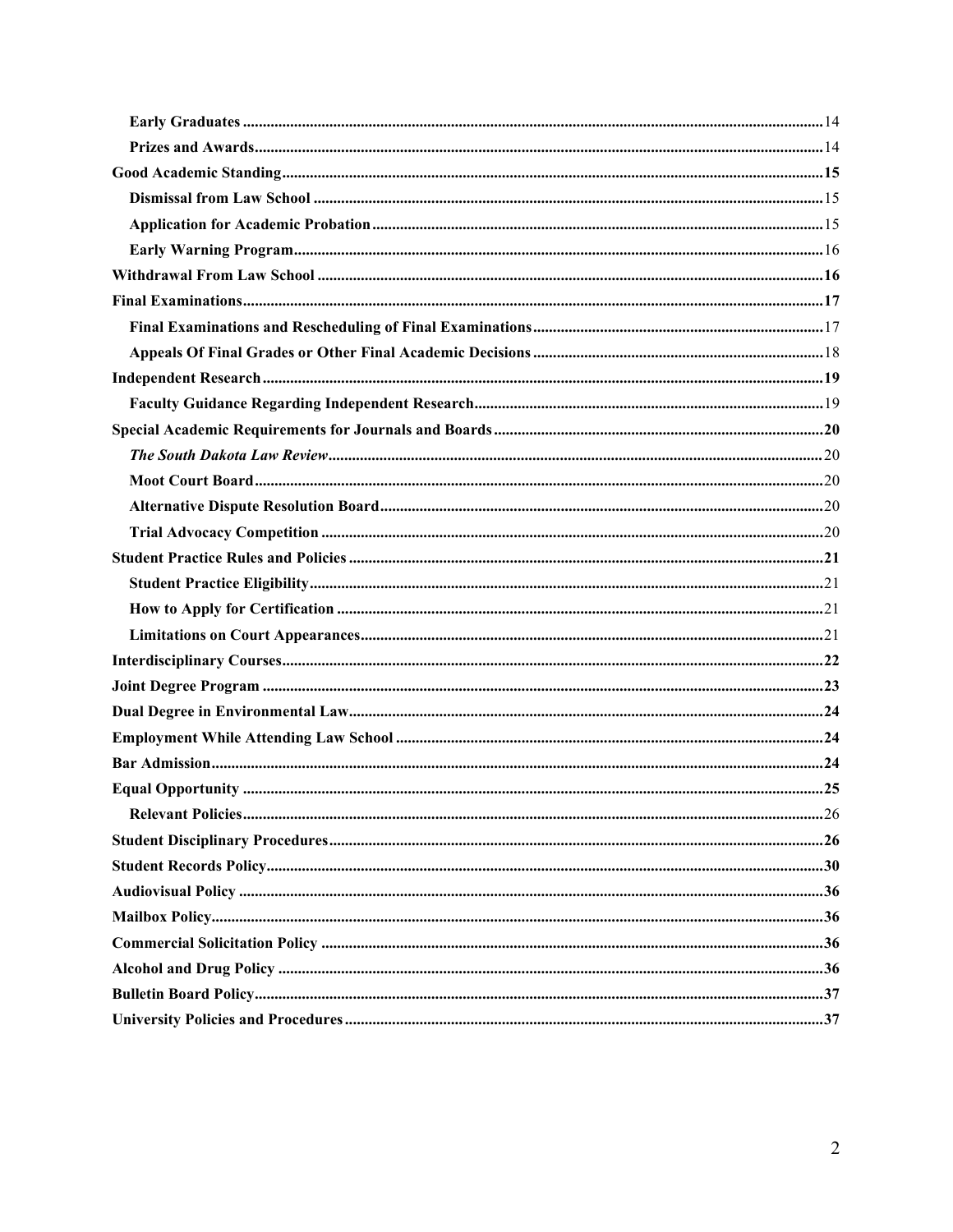

# **KNUDSON SCHOOL OF LAW Academic Rules and Student Policies**

## <span id="page-2-0"></span>**Honor System**

The Honor System applies to all aspects of student life including, but not limited to, conduct at the Law School, and conduct while working as an intern or while participating in co-curricular activities.

Lying, cheating, stealing, plagiarizing, or breaking of one's word of honor are condemned.

At all times, the student has responsibility for demonstrating those qualities of good character required to obtain certification by the School of Law for admission to the practice of law.

In addition, students are expected to satisfy the standards of conduct appropriate to a professional school and the Rules of Professional Conduct as approved by the Supreme Court of South Dakota.

Unless properly excused or excepted, students are obligated to comply with the academic rules and to observe applicable rules and instructions issued by the faculty.

For breaches of discipline and the requirements of this section, penalties may be imposed to include oral or written reprimand, grade reduction (including the failure of the course), probation, suspension of rights and privileges (i.e., class standing and participation in cocurricular activities), suspension from Law School, and expulsion from Law School. Procedural rules are set out in the Student Disciplinary Procedures found below.

## <span id="page-2-1"></span>**Honor System Policy**

The provisions of the Honor System or the Student Disciplinary Procedures do not prevent a faculty member from taking action with respect to honor code violations involving that faculty member's course, course materials or classroom conduct. In any such case the faculty member may, in his/her discretion, refer the matter to the Examiner, as provided in the Student Disciplinary Procedures, or take action against the student concerned if, in the judgment of the faculty member, an appropriate sanction can be imposed within the authority of the faculty member (i.e., imposition of added assignments, special projects, and/or grade reductions including failure of the course).

Action by the faculty member does not bar further consideration by the Examiner and the Disciplinary Board. In the event a matter is referred to the Examiner in accordance with the Student Disciplinary Procedures, the Examiner and Board will give particular consideration to the academic freedom and the authority of the faculty member to deal with the course in its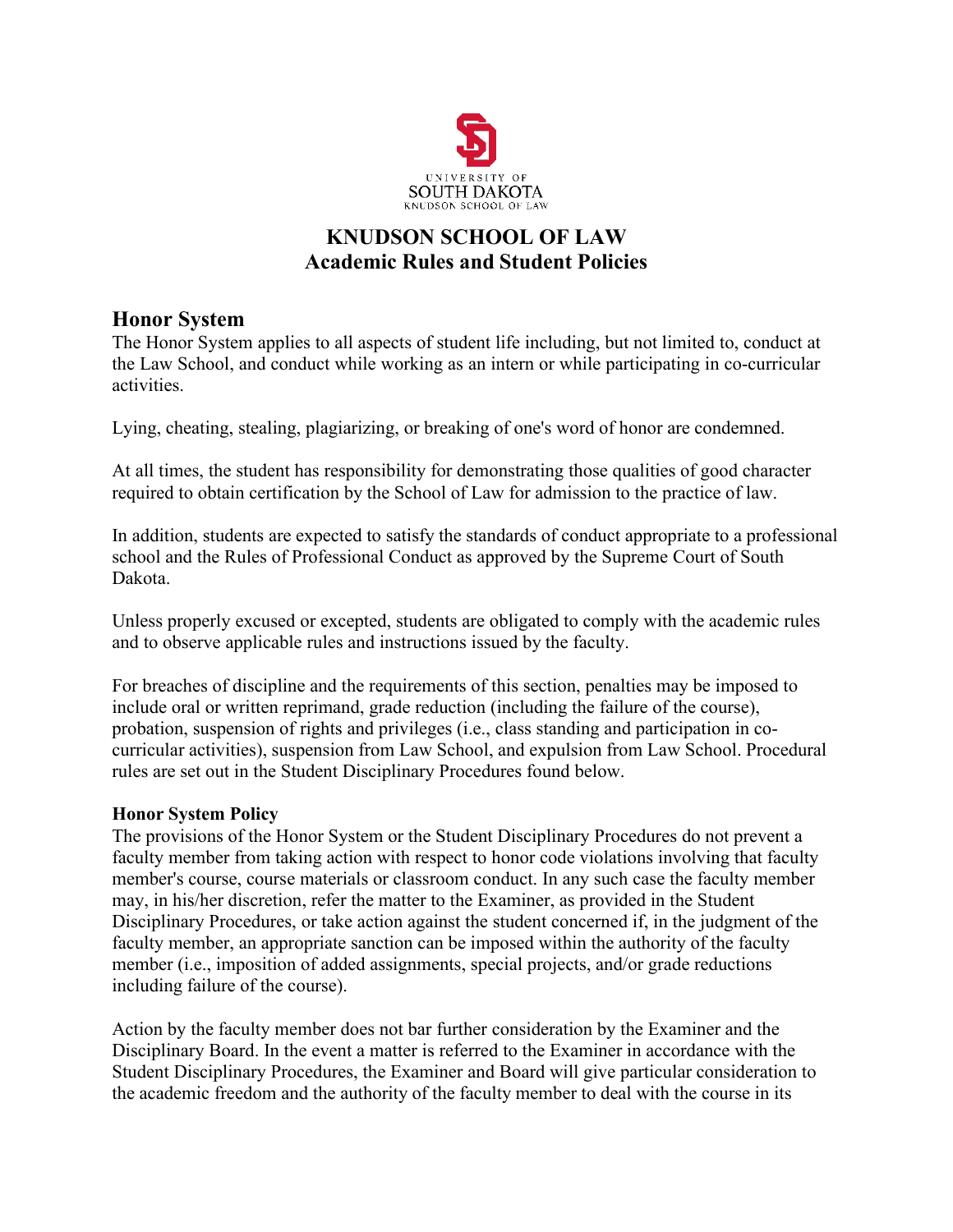

entirety and the classroom conduct of students. The Board should take further action in such cases only if there is indicated a significant breach of discretion or a discriminatory practice.

## <span id="page-3-0"></span>**Course of Study Hours Required for Graduation**

To be recommended by the Faculty for graduation, a student must have completed 90 semester credit hours in residence with a minimum cumulative grade point average of 70. Of these 90 semester credit hours, a minimum of 70 hours must have been completed in substantive classroom law courses. All required courses in the curriculum must be satisfactorily completed, and must be taken in sequence, as designated by the Law School. All coursework must be completed no earlier than 24 months and no later than 84 months after a student has commenced law study in the Law School or another law school from which the school has accepted transfer credit. Students are expected to complete the full-time program within three years and the flextime program within five years. Exceptions may be granted only for exceptional circumstances and may not extend the completion period beyond the 84-month maximum.

## <span id="page-3-1"></span>**Residence**

The University of South Dakota School of Law is accredited as a full-time program leading to a juris doctor degree upon completion of 90 semester hours of courses in six full-time semesters. Students enter the School of Law in the fall of each year.

In order to qualify for the juris doctor degree, a student must complete six semesters or their equivalent in residence. A semester in residence is a fifteen-week semester during which a student enrolls for at least 12 credit hours and completes at least nine of these hours with passing grades. The equivalent of a semester in residence is obtained by a combination of at least six credits earned in the summer in courses for which Law School credit is awarded and a summer externship, provided that the combination yields at least 12 credit hours and the student completes at least nine of these hours with passing grades. Enrollment for the purpose of this rule must be continuous throughout the semester.

A student may not satisfy the six-semester requirement by completing the summer externship and more credit hours than the normal course load in other semesters. A student who plans to complete the degree requirements in less than three calendar years shall notify the Law School before the beginning of the third semester in residence. All coursework must be completed no earlier than 24 months and no later than 84 months after a student has commenced law study in the Law School or another law school from which the school has accepted transfer credit. Students are expected to complete the full-time program within three years and the flex-time program within five years. Exceptions may be granted only for exceptional circumstances and may not extend the completion period beyond the 84-month maximum.

### <span id="page-3-2"></span>**Flex-Time Program Requirements**

Students enrolled in the flex-time program are required to take 15 credits, including Torts, Property, Foundations of Law, Fundamental Legal Skills I & II, and Legal Research Foundations, in their first year of study, and the remainder of the full-time first-year curriculum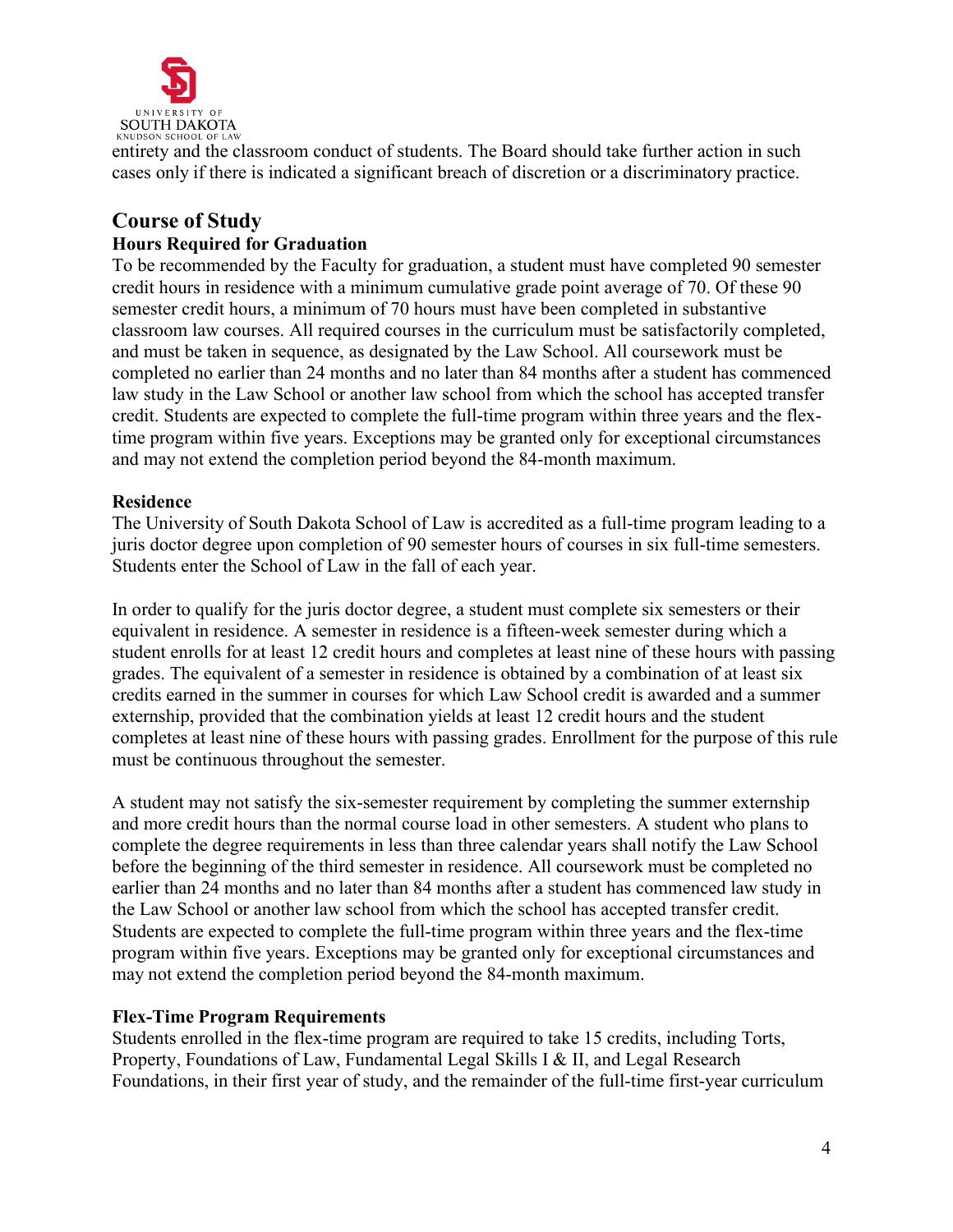

SOUTH DAKOTA<br>
In their second year of study. Flex students in good standing at the end of their 1L year (after the<br>
in their second year of study. Flex students in good standing at the end of their 1L year (after the completion of two years in the flex-time program) may take summer courses.

Flex-time students may apply to transfer to the full-time program after completion in good standing of their 1L year. Students must complete four additional semesters and one summer term of at least six credit hours. Flex-time students who are not in good standing at the end of their 1L year are subject to the dismissal and probation provisions of the Law School's Academic Rules and Student Policies.

Students who begin as flex-time students, including flex-time students who transfer to the fulltime program, are not ranked with full-time students. Instead, each flex-time student is informed of the quintile in which the student's cumulative grade point average would rank in the class with which the student matriculated. However, if a student who matriculated as a flex-time student graduates with a cumulative grade point average that – as measured against the class with whom he or she graduates – would make the student eligible for honors, such honors may be conferred. This rule does not confer an official rank on any such student; therefore, a determination that a student who matriculated into the flex program is eligible for honors will not affect the rank or honors eligibility or any student who matriculated as a full-time student.

Flex-time students may participate in co-curricular activities after the completion of 30 credit hours in Law School. (Effective 4/30/01)

### <span id="page-4-0"></span>**Academic Work Load**

The juris doctor degree requires completion of 90 credits. The full-time program is completed within three years. The course of study in the School of Law is intended to occupy the full time of students. For each fall and spring semester, a full-time student must take at least 12 hours per semester and may take up to 18 hours. No student may take more than 18 hours in any semester, and no exceptions to this limitation may be granted.

Flex students must take a minimum of 8 credits in each semester after completion of the first-year curriculum (two years in the flex program). Flex students may also take 3 to 7 credits each summer, depending on course offerings.

## <span id="page-4-1"></span>**Repeating Courses**

A student must satisfactorily complete all required courses in the curriculum in order to meet graduation requirements. Required courses in which a failing grade is received must be repeated the next time the course is regularly offered. A student who repeats a course will be evaluated and assigned a course grade in the same manner as other students who are taking the course at that time. A student receiving a failing grade in an elective course may substitute another course or he or she may repeat the course. A student may not improve his or her cumulative grade point average by repeating a course. If a student is required to repeat a course, or elects to repeat a course, all grades received in that course will be entered on his or her permanent record, but only the original grade will be used in computing the cumulative grade point average.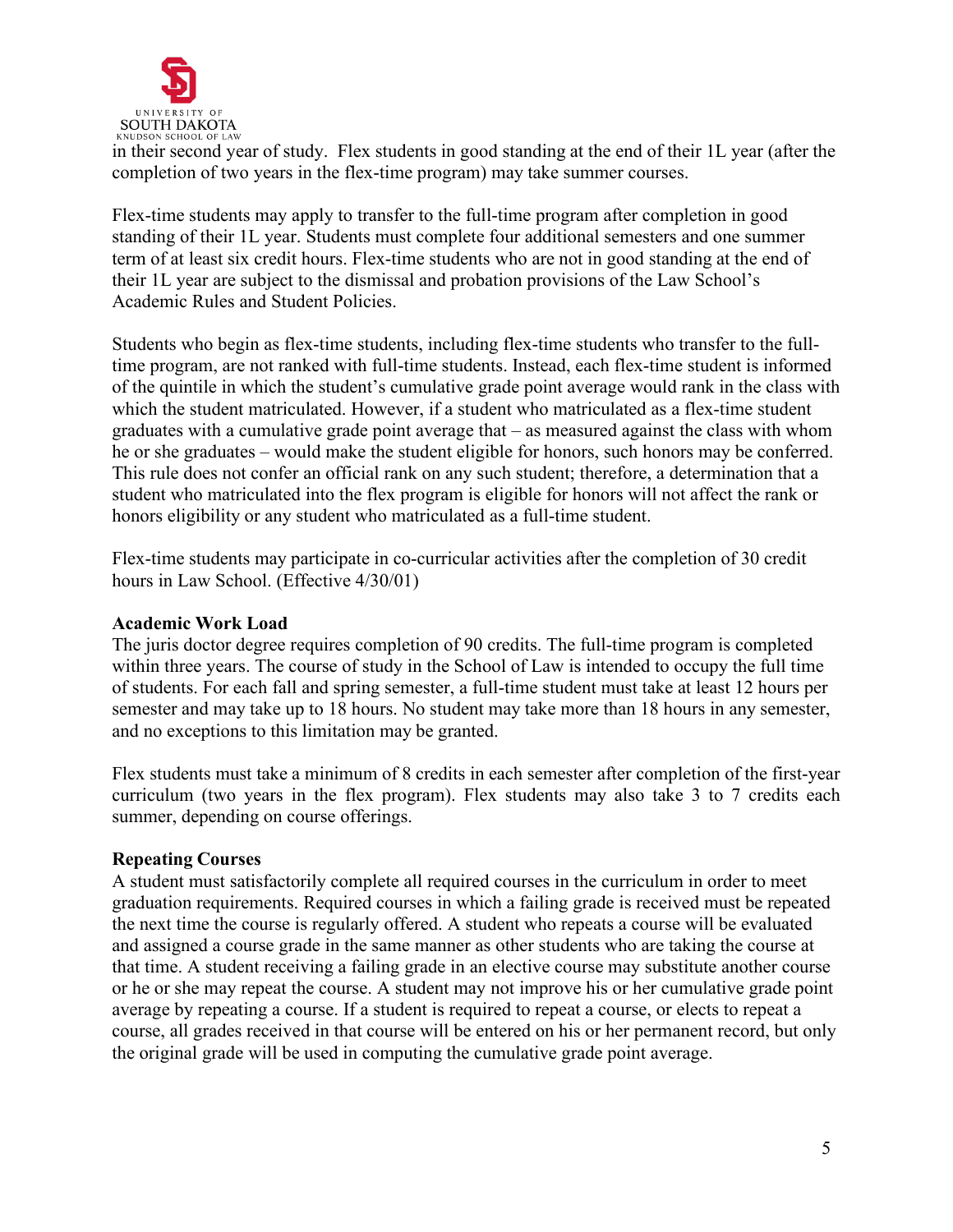

#### <span id="page-5-0"></span>**Adding and Dropping Courses**

*Adding Courses*. A student who wishes to add a course must do so within the first six school days of the semester or the first three school days of a summer session. Students may add courses by contacting the Office of the Dean.

*Dropping Courses*. Permission to drop a required course will not be granted except for medical or other unusual and exceptional reasons. Elective courses may be dropped only during the first 30 school days of the semester, or if requested beyond the first 30 days, for medical or other unusual and exceptional reasons. The same rules apply for dropping courses during the summer session, except that the request must be made within the first five school days of the session. A student who is permitted to withdraw from a course will receive a grade of "W" if passing the course at the time of withdrawal. Unilateral withdrawal by a student from a course without proper prior permission, where required, will result in a grade of 50 for that course. Such grade will be used in computing the student's cumulative grade point average. Students may drop courses by contacting the Office of the Dean. Students may also make add and drop changes through USD's Registration Self-Service but must notify the Office of the Dean of any changes.

## <span id="page-5-1"></span>**Syllabus Requirements**

Students shall receive from the instructor, prior to the first day of Law School classes, a syllabus containing course requirements and course policies. The syllabus must include the course name, number, credit hours, academic term, meeting times and location(s), instructor contact information (including name, office location, office hours, phone number, and email address), a course description, course pre-requisites, course requirements (including required texts and other materials, recommended materials, if any, the class attendance policy, and a make-up policy), course learning outcomes, final grade components, criteria for grading, the date of the final exam, if scheduled, the list of student assignments, any other student responsibilities, and the University policies governing freedom in learning, academic integrity, and disability services.

The following statements governing freedom in learning, academic integrity, and disability services must be included on the syllabus:

- **1. Freedom in learning***.* Under Board of Regents and University policy, student academic performance may be evaluated solely on an academic basis, not on opinions or conduct in matters unrelated to academic standards. Students should be free to take reasoned exception to the data or views offered in any course of study and to reserve judgment about matters of opinion, but they are responsible for learning the content of any course of study for which they are enrolled. Students who believe that an academic evaluation reflects prejudiced or capricious consideration of student opinions or conduct unrelated to academic standards should contact the dean of the college that offers the class to initiate a review of the evaluation.
- **2. Academic Integrity**. No credit can be given for a dishonest assignment. A student found to have engaged in any form of academic dishonesty may, at the discretion of the instructor, be:

a. Given a zero for that assignment.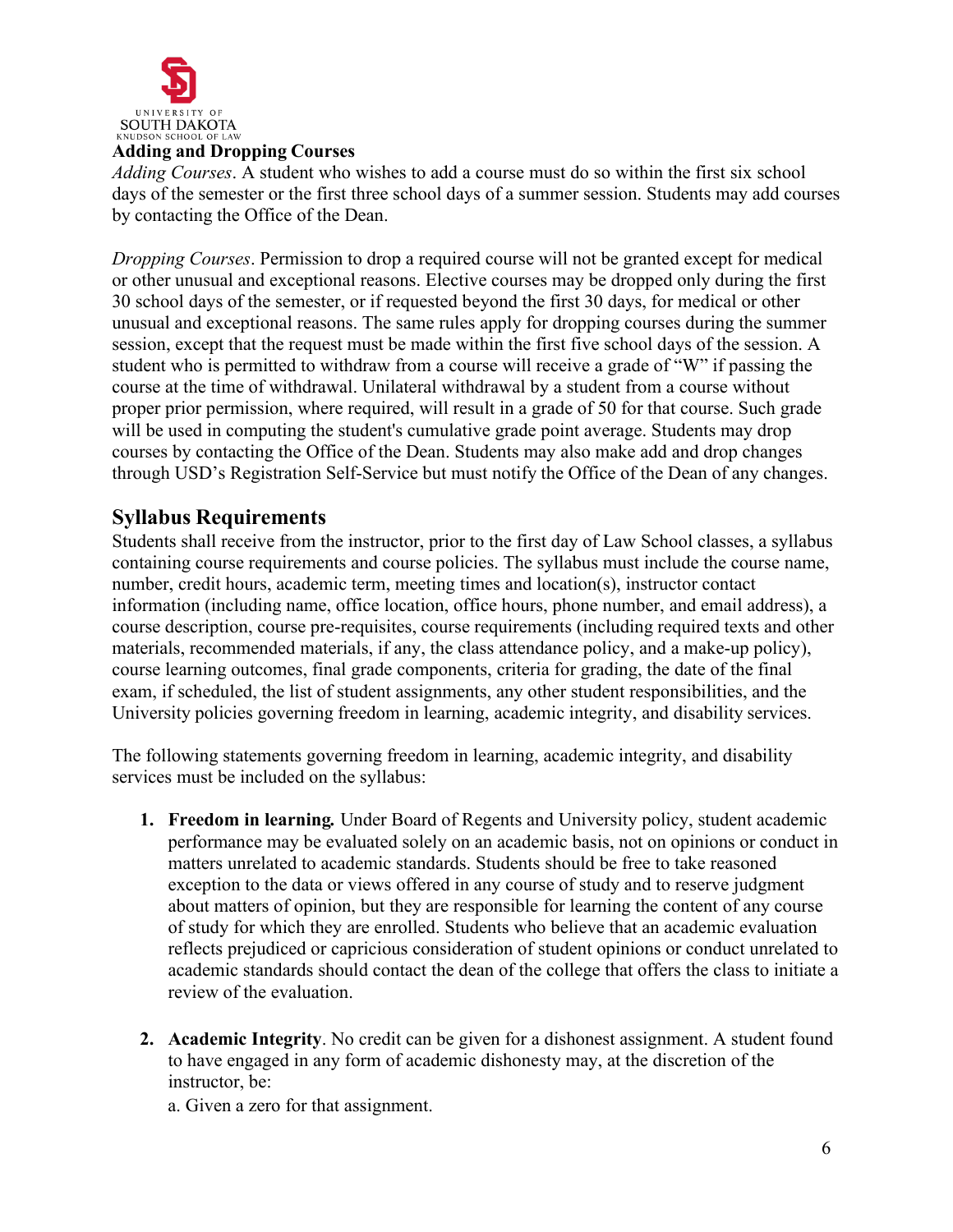

- b. Allowed to rewrite and resubmit the assignment for credit.
- c. Assigned a reduced grade for the course.
- d. Dropped from the course.
- e. Failed in the course.
- **3. Disability Accommodation**. Any student who feels they may need academic accommodations or access accommodations based on the impact of a documented disability should contact and register with Disability Services during the first week of class or as soon as possible after the diagnosis of a disability. Disability Services is the official office to assist students through the process of disability verification and coordination of appropriate and reasonable accommodations. Students currently registered with Disability Services must obtain a new accommodation memo each semester. Contact information is as follows:

Karen Gerety, Accommodations Coordinator Disability Services, North Complex Commons 116 605-658-3745 <https://www.usd.edu/student-life/disability-services>

If a student approaches a faculty or staff member and discloses a disability, but does not have documentation from Disability Services, that faculty/staff person has a responsibility to direct the student to Disability Services. Students with disabilities have the responsibility to follow institutional policies and procedures. Faculty and staff should alert students to those responsibilities if the students are not familiar with them.

**Accessibility Statement**. The University of South Dakota strives to ensure that physical resources, as well as information and communication technologies, are accessible to users in order to provide equal access to all. If you encounter any accessibility issues, you are encouraged to immediately contact the instructor of the course and the Office of Disability Services, which will work to resolve the issue as quickly as possible.

**Statement on Inclusive Excellence.** Faculty are encouraged, but not required, to include the following statement in their syllabi: "The University of South Dakota strives to foster a globally inclusive learning environment where opportunities are provided for diversity to be recognized and respected. To learn more about USD's diversity and inclusiveness initiatives, please visit the website for the Office for Diversity. [https://www.usd.edu/diversity-and-inclusiveness/office-for](https://www.usd.edu/diversity-and-inclusiveness/office-for-diversity)[diversity."](https://www.usd.edu/diversity-and-inclusiveness/office-for-diversity)

The written statements required by this rule are subject to change with written notice.

Student must first discuss questions or complaints about alleged violations of these policies with the instructor involved and thereafter with the Office of the Dean. The Associate Dean of Academic Affairs shall be responsible for enforcing these policies.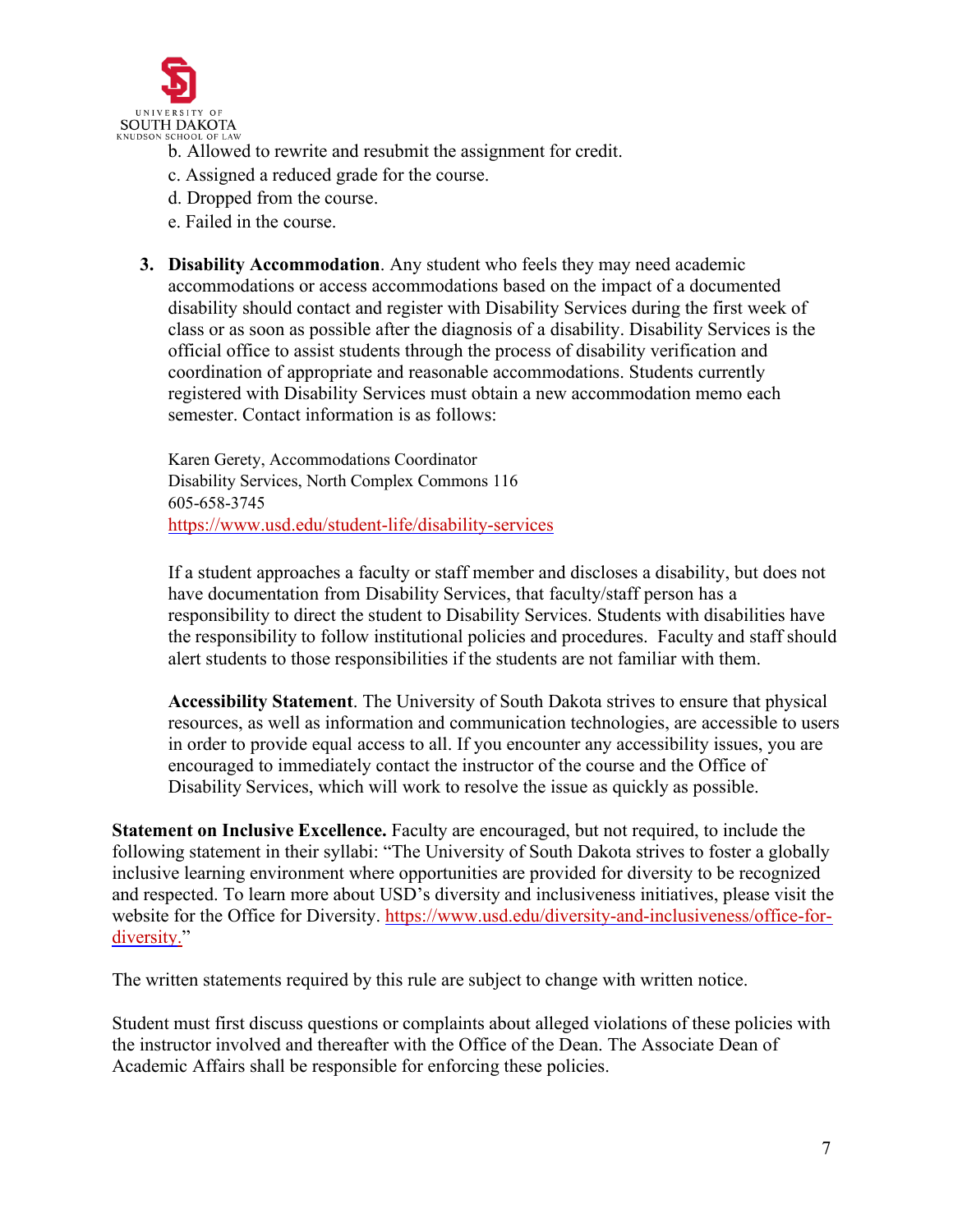

# <span id="page-7-0"></span>**Credit Hour Policy**

ABA Standard 310 states that a credit hour is an amount of work that reasonably approximates not less than one hour of classroom or direct faculty instruction and two hours of out-of-class student work per week for fifteen weeks, or the equivalent amount of work over a different amount of time. A credit hour may also reasonably approximate an equivalent amount of work for other academic activities, including externships, internships, co-curricular activities, and other academic work leading to the award of credit hours. The USD Law School Credit Hour Policy implements the ABA Standard, and it is located in Appendix A of this document.

# <span id="page-7-1"></span>**Class Attendance and Preparation**

Regular and punctual class attendance and preparation by students are an important part of the learning process and accordingly are required of all students. Students should be aware that the School of Law is obligated to certify to the various boards of state bar examiners that each student has been in regular attendance in classroom instruction, and that the School intends to refuse to certify a student whose attendance has not been regular. If the instructor has announced standards of attendance and participation at the beginning of the term, a student may be excluded from the course or from the final examination in the course whenever that student has accumulated an unreasonably large number of absences or instances of unpreparedness in the course. The instructor shall notify a student orally or in writing that he or she accumulated too large a number of absences or instances of unpreparedness before the student is excluded. The instructor shall inform the administrative office in writing of the exclusion of any student under this rule. A student who is excluded from a course or final examination because of excessive absences or instances of unpreparedness shall receive a withdrawal (W), if adequate justification is made, or a withdrawal with a grade of 50 as indicated by the instructor. No exclusion shall be made under this rule unless the professor has announced at the beginning of the term his or her requirements concerning attendance or preparation. As a rule, the School of Law does not provide video or audio tapes of classes for students who are absent from class. Students are instead encouraged to get notes from other students. In rare instances, exceptions will be made for students who, due to health issues or military duty, have to be gone from class for more than one week.

## <span id="page-7-2"></span>**Upper Level Writing Requirement**

Each student shall complete an "upper level writing requirement" in order to be qualified to graduate from The University of South Dakota School of Law. This requirement may be satisfied in one of four ways.

The first way is by enrolling in and satisfactorily completing a "W" course during one semester of the student's second or third year of Law School. One or more such courses shall be offered each fall and spring semester, but not during the summer term. "W" courses will be identified on the schedule of courses by the presence of a "W" (writing required by professor as part of course) or "W/O" (writing requirement component at option of the student) near the number of the course on the schedule. The substance of the writing requirement of each "W" course will be determined by the professor teaching the course, who will also grade the written work. The requirement will be fulfilled by a substantial written product (a minimum equivalent of 25 double-spaced, typewritten pages) based on significant independent legal research by the student.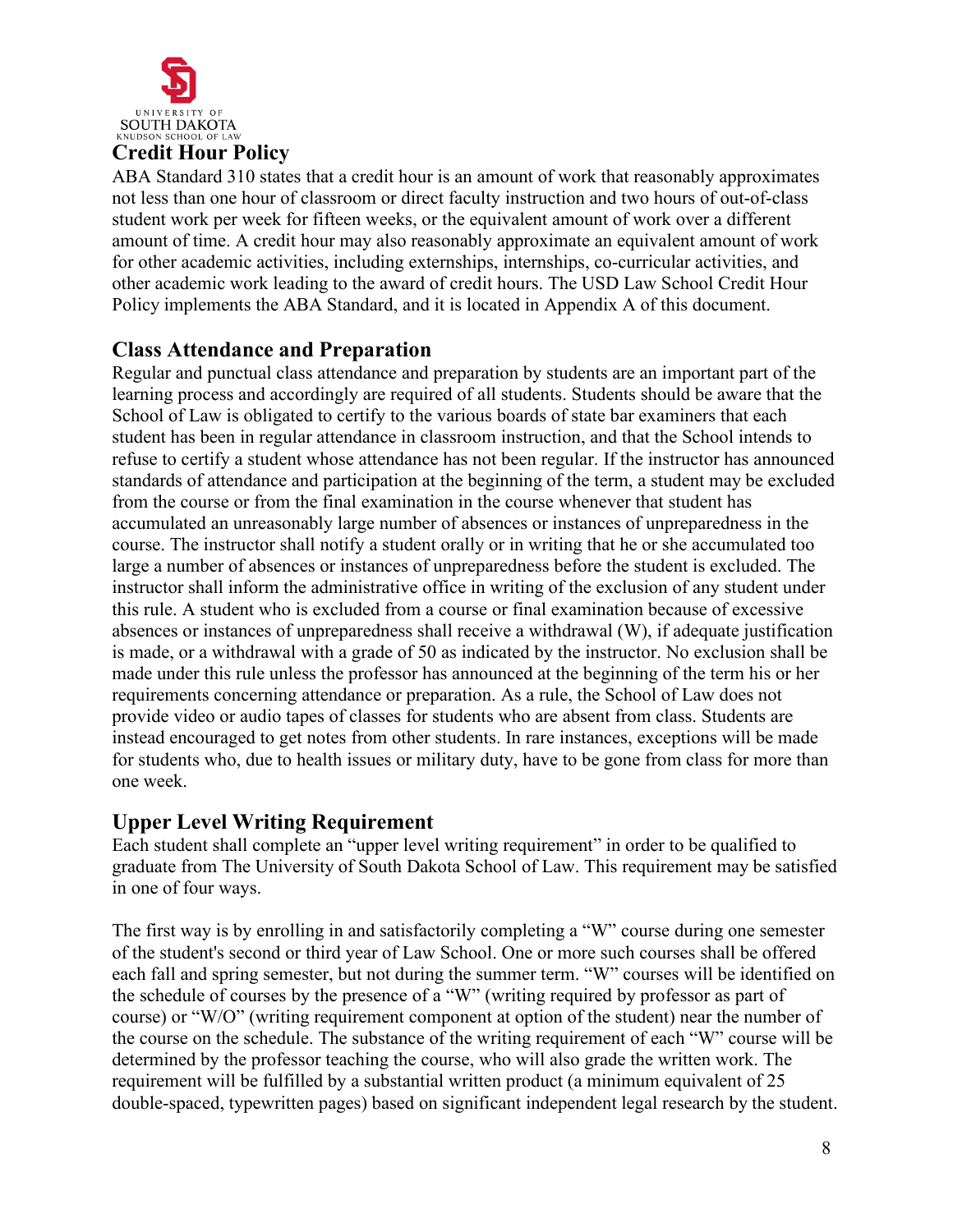

At least two separate drafts must be submitted to the professor for the "W" requirement to be satisfied. The professor shall report satisfactory completion of the "W" component of the course separately to the Registrar in order for the Registrar to indicate on the student's record completion of the requirement for graduation. The percentage of the course grade allocated to the paper is at the discretion of the professor subject to syllabus notice requirements. The student must achieve a passing grade for both the paper and any separate course work in order to complete the writing requirement. Students do not earn additional credit for "W" courses because of the writing involved.

The second way the upper level writing requirement may be satisfied is by taking Independent Research with the express agreement by the professor that the course is to be taken in satisfaction of that requirement. The paper must be the equivalent of at least 25 pages double-spaced in length and be based on significant independent legal research by the student. At least two separate drafts must be submitted to the professor for the "W" requirement to be satisfied by Independent Research. The agreement to use Independent Research to satisfy the "W" requirement must be clearly indicated on the form submitted by the student and signed by the professor to initiate the class.

The third way the upper level writing requirement may be satisfied is by writing an appellate brief under the supervision of a faculty member. The brief must be the equivalent of at least 25 pages double-spaced in length. It must be based on significant independent legal research by the student. It may be on an issue that the student previously researched for a brief submitted with another student in a moot court competition. At least two separate drafts must be submitted to the faculty member for the "W" requirement to be satisfied by this option.

The fourth way the upper level writing requirement may be satisfied is by writing a law review article under the supervision of a faculty member. The article must be the equivalent of at least 25 pages double-spaced in length. It must be based on significant independent legal research by the student. It may be on an issue that the student previously researched for a law review article submitted to the USD Law Review. At least two separate drafts must be submitted to the faculty member for the "W" requirement to be satisfied by this option.

## <span id="page-8-0"></span>**Extern Education Policy**

The Law School's Extern Education Program is a credit-based program during the academic year and the summer to full time and flex students who have earned a minimum of 32 credits. An externship offers the student a direct personal experience in the lawyering process, client responsibility and applied legal ethics by involving the student in the actual practice of law under the supervision of a practicing attorney. Students can be compensated by their employer for their externship work, even if they are receiving credits. However, the student cannot receive compensation from a client, and the law firm cannot accrue billable hours for the students' work. Students who have completed the course in Evidence as well as the equivalent of four semesters may appear in court while under the supervision of an attorney pursuant to the South Dakota Supreme Court Rules of Student Practice and the corresponding rules of the United States District Court. Each term, the externship program consists of both a classroom instruction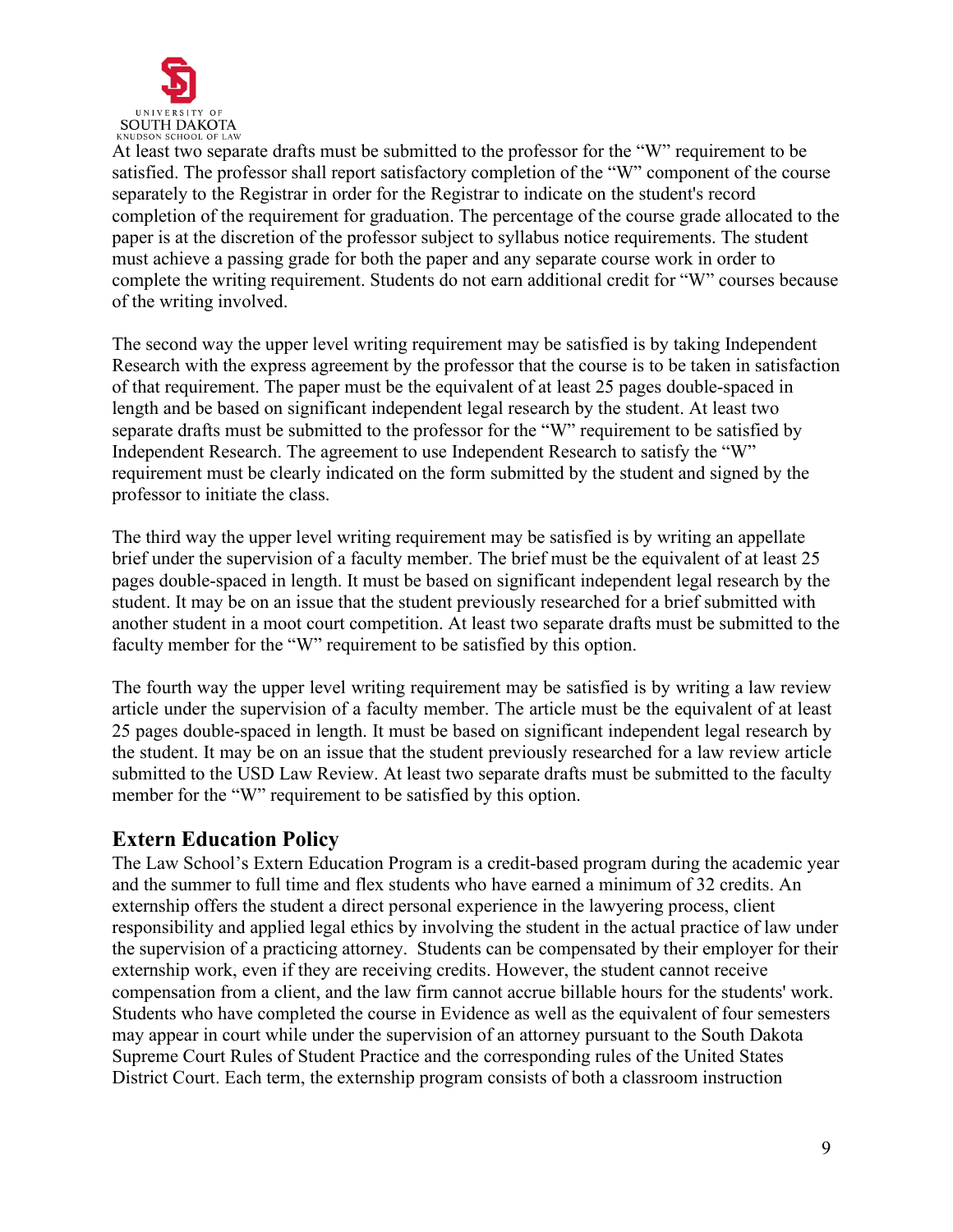

component and a field component. During the term, students may register for 1-3 credits per semester, and 1-6 credits during the summer. The course is pass/fail.

# <span id="page-9-0"></span>**Experiential Learning Policy Governing Clinics and Externships**

In order to support student interest in gaining exposure to multiple areas of law, the desire to gain substantial practical training, and the need to satisfy the experiential learning requirement for graduation, the following policy limits have been put in place:

• Students may earn no more than a total of 15 combined clinic, practicum, and externship credits;

- Students may earn no more than a total of 12 clinic or practicum credits;
- Students may earn no more than a total of 9 externship credits;

• Subject to the credit cap limits, students may enroll for credit in the same clinic or same field

placement for no more than two semesters, or for no more than one summer and one semester; • Students may not enroll in multiple clinics, practica, or externships during the same semester unless approved by the Director of Experiential Learning.

# <span id="page-9-1"></span>**Transfer Credit**

The Dean may grant a maximum of 40 hours of credit for law courses taken in other American Bar Association approved law schools. No transfer credit may be granted for any course in which a student received a grade lower than a "C" or its numerical equivalent. At least 50 hours of credit must be earned at The University of South Dakota School of Law. Grades earned in transferred courses are not used in computing the cumulative grade point average. Students will not be permitted to take required courses outside The University of South Dakota School of Law except for those that are transferred into a student's degree program by a transfer student and taken before he or she matriculates at USD School of Law. The Associate Dean of Academic Affairs has the discretionary authority to waive the latter policy only as it applies to the required third-year bar preparation course for USD Law students who intend to visit another ABAaccredited law school during the 3L year. This authority is subject to the Associate Dean's ability to identify a course at the host school in which the student might enroll during the 3L year, which is of comparable rigor and is offered for at least an equivalent number of credits.

## <span id="page-9-2"></span>**Distance Education**

A student may not receive more than eight credit hours in any semester, nor more than a total of 18 credit hours, for distance-education courses. These credits may include transfer credits for distance-education courses offered by other ABA-approved law schools that comply with ABA Standard 306. Distance-education courses offered by other academic units may only be counted for credit toward the J.D. degree with the prior approval of the Associate Dean of Academic Affairs.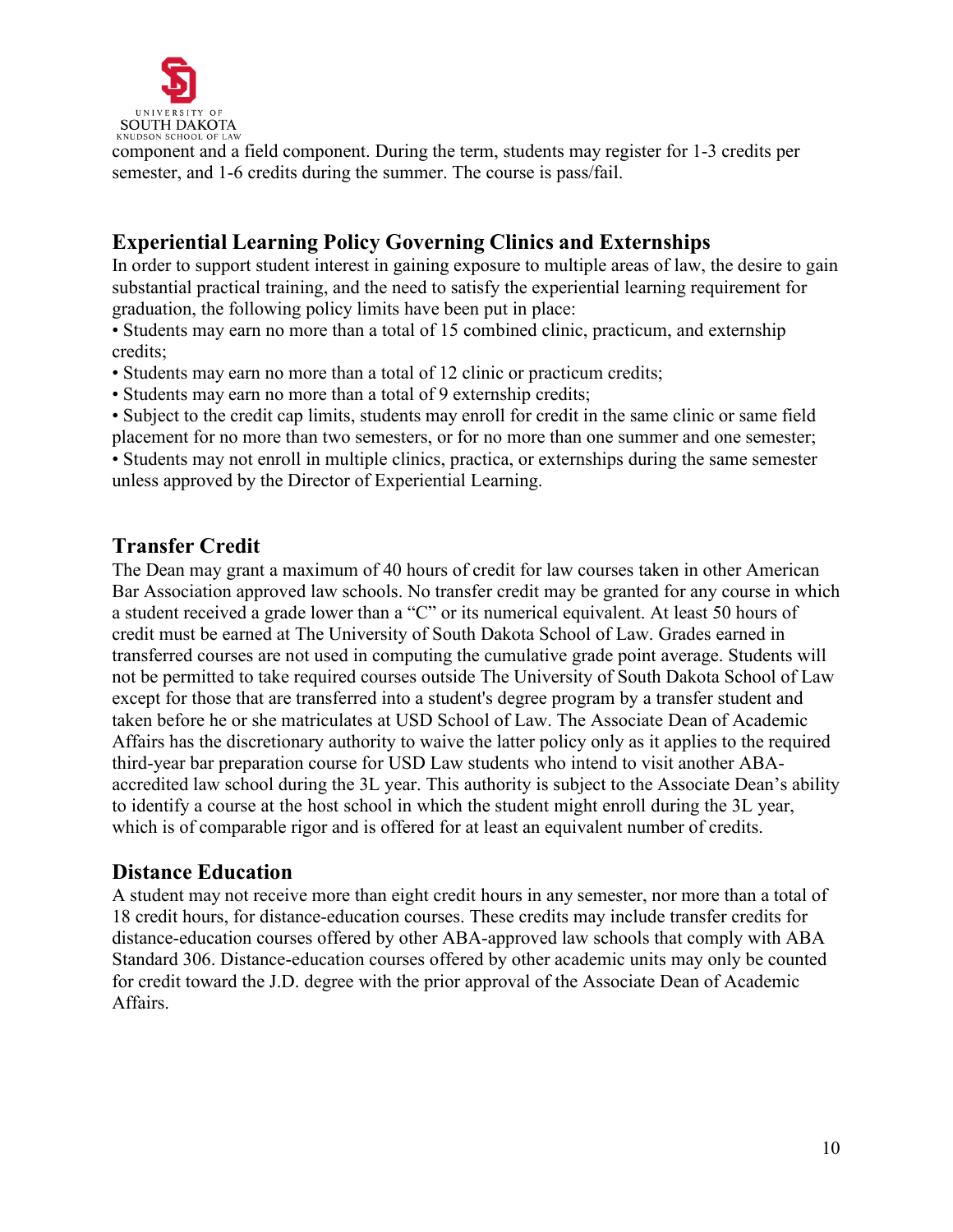

# <span id="page-10-0"></span>**Student Complaints Relating To Program of Legal Education**

(effective 7/01/2013; approved by faculty 1/23/2013)

- a) A student who wishes to bring to the attention of the Law School a significant problem that directly implicates the school's program of legal education and its compliance with A.B.A. Standards should file a written complaint with the Associate Dean who oversees academic and student matters. The written complaint must include a sufficient description of the problem to permit the Associate Dean to investigate the matter, the specific A.B.A. Standard at issue, and the student's name, mailing address, email address, and phone number. The standards may be found (as of August 2019) at: [https://www.americanbar.org/groups/legal\\_education/resources/standards/.](https://www.americanbar.org/groups/legal_education/resources/standards/)
- b) Absent unusual circumstances, within twenty-one days after receiving the complaint described in subsection (a) the Associate Dean shall advise the student in writing of the resolution of the complaint. The resolution communicated by the Associate Dean shall be final.
- c) In the event that a student complaint implicates an alleged failure by the Associate Dean to comply with the A.B.A. Standards, the student should file a written complaint with the Chair of the Academic Affairs/Curriculum Committee. The Chair and the remainder of the Academic Affairs/Curriculum Committee will then observe the investigatory and decision-making procedures set forth in paragraphs (a) and (b). The resolution communicated by the Committee shall be final.
- d) The Associate Dean, or designated delegate, shall maintain a record of complaints described in subsections (a) and (c), including the resolution of any such complaints, for ten years from the date of final resolution of the complaint.
- e) This section shall not apply to student complaints that are covered by the individual grade appeal process, the Honor Code, or by University complaint procedures, including but not limited to, complaints relating to discriminatory harassment or sexual harassment.

(A.B.A. Standard 510)

## <span id="page-10-1"></span>**Grading**

The School of Law uses the following grading system for final grades:

- 90-99 A Outstanding intellectual achievement
- 80-89 B Above average professional competence
- 70-79 C Professional competence
- 60-69 D Below average professional competence
- 50-59 F Failure

Other marks are used to indicate varying grades of work as follows: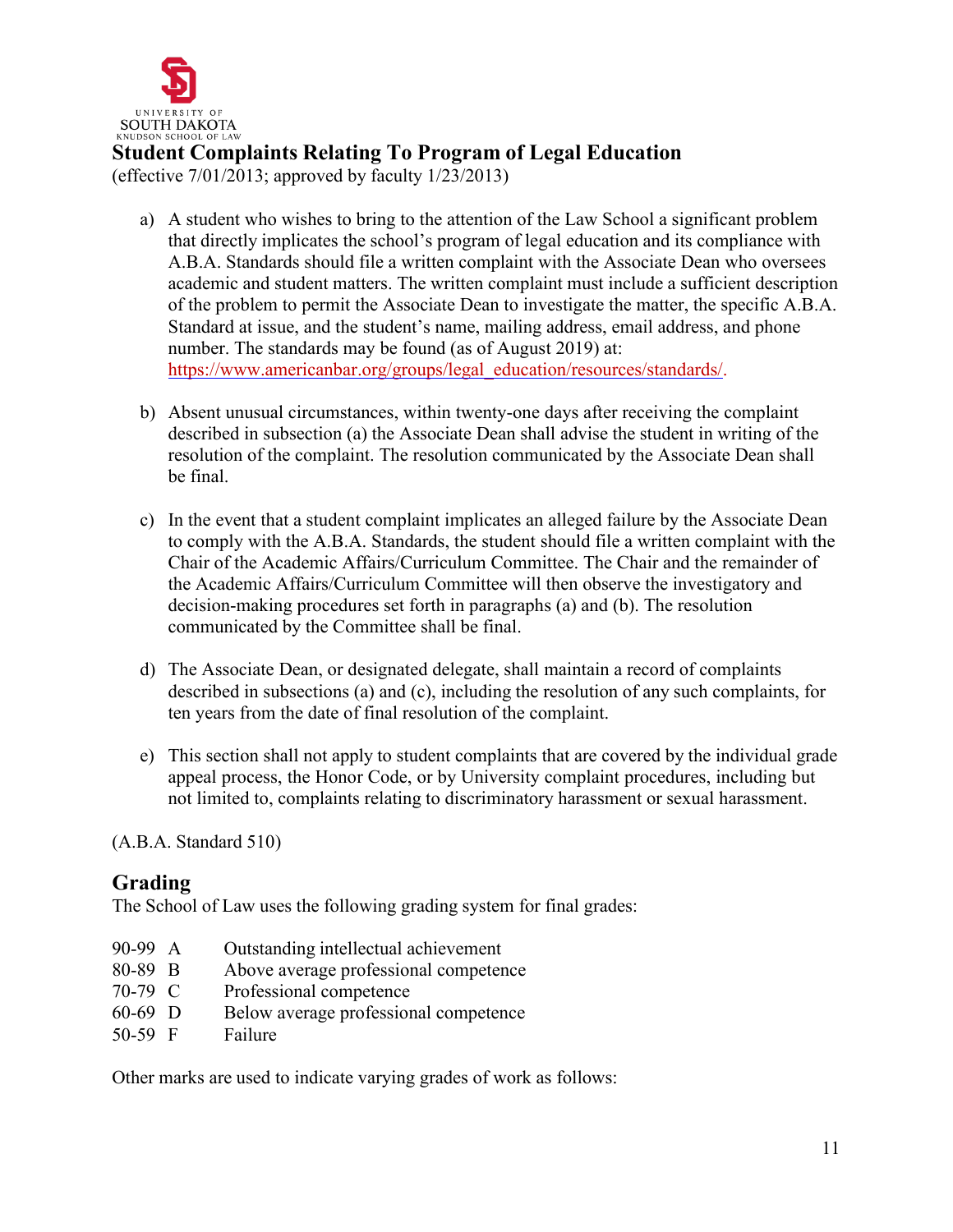

**F - Failure**: The grade of "F" carries an assigned value of 50. Neither hours of credit nor residence credit is given for the grade of "F"; however, such grade is used in computing the cumulative and semester grade point averages. The grade "F" cannot be converted into a higher grade by repeating the course in which the "F" was received. (See Repeating Courses, above.)

**N - Pass, F - Fail**: The Externship Program, SD Law Review, Moot Court, ADR Board, Trial Advocacy, and Independent Research credits are graded on a Pass/Fail basis. The grade of "N" carries no assigned value and is not used in computing a student's cumulative grade point average. The grade of "Fail" carries an assigned value of 50 and will be used in computing a student's cumulative grade point average. No other courses will be graded Pass/Fail without prior approval of the Faculty and Dean.

**I - Incomplete**: This grade indicates that the student was unable to complete the course for some reason beyond his or her control though doing passing work. A grade of "I" must be converted to a final grade upon completion of any examination and all required work within one academic semester following the Incomplete or it will be recorded as "F"; provided however, that upon showing by the student of good cause in a writing which sets forth the reasons for an extension, the faculty member may grant one additional semester to complete the work. The approval of the faculty member shall be recorded and the matter placed in the student's academic records. The grade of Incomplete carries no assigned value and is not used in computing a student's cumulative grade point average. The grade of "F" resulting from the conversion of "I" carries the value of 50 and will be used in computing a student's cumulative grade point average.

**W - Withdrawn**: This grade signifies withdrawal from the course by permission of the Dean and instructor with no grade assigned.

**WF - Indicates a course from which the student withdrew while doing unsatisfactory work**. This grade carries a value of 50, and will be used in computing a student's cumulative grade point average.

**For the Academic Year 2021-2022**: For any upper level class with more than 10 students, the average grade may not exceed 89. If the average grade exceeds 89, the instructor must adjust the class grades to produce an average of 89 or lower. Faculty may request an exception for a class average in excess of 89 based on unusual circumstances or exceptional student performance. Such an exception must be agreed to by the Dean.

## <span id="page-11-0"></span>**Notification of Final Grades**

(Effective Fall 2019)

Final grades will not be posted. Students may obtain their individual grades through USD's Banner system as grades for each class are posted or from the Office of the Dean after grades for all courses have been compiled. The confidentiality of grades will be preserved at all times.

## <span id="page-11-1"></span>**Transcripts**

Official student transcripts are kept by the Office of the University Registrar.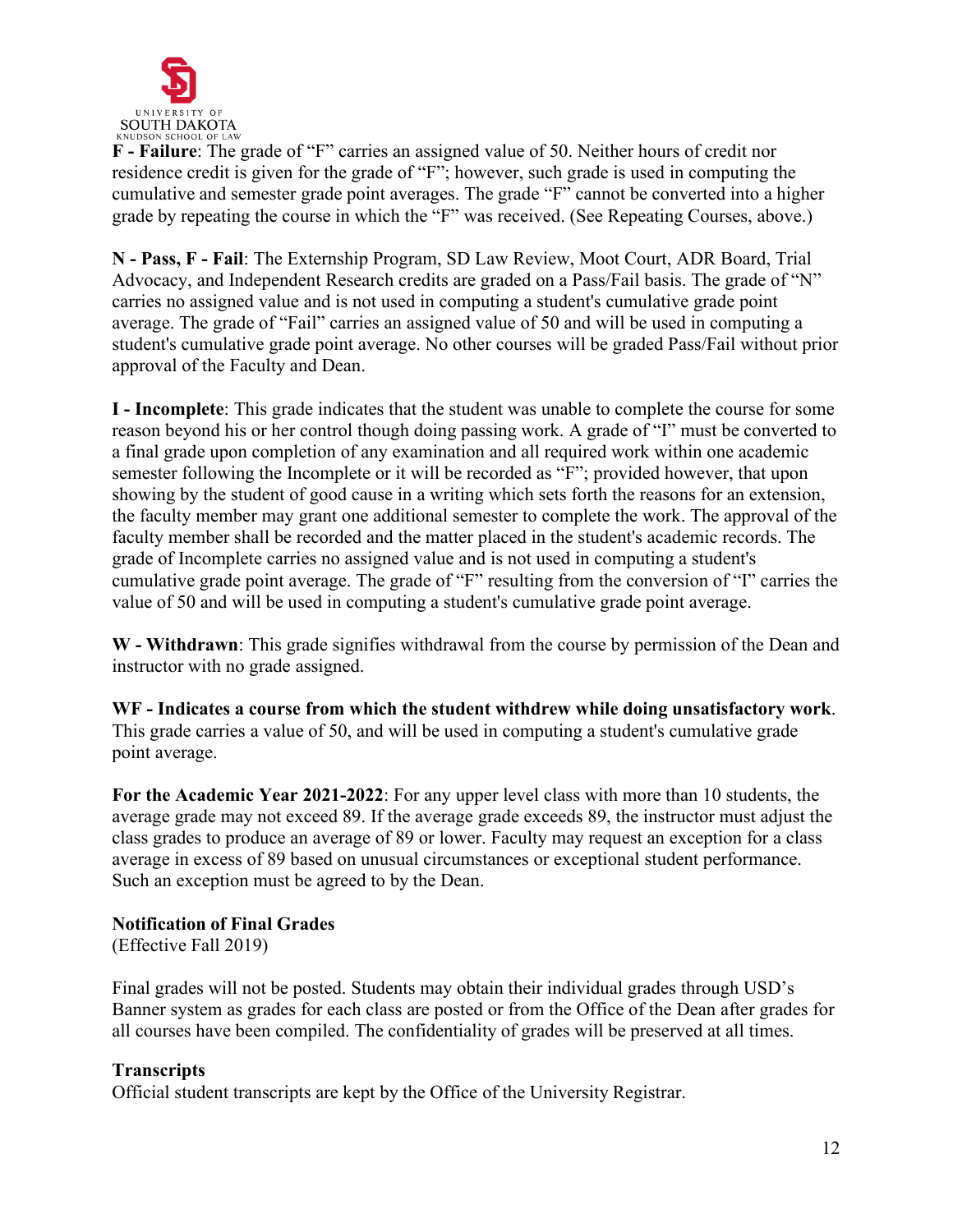

## <span id="page-12-0"></span>**Use of Cumulative Grade Point Average**

The student's cumulative grade point average, determined from the School of Law's transcript within the range 50-99, shall be used to determine:

- academic standing;
- class rank;
- satisfaction of residency requirements;
- satisfaction of normal course load requirements;
- eligibility to:
	- a) participate in, be selected to the board of, and continue in any co-curricular activity;
	- b) pursue independent study;
	- c) participate in a joint degree program;
	- d) take courses outside the Law School;
	- e) receive scholarships, honors, awards, and certain loans.

### <span id="page-12-1"></span>**Dean's List**

Students achieving a grade point average of at least 85 or who are in the top ten percent of their class for that semester, whichever group is smaller, and who have enrolled in 12 credits, 10 of which are numerically graded, will receive distinction on the Dean's List.

### <span id="page-12-2"></span>**Sterling Honor Society**

Students who rank in the top ten percent of their graduating class at the end of the sixth semester will receive recognition as the Law School's Sterling Honor Graduates.

### <span id="page-12-3"></span>**Latin Honors**

Students will be eligible for Latin Honors at graduation based on the following: (1) Students who rank in the top 5% of the graduating class will be eligible to receive the designation of summa cum laude; (2) students who rank in the top 10% of the graduating class, but who were not eligible for summa cum laude, will be eligible to receive the designation of magna cum laude; and (3) students who rank in the top 15% of the graduating class, but who were eligible for neither summa cum laude nor magna cum laude, will be eligible to receive the designation of cum laude. The determination of Latin Honors will be made at the end of the fifth semester.

### <span id="page-12-4"></span>**Graduation Honors for Flex Students**

If a student who matriculated as a flex student graduates with a cumulative grade point average that – as measured against the class with whom he or she graduates – would make the student eligible for honors, such honors may be conveyed. This rule does not, however, confer an official rank on such students; therefore, a determination that a student who matriculated into the flex problem is eligible for honors will not affect the rank or honors eligibility of any student who matriculated as a full-time student.

### <span id="page-12-5"></span>**Graduation Honors for Transfer Students**

Transfer students shall be eligible for graduation honors.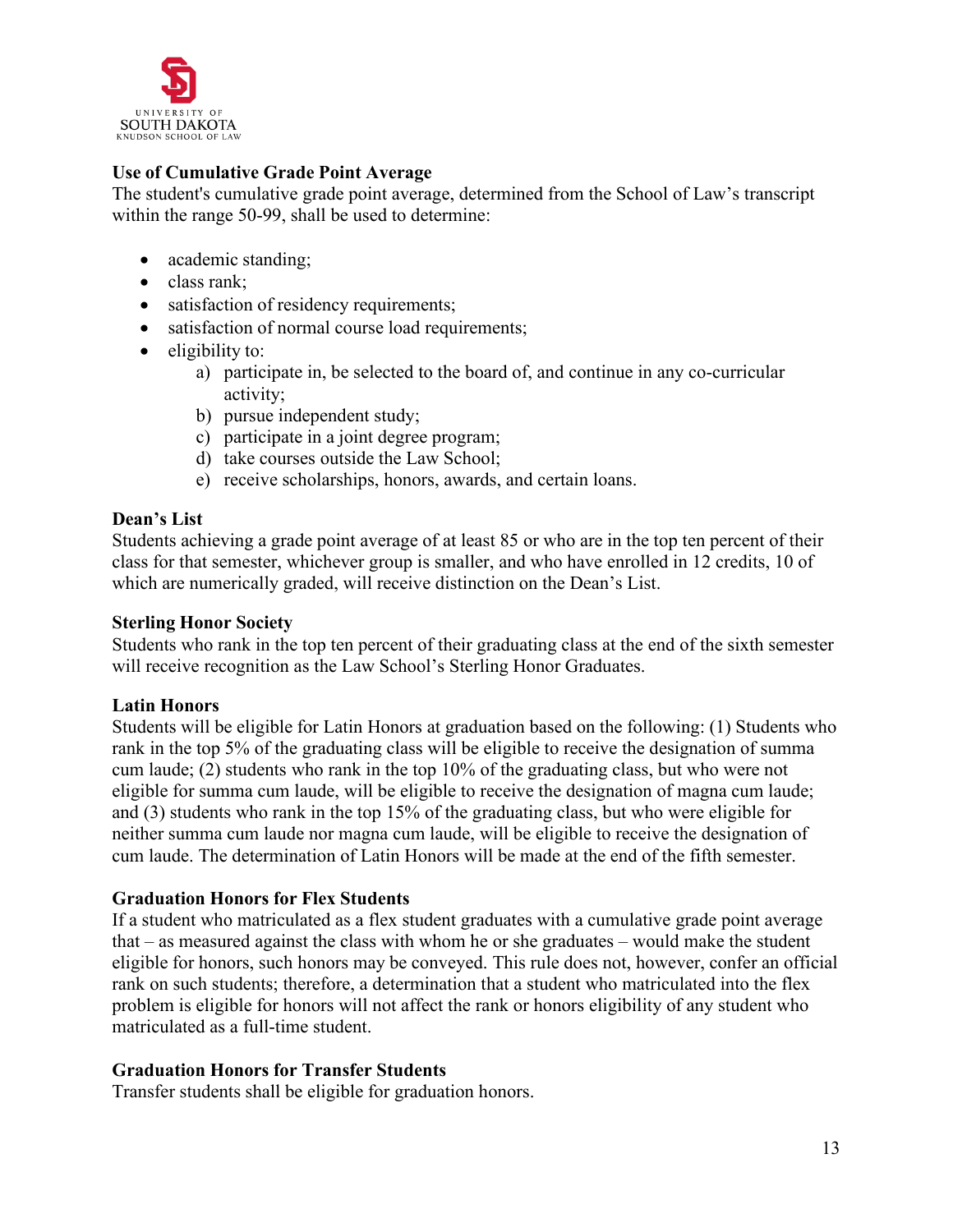

*Determination of Honors Status for Transfer Students*. The cumulative grade point averages of the members of the graduating class will be recalculated, *for this purpose only*, using only the second and third year grades and excluding the first year grades. The transfer student's cumulative grade point average will then be compared to the recalculated cumulative grade point average for each member of the graduating class. If this comparison yields a finding that the transfer student's cumulative grade point average places him or her in the top five percent, ten percent, or fifteen percent of this recalculated grouping, he or she will be eligible for the corresponding set of honors.

This policy will not confer an official rank on the transfer student; therefore, the determination that a transfer student is eligible for graduation honors will not affect the rank or honors eligibility of any student who matriculated as a first-year student.

This policy will not affect the standard rank calculation or determination of graduation honors for students who matriculated during the first year of law school.

#### <span id="page-13-0"></span>**Early Graduates**

Students who graduate early – typically, in December of the final year of enrollment – shall be eligible for graduation honors.

## <span id="page-13-1"></span>**Prizes and Awards**

Law students are recognized for outstanding contributions each year.

ABA/BNA Book Awards Advocacy Award ALI-ABA Scholarship and Leadership Award American Bankruptcy Law Journal Prize Hannah Anderson Award\* Roger & Claudia Baron Awards\* Barristers' Certificates Justice Frank Beiglemeier Award\* Alan Bogue Memorial Excellence in Legal Writing Awards\* Alan Bogue Moot Court Awards\* CALI Excellence for the Future Awards Gary G. Colbath, Sr. Award\* Fred & Luella Cozad Award\* Alan Cross Tax Award\* Dean's Certificate for Outstanding Performance Gavel Award John F. Hagemann Public Service Award\* Roland W. Hagemann Prize in Water Law\* Edward W. Hope Award\* R.D. Hurd Volunteer Law School Society Certificates Indian Law Award Intramural Client Counseling Awards\*

Intramural Negotiations Awards\* Horace R. & Dorothy L. Jackson Memorial Award\* John W. Larson/Delta Theta Phi Award\* Law Review Award\* Lexis Law Publishing Award Sam Masten Intramural Moot Court Awards\* George S. Mickelson Memorial Award\* Moot Court Competition Awards National Association of Women Lawyers Award Phi Delta Phi Highest Grade Award Kurt Preszler Award\* Roy K. Rietz Award\* William K. Sahr Award\* Donald R. Schultz Award\* South Dakota Trial Lawyers Association Award State Bar Real Property, Probate & Trust Section Award\* Thomas Sterling Honor Society Student Bar Association President Award West Publishing Company Awards for Outstanding Scholastic Achievement Women in Law "Eleanor M. Keuter" Award\* Gayla Gull Worthington Award\*

\*Award has monetary prize.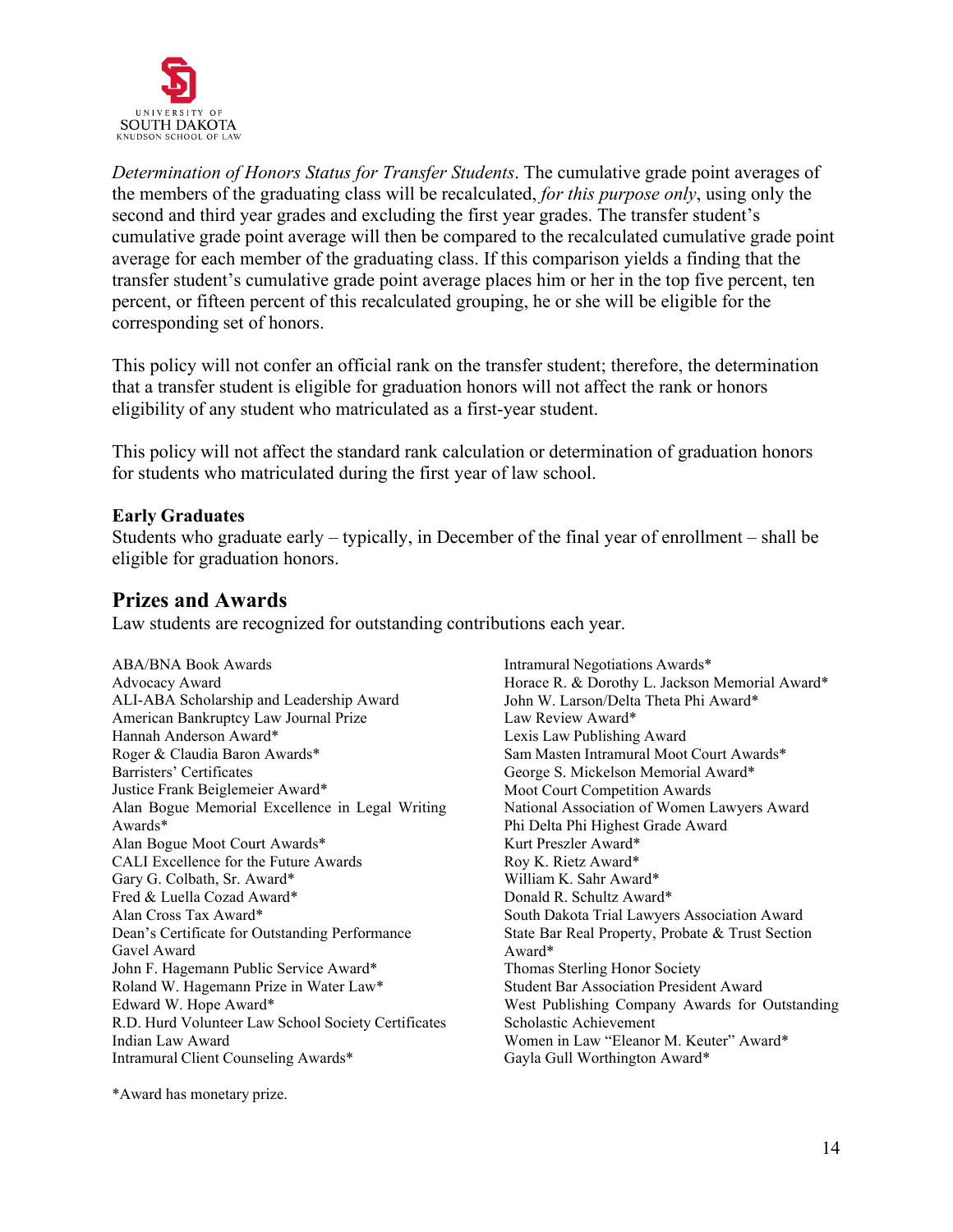

# <span id="page-14-0"></span>**Good Academic Standing**

In order to remain in good academic standing, law students must attain, and then maintain, throughout their enrollment a level of academic performance sufficient to permit the award of the degree of juris doctor. This requires a minimum cumulative grade point average of 70.00 ("C") based on official grades kept and issued by the School of Law.

### <span id="page-14-1"></span>**Dismissal from Law School**

A student with a cumulative grade point average below 70 at the end of the first two semesters, or at the end of any semester thereafter, shall be ineligible to continue in the School of Law and dismissed. Under these rules, dismissal is mandatory and continuance on probation is discretionary. A student disqualified with a cumulative average of less than 67.5 is ineligible to petition the Admissions Committee for probationary readmission. A student disqualified with a cumulative average of at least 67.5 is eligible to petition the Admissions Committee to be readmitted on probation. The terms of probation are set by the Admissions Committee. Students who have withdrawn from Law School without completing the first year of study, but after completing at least one full semester, and who have been readmitted to the Law School, are required to achieve a cumulative grade point average of 70 or above at the end of the completed first year of study or be dismissed and ineligible to continue.

### <span id="page-14-2"></span>**Application for Academic Probation**

A dismissed student, with a cumulative average of at least 67.5, may, upon written application to and in the discretion of the Admissions Committee, be readmitted on a probationary status for the following semester, subject to such conditions as the committee may impose. The student bears the burden of establishing his or her ability to satisfactorily complete the Law School's educational program and be admitted to the bar. The Law School shall not continue the enrollment of a student whose inability to do satisfactory work is sufficiently manifest so that the student's continuation in school would inculcate false hopes, constitute economic exploitation, or detrimentally affect the education of other students.

If, at the end of that semester, the readmitted student has not satisfied the conditions of readmission, the student shall be dismissed. The Admissions Committee may in its discretion grant a second semester of probationary status.

In dealing with requests for probation, decisions of the Admissions Committee shall be final. A tie vote of the committee shall be deemed a denial of the request. All decisions of the Admissions Committee shall be expeditiously transmitted to the student.

In no event shall a student be allowed to enter upon the fifth or sixth semester of Law School while on probation.

Students on academic probation are ineligible to register for and attend a summer session in the Law School.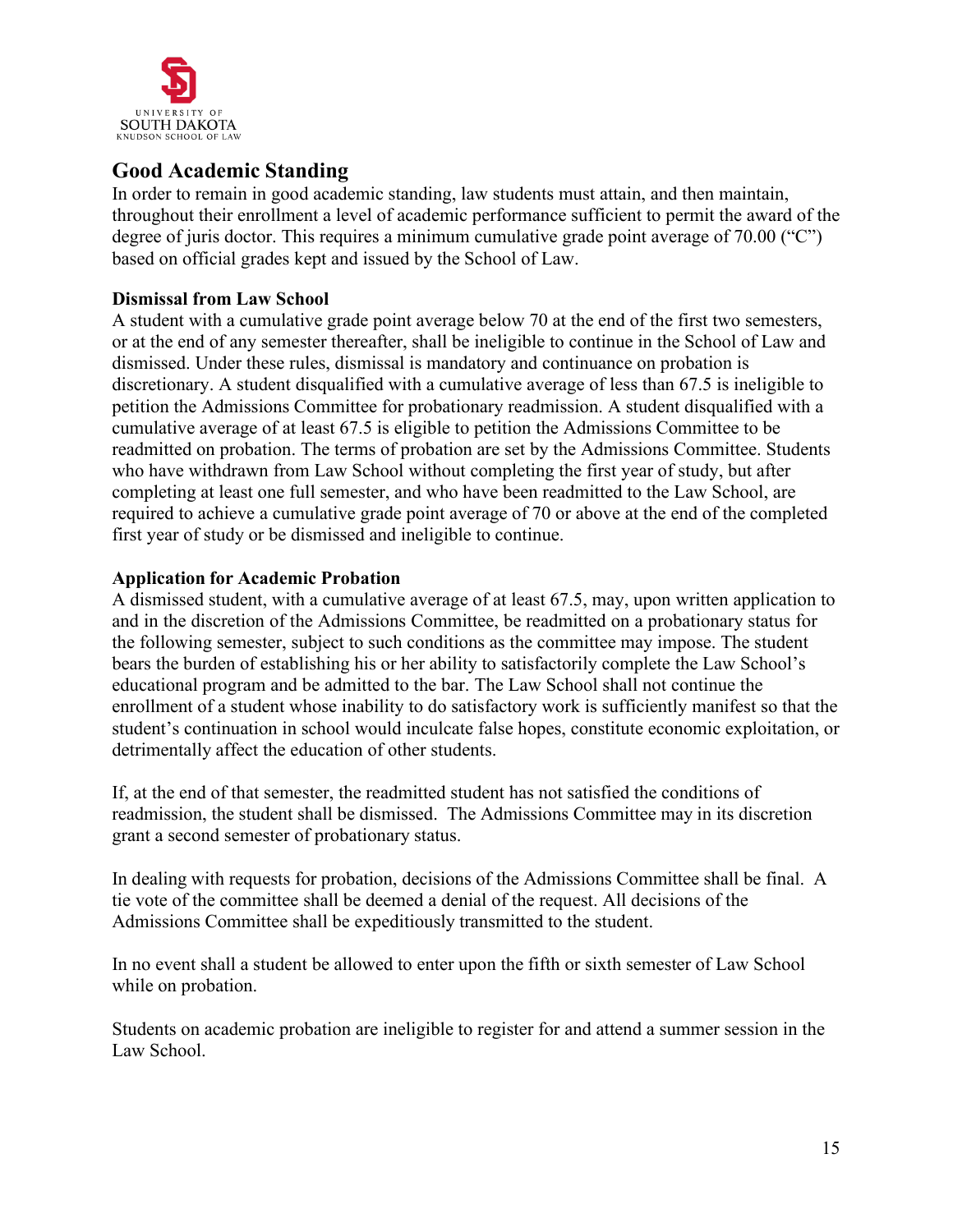

Under Board of Regents Policy 2:9, a student may appeal the Admissions Committee's decision to deny readmission on probation or the probationary conditions to the associate dean, who will attempt to resolve the matter. If the matter is not resolved, the dean is designated by the president to make the final decision on the appeal.

### <span id="page-15-0"></span>**Early Warning Program**

The Early Warning Program is designed to help students develop and sustain their path to academic excellence. Students are eligible for this program based on any of the following criteria: (1) scoring 75% or below on the comprehensive mid-term during their 1L Fall semester; (2) receiving a final grade of 65 or below in an individual course in the 1L fall semester; or (3) ending any semester with a cumulative GPA of 79 or lower.

Students participating in the Early Warning Program may be subject to any of the following requirements as determined by the Director of Academic Excellence:

- 1) Meet with the Director of Academic Excellence as directed;
- 2) Attend weekly Academic Excellence Workshops;
- 3) Complete multiple choice questions or other assignments in a number and in subjects assigned by the Director of Academic Excellence;
- 4) Meet with faculty members or student research assistants as directed by the Director of Academic Excellence;
- 5) Provide proof of completion of any assignments;
- 6) Comply with additional assignments from the Director of Academic Excellence;
- 7) Enroll in an independent study course with the Director of Academic Excellence; and
- 8) Any other intervention measures that the Director of Academic Excellence deems appropriate.

The Director of Academic Excellence may restrict the number of credits or classes taken by a student participating in the program during that semester and the semester after their successful completion of the program. Once students have been enrolled in the program, they must continue to participate until the student acquires a cumulative GPA of 80 or above in a subsequent semester or until the student is released by the Director of Academic Excellence, whichever is earlier.

## <span id="page-15-1"></span>**Withdrawal From Law School**

Complete withdrawal from the Law School is a formal process and can be accomplished only after giving written notification to the Dean. A student who withdraws without notifying the Dean will be ineligible for readmission.

First-year students who withdraw before the final day to withdraw and receive a full tuition refund may defer enrollment for a year. First-year students who withdraw at any other time during the academic year or who fail to re-enroll for the second semester are not eligible to return to school. Instead, they must compete with other applicants for the year in which they wish to return. The reason for the later withdrawal or failure to re-enroll and the quality of work done prior to withdrawal or failure to re-enroll are considered when students reapply. (Students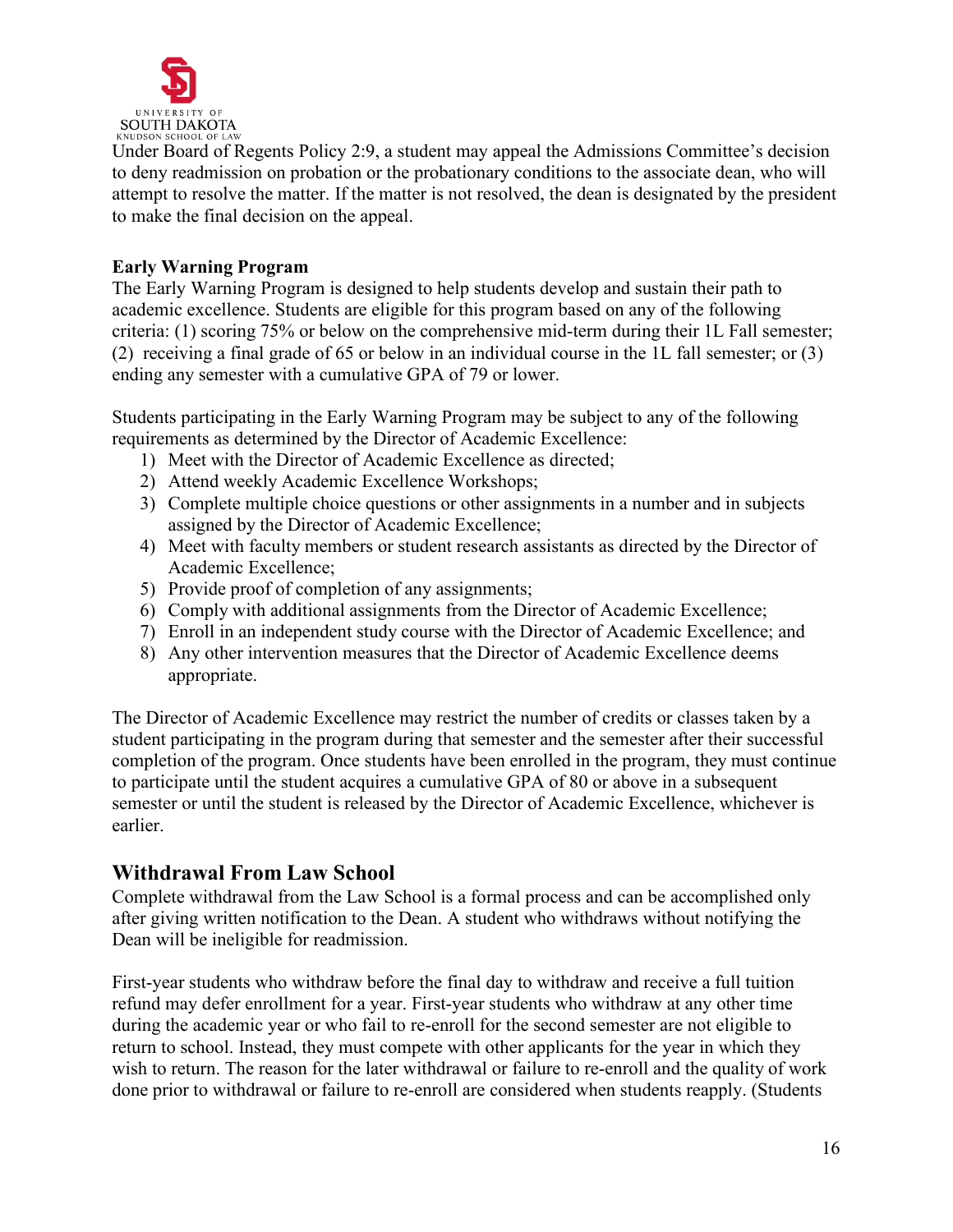

are considered first-year if they have fewer than 30 semester hours of credit at the time of withdrawal or failure to enroll.)

Unless granted a leave of absence by the Dean, second- and third-year students who withdraw or fail to enroll for any semester during the academic year must obtain permission from the Admissions Committee if they wish to re-enroll. The reason for the withdrawal or failure to reenroll and the quality of work done prior to withdrawal or failure to re-enroll are considered when students reapply.

The Dean may grant a second-year or third-year student a leave of absence for up to one year, if the student shows good cause.

Tuition and refundable fees are assessed or refunded, as appropriate, according to the date of official withdrawal, as provided by the University's withdrawal policy.

## <span id="page-16-0"></span>**Final Examinations**

## **Final Examinations and Rescheduling of Final Examinations**

A student shall take an examination at the designated time and place unless prior authority for a change in time is granted by the Associate Dean, upon a written request from the student involving either planned or unplanned events.

Planned events are foreseeable and include, for example, two scheduled examinations on the same day, three exams scheduled on consecutive days, significant family events, and National Guard or reserve military duty. Unplanned events are unforeseeable and include, for example, sudden deaths of close relatives and accidents occurring within the two weeks before or during the examination period. Examinations given on consecutive days do not constitute exceptional circumstances.

With planned events, the student shall submit a written request on the form provided by the Dean's Office to the Associate Dean for permission to take the examination at other than the scheduled time. If the request involves two scheduled examinations on the same day, the student shall submit the request on or before the last date to drop a Law School course. For other planned events, the student shall submit the request at least 30 calendar days before the scheduled examination date.

The request must be approved by the Associate Dean. If permission is granted, the student may be given the same or a different examination at the rescheduled time. An examination rescheduled because of a planned event normally will be rescheduled at a time earlier than the time originally scheduled. With unplanned events, the Associate Dean will work with the student to reschedule the examination. The student may be given the same or a different examination at the rescheduled time, which may be earlier or later than the time originally scheduled. Failure to take an examination as scheduled, except as provided above, shall result in a grade of "F" with an assigned value of 50. Re-examination is not allowed.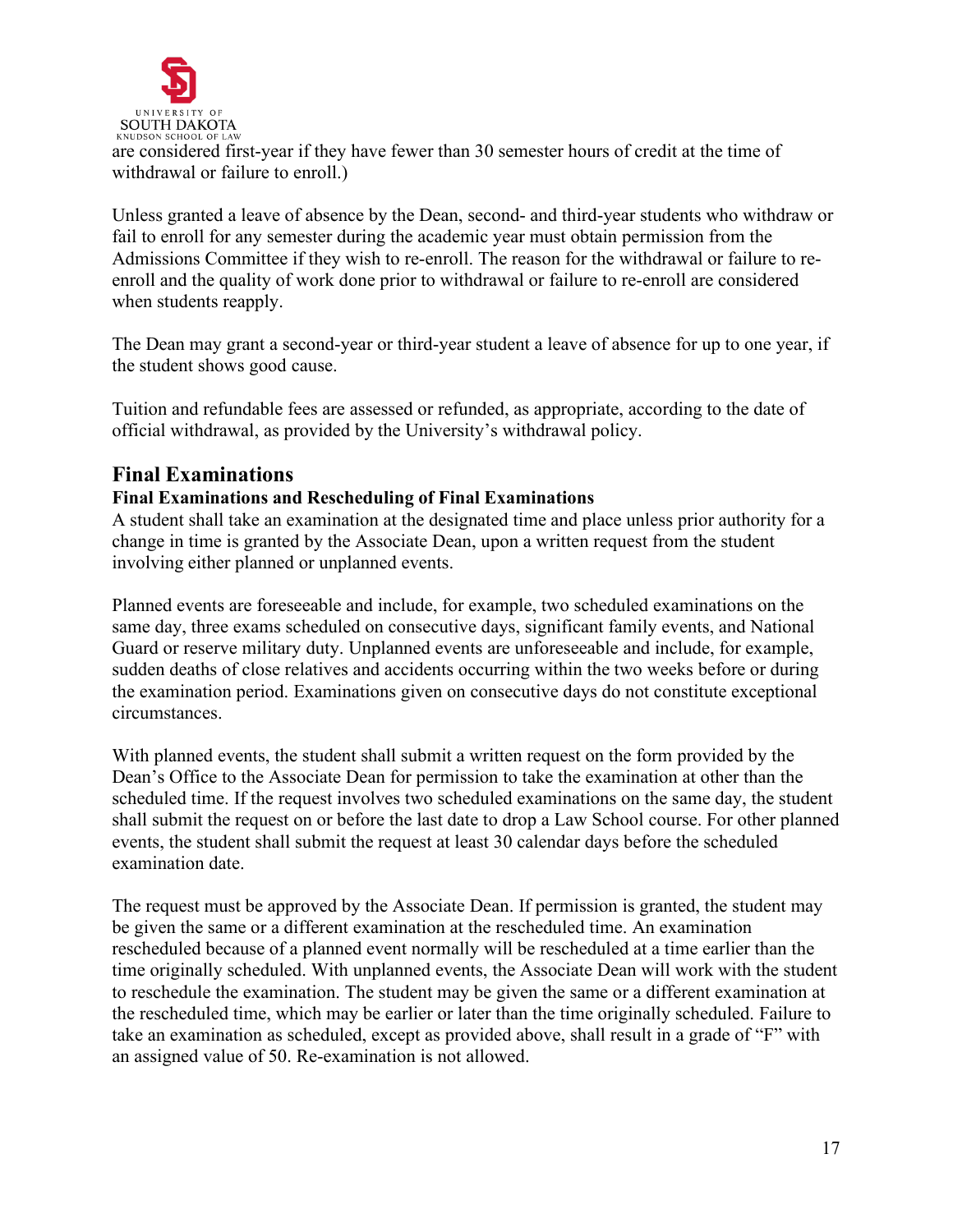

A student who arrives late for an examination will not be permitted additional time beyond that designated in which to complete the examination. Failure to turn in an examination at the designated time and place, and failure to file any final papers required in any course at the designated time and place, shall result in a grade of "F" with an assigned value of 50, or a reduction of grade, at the discretion of the instructor, unless excused in writing by the instructor. A student so excused will receive a grade of Incomplete (I).The grade of "I" must be converted to a final grade within one academic semester following receipt of the Incomplete, provided however, that upon showing by the student of good cause in writing which sets forth the reasons for the extension, the instructor may grant one additional semester to complete the work.

All examinations shall be administered by the Dean's Office and are subject to proctoring. No course materials may be taken into an examination room except those specifically authorized by the instructor, in which case authorized material shall be subject to inspection by a proctor to insure compliance. A student who is permitted to leave the examination room shall not speak with anyone, except the instructor and/or proctor, regarding any matter. Cell phones and similar electronic devices are prohibited in the examination room and the use of such devices during the examination by students taking an exam is prohibited, unless specifically authorized by the professor. Emergency calls should be made to the Dean's Office, 605-677-5443. If deemed necessary, students may leave their cell phone in the Dean's Office and allow staff to take calls.

All final examinations, and when practicable, all other written work, shall be identified and graded by number only, and without knowledge on the part of the instructor of the identity of the writer of the examination or paper.

In addition to points added or subtracted for classroom attendance and preparation, and upon prior notice by the professor, the final grade may consist of a grade for participation and performance of course requirements, a grade for papers, a grade for interim examinations, a grade for a final examination, or any combination of the above; provided, however, that the major portion of any final grade shall represent an evaluation of written work, except in the Extern Program, Trial Techniques, and Appellate Advocacy. After final grades are submitted, an instructor may submit a written request for a grade change explaining the basis for the change. Requests for final grade changes must be approved by the Dean.

## <span id="page-17-0"></span>**Appeals Of Final Grades or Other Final Academic Decisions**

Under Board of Regents Policy 2:9, located at<https://www.sdbor.edu/policy/documents/2-9.pdf,> a student may appeal a final grade or other final academic decision made by an instructor to the associate dean, who will attempt to resolve the matter. If the matter is not resolved, the dean is designated by the president to make the final decision on the appeal.

Under Board of Regents Policy 2:9, a student may appeal a final academic decision made by the associate dean to the chair of the Academic Standards & Curriculum Committee. If the matter is not resolved, the dean is designated by the president to make the final decision on the appeal.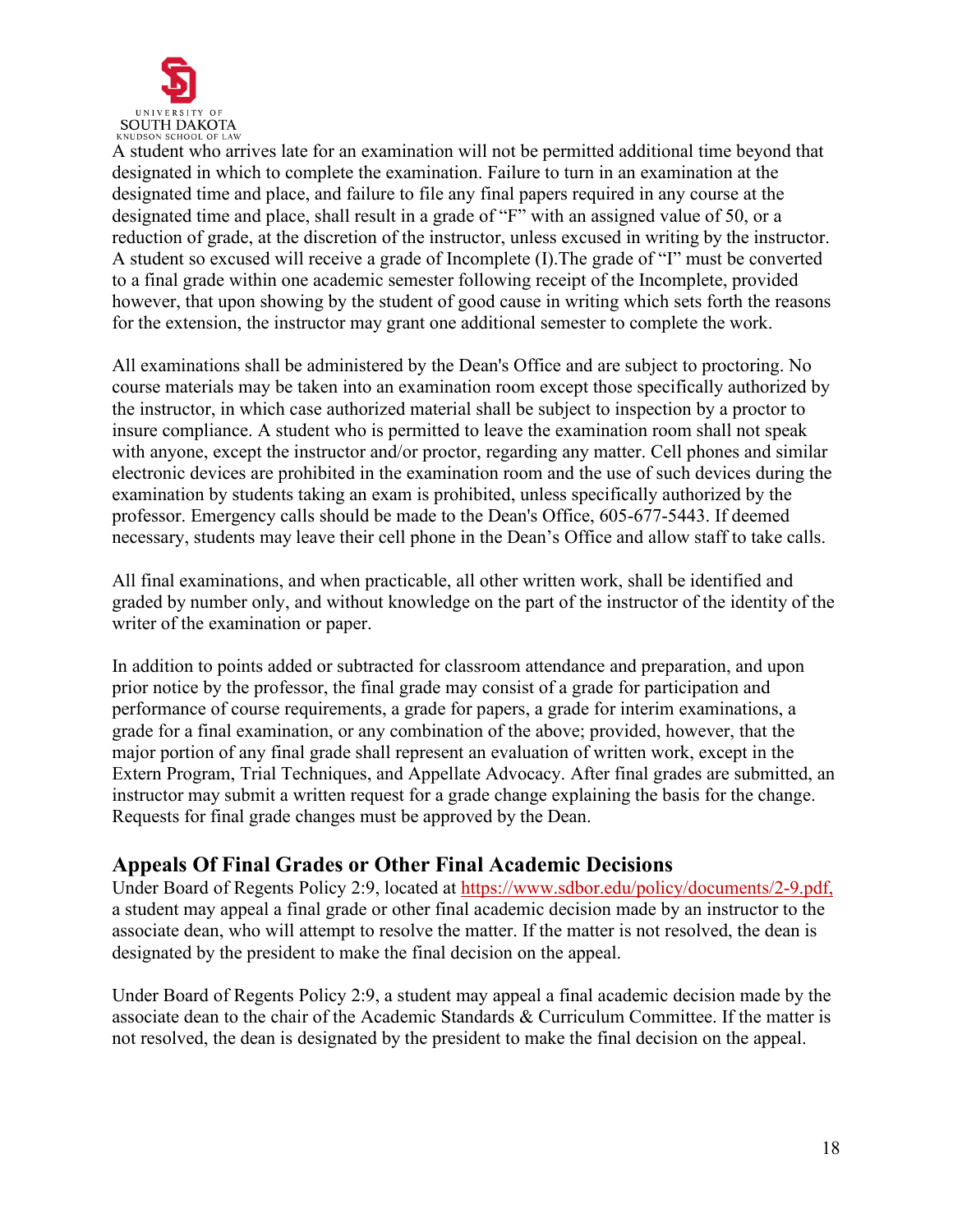

Under Board of Regents Policy 2:9, a student may appeal a final academic decision made by the registrar to the associate dean. If the matter is not resolved, the dean is designated by the president to make the final decision on the appeal.

Law students wishing to appeal a final grade or other final academic decision made by an instructor or by the associate dean **must use the appropriate appeals form, available at Appendix B,** in accordance with Board of Regents Policy 2:9. Appeals must be initiated by the student through discussion with the decision maker. The student must have this discussion within 30 calendar days of being notified of the decision that is being appealed. If notification occurs within 15 calendar days of the end of a term, the discussion must occur, at the latest, within 15 calendar days of the start of the next term. The student must also adhere to the other deadlines in the appropriate appeals form.

## <span id="page-18-0"></span>**Independent Research**

After two semesters of law study, students may submit proposals for Independent Research to any instructor. Such proposals shall conform to the Faculty Guidance below. The hours assigned to any project shall not exceed two credits in any one semester or summer session. No student may submit and have approved more than four Independent Research proposals nor receive more than eight credit hours for such work during his/her Law School residence (except by permission of the Academic Affairs and Curriculum Committee). A cumulative grade point average of 70 is required before submission for approval of any proposal for Independent Research. Independent Research is graded on a Pass/Fail basis.

## <span id="page-18-1"></span>**Faculty Guidance Regarding Independent Research**

The faculty believes that as part of the professional, graduate education of law students, opportunities for independent research and study are essential. To that end, the faculty has authorized the Independent Research (Law 877) course.

This protocol is intended to serve as a guide to all members of the faculty who undertake to supervise Independent Research projects. It is specifically designed to express the faculty's belief that, in order to implement faculty goals, student activity receiving academic credit for Independent Research will presumptively be conducted pursuant to the following guidelines:

- All students enrolling for Independent Research projects must comply with registration and eligibility requirements.
- Independent Research projects will culminate in a professional quality *written* work product.
- Prior to the submission of the final written product, the student will, in a timely fashion, submit a detailed written outline of the project including, at a minimum, the following:
	- o A timetable for completion;
	- o A statement of research objectives;
	- o A statement of legal issues to be resolved;
	- o A description of research methodology to be employed.
- Submit one or more written "drafts."
- Meet with the supervising faculty member to discuss the outline or drafts.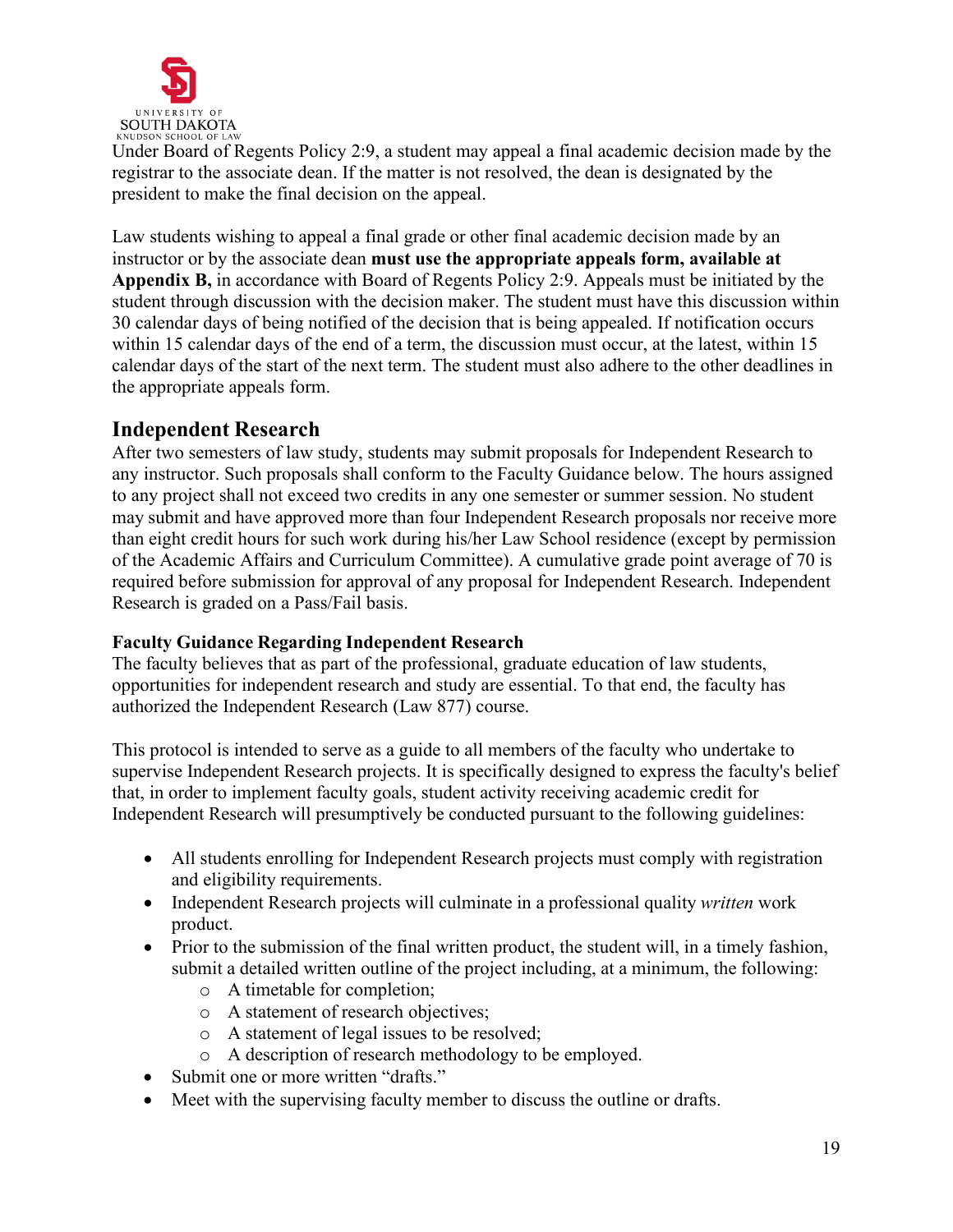

- Comply with other requirements of the faculty supervisor (e.g., compilation of research bibliography).
- At the discretion of the faculty member, the final written work product will be submitted to the Law Library for inclusion in the appropriate permanent file.

## <span id="page-19-0"></span>**Special Academic Requirements for Journals and Boards**

A cumulative grade point average of 75 is required for selection, participation, and continuation in any co-curricular activity, including *The South Dakota Law Review*, the Moot Court Board, the Alternative Dispute Resolution Board, and Trial Advocacy Team competition. Students will not be permitted to serve on more than one co-curricular activity board. A maximum of four credits may be earned for co-curricular activity.

Co-curricular members of boards and staffs may receive pass/fail credit for participation. The faculty advisor for each Journal, Board or Team approves the award of credit. Credit may be awarded as follows:

### <span id="page-19-1"></span>*The South Dakota Law Review*

One hour of credit per semester for members of the board of editors who complete their editorial responsibilities, for staff writers who write publishable case notes or comments and complete their staff responsibilities in the first semester, and for staff writers who complete their staff responsibilities in the second semester. No student may receive more than a total of four hours of credit.

### <span id="page-19-2"></span>**Moot Court Board**

One hour of credit per semester for members of the Moot Court Board who complete a written appellate brief and compete in a regional or national Moot Court tournament approved by the School of Law. No student may receive more than four hours of credit.

### <span id="page-19-3"></span>**Alternative Dispute Resolution Board**

One hour of credit per semester for members of the Alternative Dispute Resolution Board who compete in at least one interschool competition during that semester. No student may receive more than four hours of credit.

### <span id="page-19-4"></span>**Trial Advocacy Competition**

Participation in trial advocacy competitions requires a commitment of time and offers unique educational opportunities to hone skills for courtroom presentation. Team members compete with students from other law schools. Students may earn one credit hour per semester for participation on trial team, with an overall cap of two credits. In order to earn a credit during a semester, the student must compete in at least one interschool trial team competition during that semester.

## **Board Selection Act of 2019**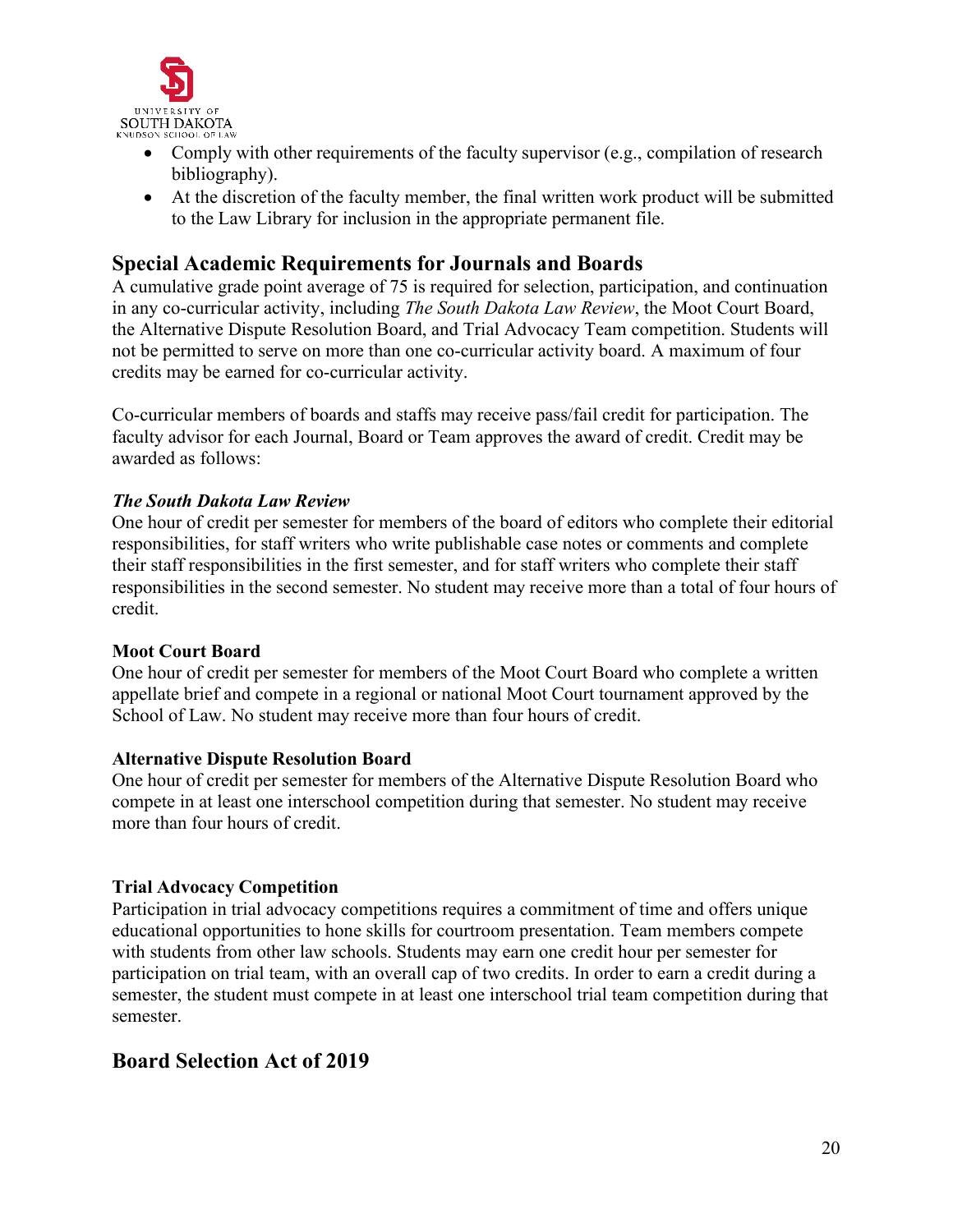

The Board Selection Act of 2019 governs the process for choosing members of the Alternative Dispute Resolution Board, the Moot Court Board, and *The South Dakota Law Review*. A copy of the act is contained in this document, at Appendix C.

## <span id="page-20-0"></span>**Student Practice Rules and Policies**

Student opportunities to make court appearances may arise in various instances, including externships for credit during the summer or academic year (if available), in non-credit situations when the student has secured a paid or non-paid summer internship, when a graduate is employed following graduation and prior to the bar, when a student is working for a lawyer as a paid or non-paid intern during the school year, or when a student is participating in a Law School *pro bono* programs.

## <span id="page-20-1"></span>**Student Practice Eligibility**

Law students who have completed four semesters of law school can participate in legal work of varying kinds under the applicable rules and with the supervision of a lawyer, including making court appearances in both the state courts and the federal district court. (SDCL 16-16-1; SDCL 16-18-2.2-16-18-2.9; SDCL 19-19-19-502; FRE 502(a)-(d); LR 83.2(I) of the Rules of Practice (Civil) for the United States District Court for the District of South Dakota; and LR 44.1(I) of the Rules of Practice (Criminal) for the United States District Court for the District of South Dakota Students working in other states should consult that state's rules.) To qualify to make a court appearance, a law student should consult the rules above, but basically must: a) be certified by the dean of the law school as a person of good character, competent ability and adequately trained as a legal intern, (b) be introduced to the court in which he or she is appearing by a lawyer authorized to practice law in South Dakota, and (c) not receive compensation directly from the client but only from the student's employer/contractor nor receive compensation if receiving credit, and (d) certify in writing that he or she has read and is familiar with the rules of professional conduct of the Supreme Court of South Dakota and relevant practice rules of the jurisdiction.

## <span id="page-20-2"></span>**How to Apply for Certification**

Student certification forms for both the South Dakota state courts and the federal district court can be obtained from the Director of Experiential Learning. A student should obtain the appropriate form(s) three weeks in advance of an anticipated court appearance date to allow for the form to be signed by the dean and received by the court(s). A certification for the particular court may remain effective for a period up to eighteen months. A supervising attorney who is a member of the State Bar of South Dakota also must approve the temporary certification of the law student. Each time a student changes supervisors or positions, re-application for practice eligibility must be obtained.

### <span id="page-20-3"></span>**Limitations on Court Appearances**

a) No limitations - Students participating in an externship for credit during the summer after the 2L year or during the 3L year, a summer internship (paid), or during employment after graduation, are not limited in the number of court appearances they may make during the certification period.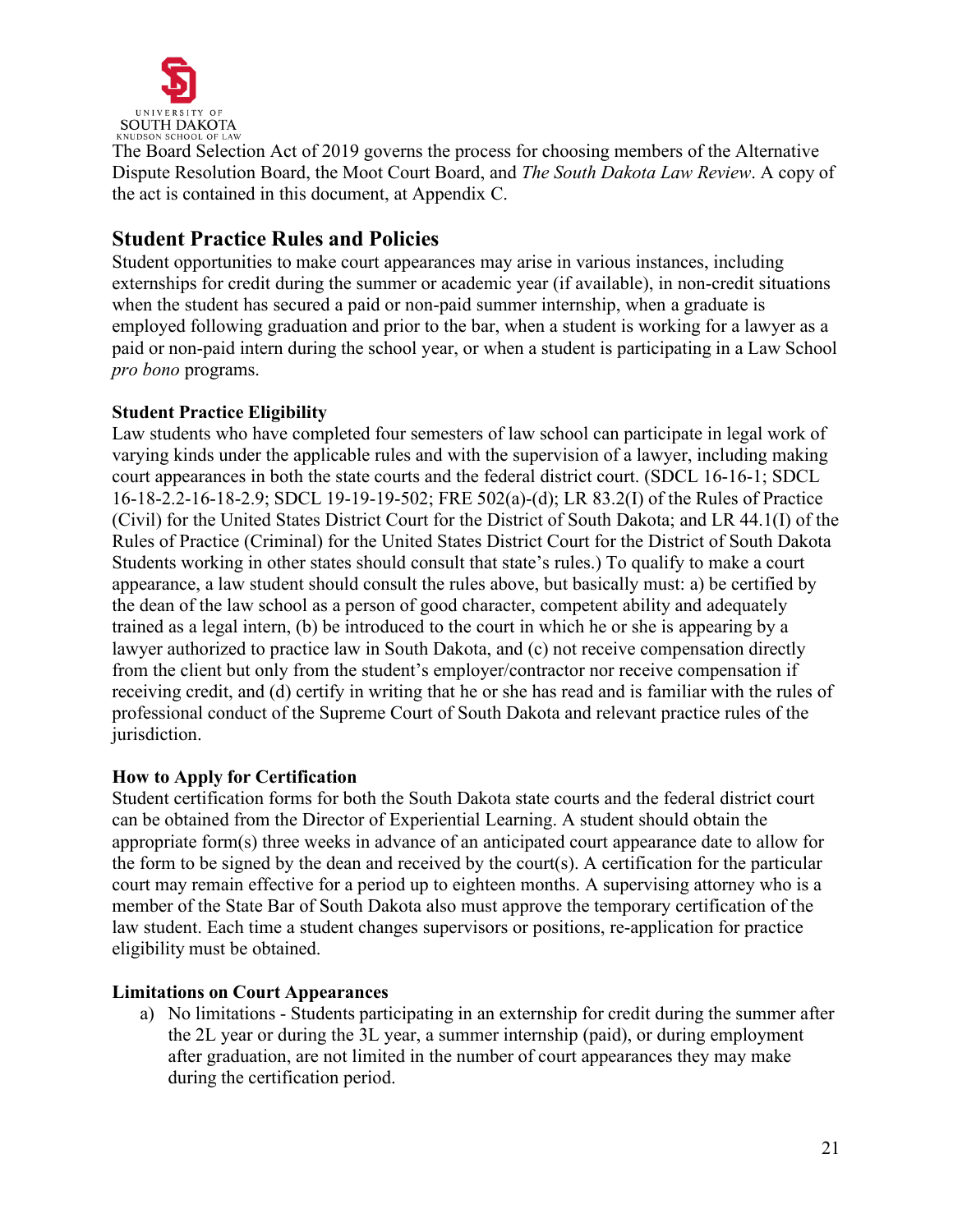

- b) Limitations Students participating in the Law School's pro bono programs and working as paid interns (not for credit) during the academic year, are limited in the number of court appearances they may make in a semester as follows:
	- Students in pro bono programs are limited to three appearances per semester.
	- Students interning in a paid position during the academic year are limited to three appearances per semester.

Students should arrange appearances so that classes are not missed. Absences for court appearances are not excused absences unless specifically excused by the instructor of the class missed.

## <span id="page-21-0"></span>**Interdisciplinary Courses**

Second- and third-year law students may take up to six credit hours in other divisions of the University and apply them to the 90 credit hours required for the juris doctor degree. The School of Law extends this privilege to assist in broadening a law student's education by the pursuit of new disciplines. Students desiring to exercise this option may register for one of the courses on the list of approved courses without obtaining special approval. Students wishing to take a course not on the list must submit their request, course description and reason in writing to the Associate Dean of Academic Affairs for approval *before registration*. Approval will not be granted for courses on topics which are covered by courses offered in the School of Law, such as administrative law, constitutional law, and business law.

Only in exceptional circumstances will a student be permitted to receive law credit for more than one interdisciplinary course per semester. As an exception, a student will be allowed to receive six credits of approved non-law courses to be taken in the summer. Students with less than a cumulative grade point average of 75 are ineligible to take courses outside the Law School. Interdisciplinary non-law course grades are not used in computing a student's cumulative grade point average.

In addition, law credit will not be given for courses taken *prior* to entry to Law School, or in a *previous* academic period while in Law School if approval was not obtained. Law students must obtain a grade of "C" or better in the approved graduate course in order receive law school credit.

Law students must complete an interdisciplinary form provided by the Office of the Dean in order to receive law credit if the course is not on the preapproved list, which is contained in the Law School Catalog. It is the student's responsibility to obtain from the outside instructor permission to take the interdisciplinary course.

Law students taking approved interdisciplinary courses in other schools of the University are subject to the rules and regulations of the college or school governing the program and courses they are taking. In addition, admission to these courses will be governed by the regulations of the department or school in which the student takes the course. Students must pay applicable tuition and fees for these courses.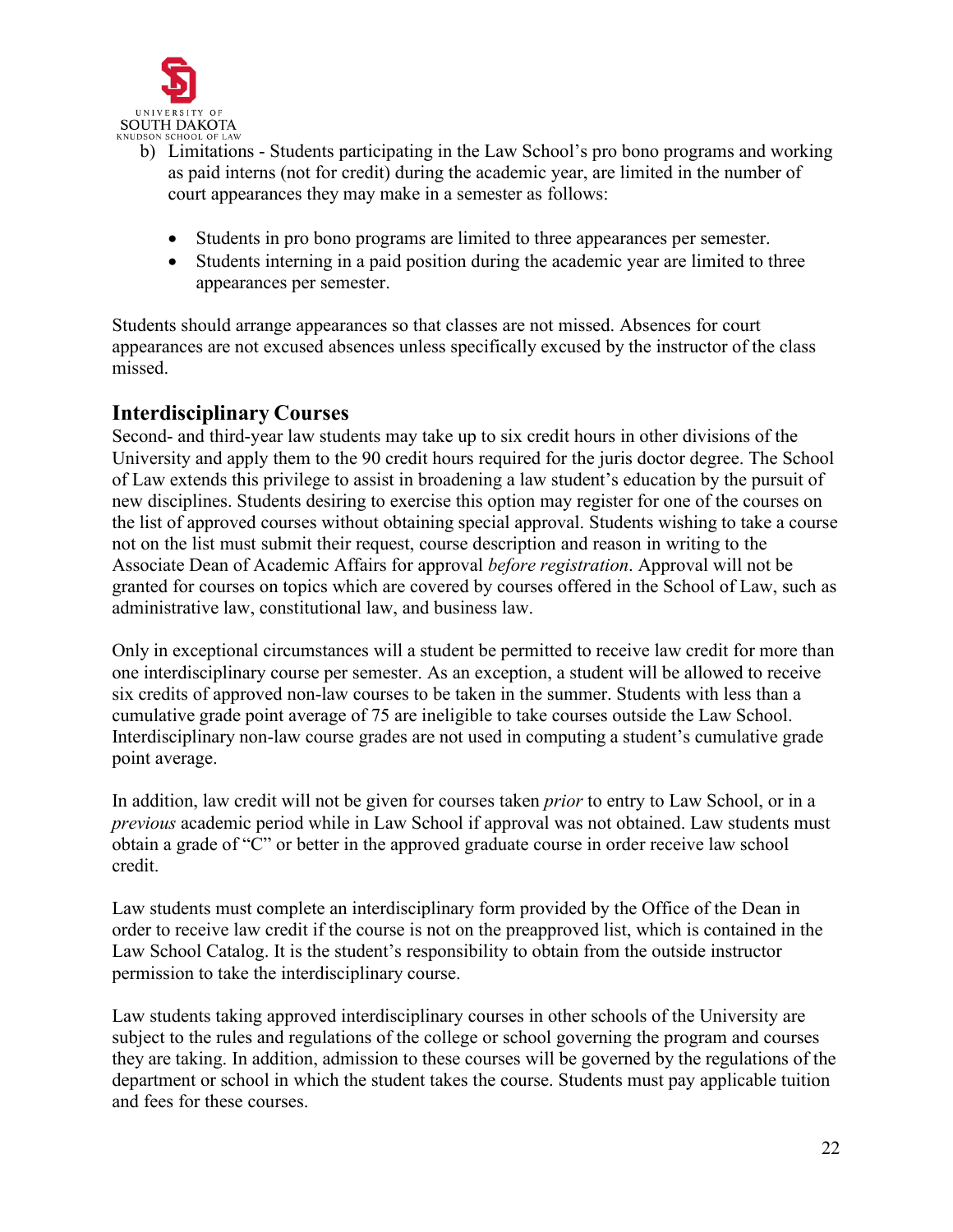

## <span id="page-22-0"></span>**Joint Degree Program**

The School of Law offers a joint degree program leading to the juris doctor degree and a master's degree from The University of South Dakota in three years in the following disciplines:

School of Business JD/Master of Professional Accountancy JD/Master of Business Administration

Cross-Disciplinary Studies JD/Master of Science in Administrative Studies

School of Education JD/Master of Arts in Education Administration

College of Arts & Sciences JD/Master of Arts in English JD/Master of Arts in History JD/Master of Arts in Political Science JD/Master of Public Administration JD/Master of Arts in Psychology JD/Master of Science in Sustainability (Plan B, non-thesis)

Admission to the joint degree program is a formal process and requires approval from the School of Law, admission to the participating master's program, and is conditioned upon a cumulative grade point average of at least 75 upon the completion of the first year of law school or a subsequent semester.

Students admitted to this program take courses concurrently leading to both degrees. Students who defer Law School graduation until the master's degree is completed may receive up to nine credit hours toward the 90 credit hours required for the juris doctor degree. Each master's program determines the amount of law credit it will accept for its degree, so the amount may vary. Law students may not receive law credit for more than one course each semester outside of the School of Law without permission of the Associate Dean. If students do not complete the requirements for the master's degree by the time of their graduation from the School of Law, only six hours of the credit earned toward the master's degree will be counted toward law school graduation requirements. Students must pay applicable tuition and fees for these courses.

Although law students may not begin the joint degree program until successfully completing at least the first year of law school with a cumulative GPA of 75, applicants to the School of Law may simultaneously apply for admission to any master's program approved as a joint degree program. Students not simultaneously applying to the School of Law and to a master's program may apply to the joint degree program until the end of their fifth semester in the School of Law.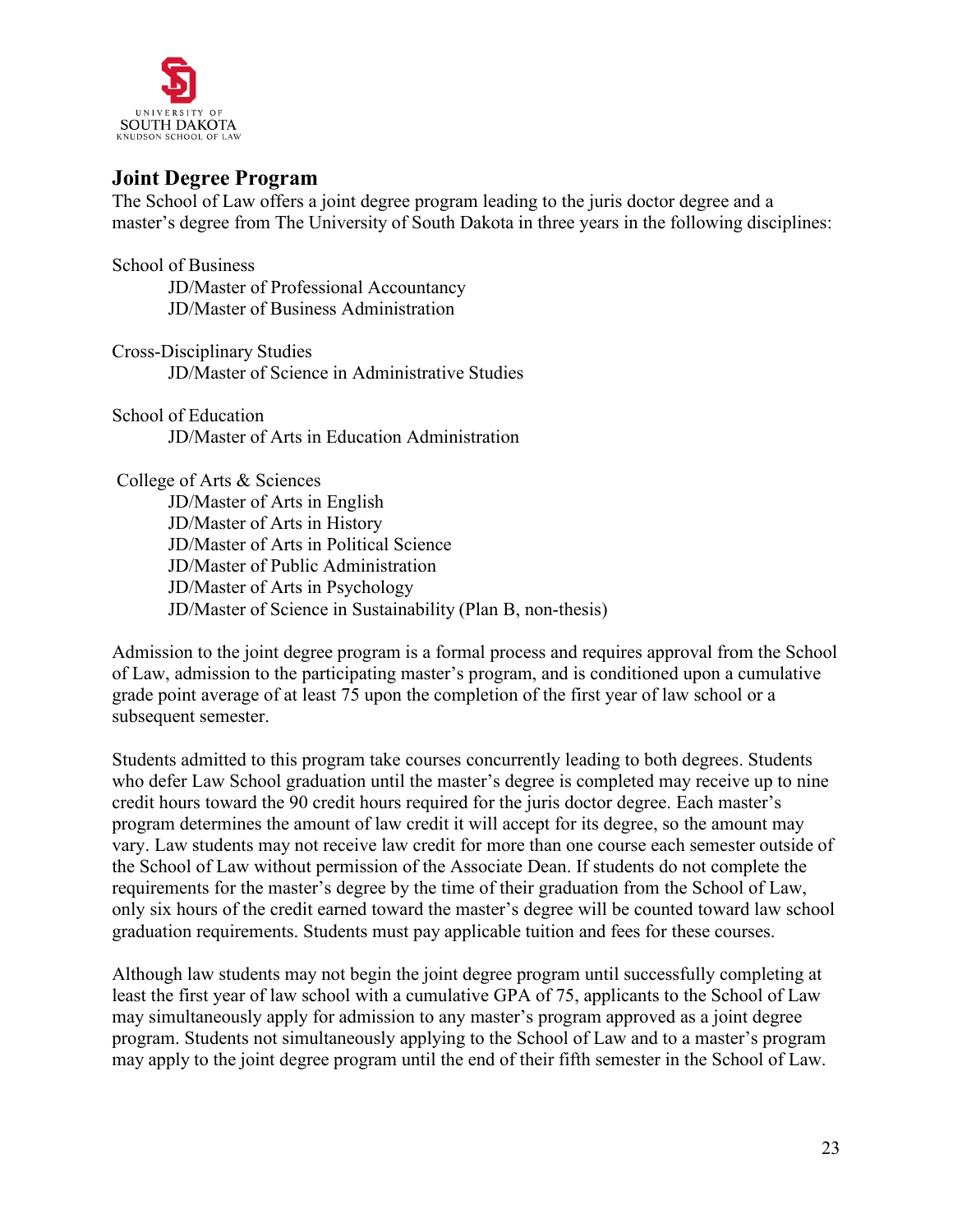

Application and acceptance to a master's program is the applicant's responsibility. Classes taken in a master's program prior to matriculation in the School of Law will not receive law school credit. Only those courses approved as a graduate course for this program will qualify for law credit.

Law students must have a cumulative grade point average of 75 to be admitted and to continue in the joint degree program. Non-law courses taken in the joint degree program are not used in computing a student's cumulative grade point average. Law students must obtain a grade of "B" or better in the approved graduate course in order to receive law school credit.

Law students interested in the joint degree program should visit with School of Law Associate Dean and the respective joint degree advisor in the school or college.

## <span id="page-23-0"></span>**Dual Degree in Environmental Law**

Vermont Law School and The University of South Dakota School of Law offer a Dual Degree Program that enables qualified students to earn two degrees in three years: a JD from South Dakota and a Master of Environmental Law and Policy from Vermont Law School. Financial aid is available for this program through Vermont Law School. Students must pay applicable student and fees for these courses.

University of South Dakota first-year law students initially seek approval to participate in the Dual Degree Program from their Law School's Office of the Dean. Approved students then apply to Vermont Law School for the MELP part of the Dual Degree early in the spring semester of their first-year of law school. If accepted, they register for courses later in the semester. Dual Degree students attend the nine-week Summer Session at Vermont Law School between their first and second years of law school. Students may also complete an approved internship at an organization or law firm involved with environmental work. Vermont Law School will work with South Dakota to arrange for and supervise an appropriate internship. Dual Degree students share the remaining credits required for their JD degree with the MELP degree, thus reducing the overall MELP 30 credit requirement.

## <span id="page-23-1"></span>**Employment While Attending Law School**

Whether outside or inside the Law School, students should devote substantially all working hours to the study of law. Regular and punctual class attendance is necessary to satisfy residence and class hour requirements. It is thus the policy of the School of Law that students will not work more than 20 hours per week during any semester in which they are enrolled for 12 or more class hours. **First-year students are strongly discouraged from working unless absolutely necessary.**

## <span id="page-23-2"></span>**Bar Admission**

Should you elect to practice law in South Dakota it is necessary for you to fulfill a number of requirements including, but not limited to (see [http://ujs.sd.gov/,](http://ujs.sd.gov/) select "Information for…," click "Attorneys," then click "Bar Exam," and see "Rules and Regulations for Admission to Practice Law in South Dakota"):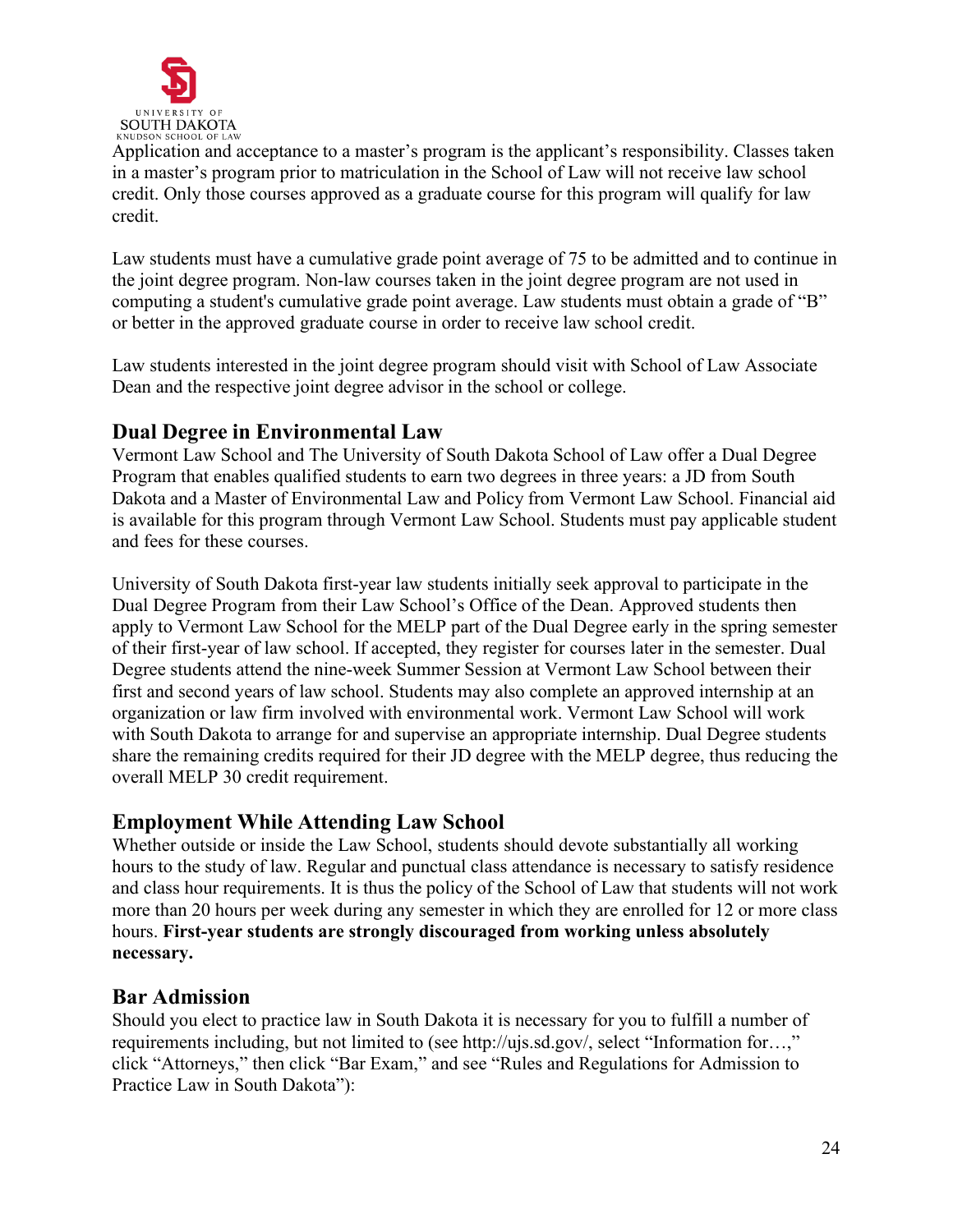

- Furnish satisfactory evidence that you graduated from a law school accredited by the American Bar Association or that you will so graduate prior to the examination, or that you have successfully completed all of the requirements for graduation prior to the examination (SDCL 16-16-6);
- An applicant for admission without examination shall pay a fee of four hundred fifty dollars. An applicant shall also pay the National Conference of Bar Examiners the applicable fee for preparation of an initial or supplemental character report. If an applicant fails to appear for the examination, the fee paid shall only be applied to the next scheduled combined Multistate Essay Examination, Multistate Performance Test and Multistate Bar Examination. The fees thus paid to the secretary shall be retained in a special fund and shall be paid out by the state court administrator when authorized by the secretary for the compensation and necessary expenses of the board of bar examiners.
- Each applicant for admission without examination shall also file a request for preparation of a character report and application with the National Conference of Bar Examiners. Such request and application shall be accompanied by the fee prescribed by the National Conference of Bar Examiners.
- The Bar Exam application and required number of copies must be postmarked by November 1 for the February examination and by April 1 for the July examination, and must be accompanied by the correct fee and a recent photograph of the applicant.
- Pass satisfactorily an examination conducted by the Board of Bar Examiners (SDCL 16- 16-6);
- Be at least eighteen years of age (SDCL 16-16-2);
- Be a person of good moral character (SDCL 16-16-2).

Students register for the South Dakota Bar Examination in the final year of law school. Bar examiners in South Dakota, and all other jurisdictions, require a certification of character from the Dean of the Law School. As a result, law students are required to update their character and fitness information by the last day of the spring semester of each year in the Law School's Dean's office. This information is used by the dean to certify the student's character for bar admission. Without this updated information from the student, the dean will be unable to certify a student for bar admission.

A list of bar admission offices for all jurisdictions is found on the National Conference of Bar Examiners' web site at **[www.ncbex.org](http://www.ncbex.org/)**. Some states require law students to register for their bar examination within a few months of enrolling in law school. Select the appropriate jurisdiction on the list for information about bar admission requirements.

# <span id="page-24-0"></span>**Equal Opportunity**

The School of Law provides equal opportunity for the study of law and entry into the legal profession in accordance with policies of the South Dakota Board of Regents, the governing body for higher education in South Dakota; the Council of the Section of Legal Education and Admissions to the Bar of the American Bar Association, the accrediting agency for United States law schools; and the Association of American Law Schools, a nonprofit corporation that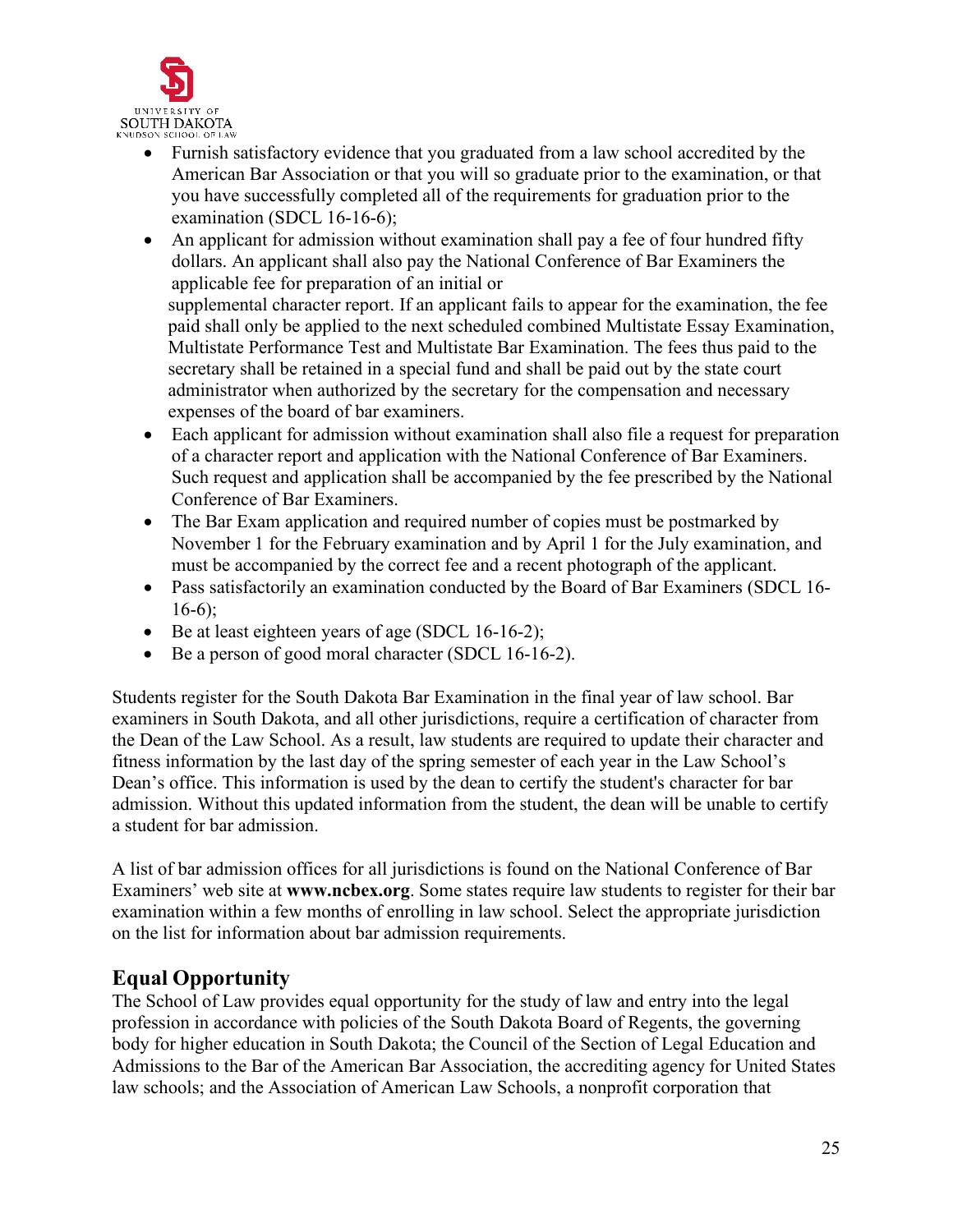

promotes improvement of the legal profession through legal education and of which the School of Law is a member.

## <span id="page-25-0"></span>**Relevant Policies**

- South Dakota Board of Regents Policy 1:17, 1:17, 1:18, 1:19 (Harassment Including Sexual Harassment; Prevention of Sexual Assault, Domestic Violence, and Stalking; Human Rights Complaint Procedures; Equal Opportunity, Non-Discrimination, Affirmative Action) (https:/[/www.sdbor.edu/policy/Pages/Section-1-Governance.aspx\).](http://www.sdbor.edu/policy/Pages/Section-1-Governance.aspx))
- American Bar Association Section of Legal Education and Admissions to the Bar Standards 205 (Non-Discrimination and Equality of Opportunity), 206 (Diversity and Inclusion), and 207 (Reasonable Accommodation for Qualified Individuals with Disabilities)

(http[s://ww](http://www.americanbar.org/content/dam/aba/publications/misc/legal_education/Standa)w[.americanbar.org/content/dam/aba/publications/misc/legal\\_education/Standa](http://www.americanbar.org/content/dam/aba/publications/misc/legal_education/Standa) rds/2018-2019ABAStandardsforApprovalofLawSchools/2018-2019-aba-standardschapter2.pdf).

• Association of American Law Schools Bylaws, Section 6-3 (Diversity: Non-Discrimination and Affirmative Action) (https:/[/www.aals.org/about/handbook/bylaws/\),](http://www.aals.org/about/handbook/bylaws/)) Association of American Law Schools Executive Committee Regulation 6.32 [\(https://www.aals.org/about/handbook/executive-committee-regulations/\)](https://www.aals.org/about/handbook/executive-committee-regulations/).

## <span id="page-25-1"></span>**Student Disciplinary Procedures**

I. Disciplinary Board. The Disciplinary Board shall consist of five members: three students and two members of the full-time faculty of the School of Law. The student members shall be appointed by the Dean of the School of Law annually from nominations submitted by the Student Bar Association. The faculty members shall be appointed by the Dean. The Dean shall designate one faculty member of the Board to serve as Chair. The Board members shall be appointed no later than the tenth day of September of each school year. In addition to the Board appointments previously mentioned, there shall be appointed three student alternate and two faculty alternate Board members. The alternate Board members shall serve at such times as one of the regular Board members withdraws from a particular hearing. The choice of such alternate shall be made by the Chair. The Dean may appoint additional student or faculty alternates, if at any time a sufficient number of alternates is not available to constitute a five-person board.

II. Purpose of the Disciplinary Board. The Disciplinary Board shall handle such Honor Code violations involving law students at The University of South Dakota School of Law as are properly referred to it.

III. Examiner. The Dean shall appoint a member of the faculty to act as Examiner in all disciplinary matters. The Examiner shall be appointed at the same time as members of the Board. In the case of recusal by the Examiner from a particular matter, the Dean shall appoint another faculty member to act as Examiner for that matter.

IV. Confidentiality. All matters that come before the Examiner or the Board are confidential and shall be maintained as such.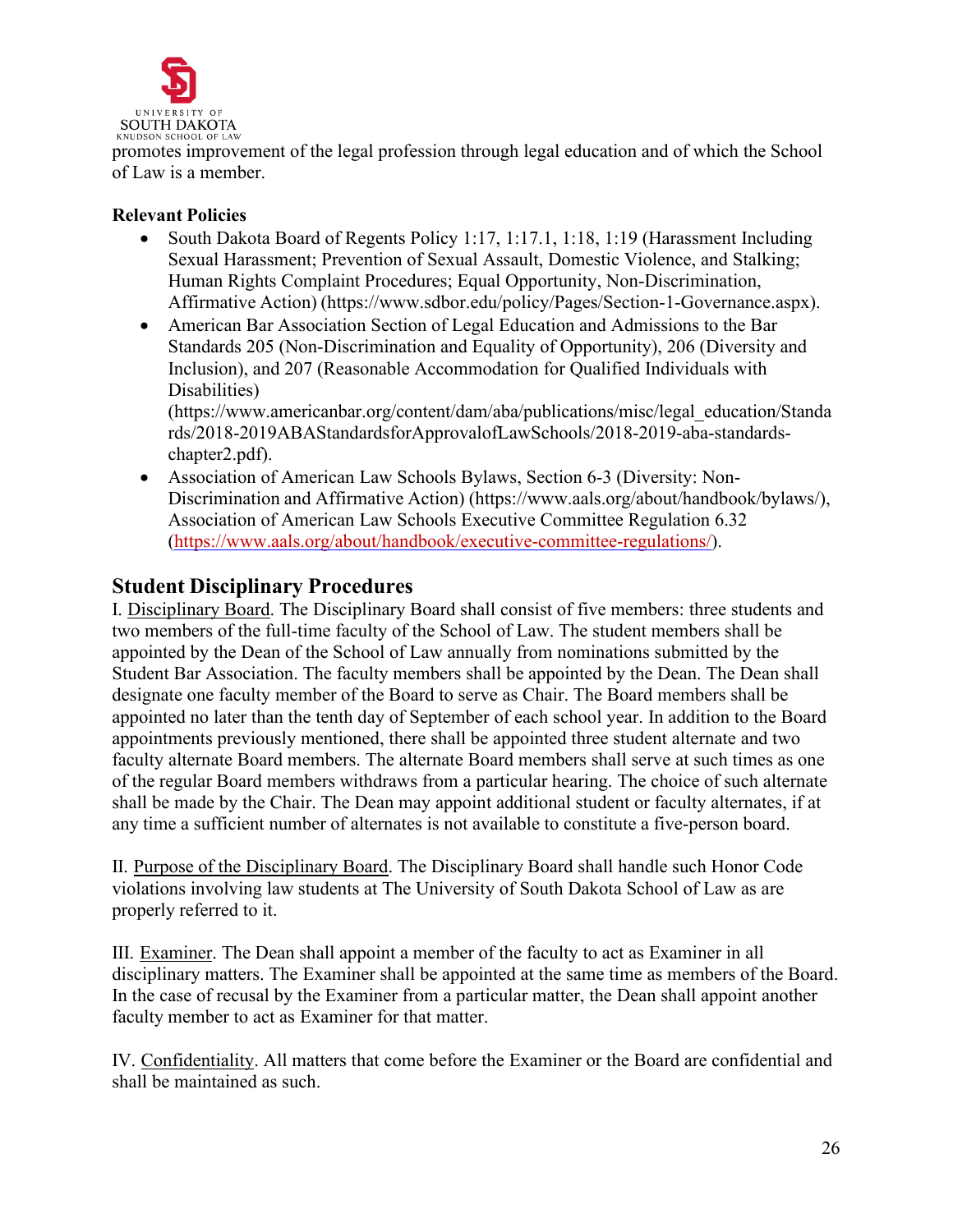

V. Allegations of Misconduct. All allegations of misconduct intended to be processed in accordance with these procedures shall be submitted to the Examiner. Allegations may be made by faculty, students or staff. The person or persons making the allegations shall provide the Examiner with a signed written statement of specific acts constituting the alleged misconduct and all known information in support of the allegations, including names of any known witnesses, statements, or other data. The allegations should be stated in terms of: (1) proscribed misconduct as specified in Part XV of the Student Disciplinary Procedures (entitled Honor System); or (2) failure to meet the standards expected under the Rules of Professional Conduct approved by the Supreme Court of South Dakota; or (3) failure to meet instructions and directions issued by faculty or other proper authority. The Honor System and standards of professional conduct apply when students participate in clinical training, externships, or summer employment.

A faculty member may impose an appropriate academic sanction, with the approval of the Dean, with respect to misconduct that affects the student's performance in that course. The faculty member who imposes the academic sanction, or any other faculty member, student, or staff member may also make an allegation of misconduct based on the same conduct. With respect to any allegation involving misconduct for which an academic sanction has been imposed, the Examiner and Board shall consider the fact that an academic sanction has been imposed. After a determination by the Examiner or the Board, a faculty member may not impose an academic sanction with respect to misconduct in that faculty member's course which is greater than or inconsistent with the action of the Examiner or the Board.

VI. Notice and Preliminary Procedure. Upon receipt of the allegations as set out in paragraph V above, the Examiner shall give written notice to each individual student accused of misconduct (the respondent(s)). The notice shall advise the respondent of: (a) the specific allegation(s) into which the Examiner shall inquire and about which he/she shall assemble relevant evidence and information; (b) the respondent's right to remain silent; (c) the respondent's right not to respond to the notice, but within seven consecutive days from the date of notice to submit a statement or other relevant information or data concerning the allegations; and (d) the respondent's right to counsel. The Examiner shall give the Dean simultaneous notice of the receipt of any allegation(s) of misconduct against any respondent.

A. Pre-hearing Procedure. The Examiner shall promptly inquire into the allegation(s) and assemble the relevant facts and data. The Examiner shall consider the information available, including any material submitted by the respondent and such action as may have been imposed by any faculty member concerned.

B. Examiner's Recommendation. The Examiner shall make his or her recommendation to the Board either that a hearing be held, that a private reprimand be issued without a hearing, or that no further action be taken by the Board with respect to the allegation(s). The Examiner may not dispose of any matter before making a recommendation.

It is the responsibility of the Board in its discretion to determine how to proceed.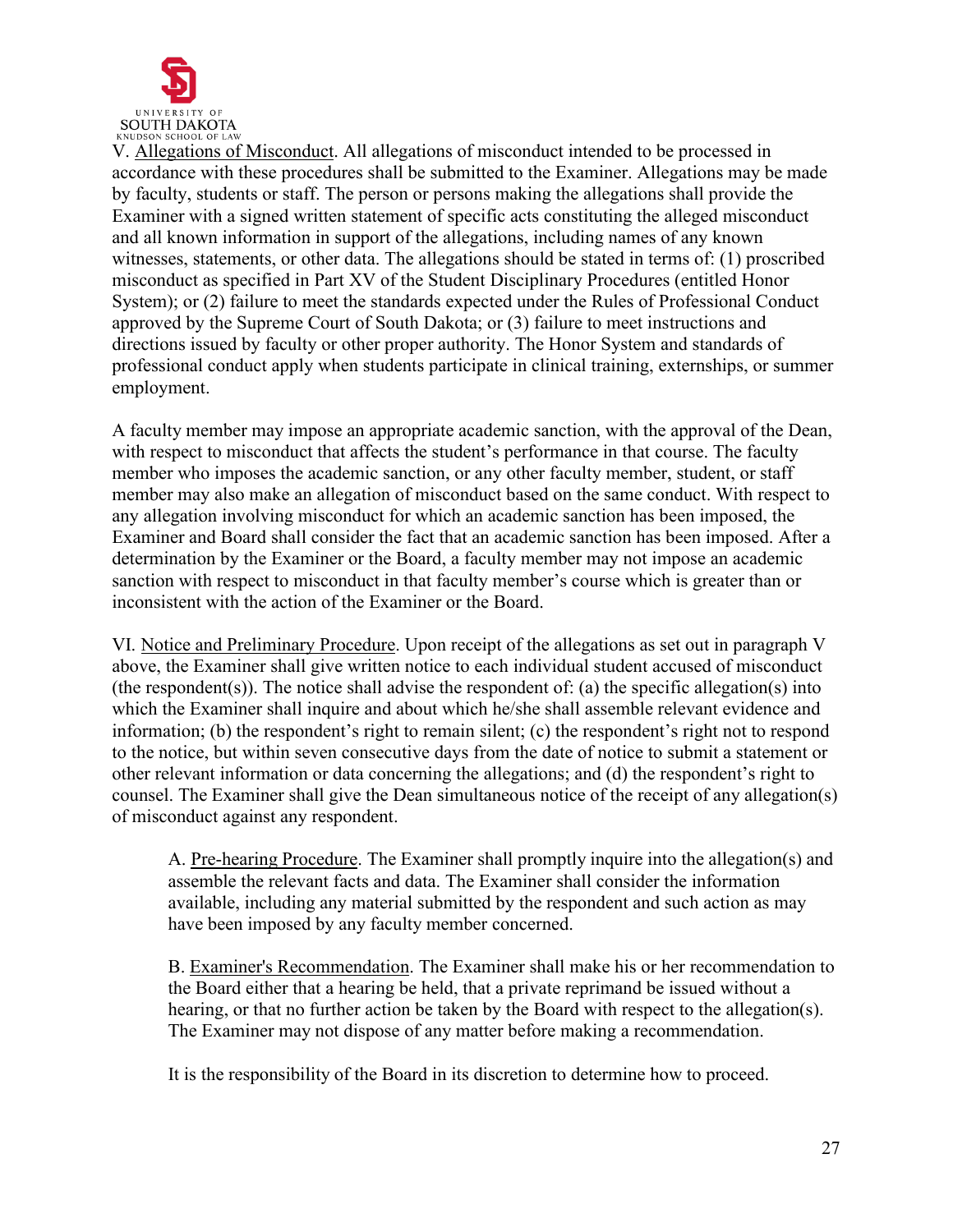

Normally, a hearing should be held when there exists evidence of a probable significant breach of the Honor Code.

A private reprimand may issue from the Board when the facts are not in dispute, a breach of the Honor Code exists but has not led to harm to the public or to other students, and the breach is not so significant as to justify a hearing and formal decision.

A private reprimand shall be issued in writing, stating the reason for issuance.

If the Board determines that no hearing shall be held, or that a private reprimand shall be issued, the assembled materials shall be forwarded to the Dean. The Dean shall provide the respondent prompt written notice of the Board's decision.

VII. Hearing. If the Board determines that a hearing shall be held to determine the veracity of the allegation(s), it shall promptly fix the time and place for the hearing, and the Chair shall advise the respondent by service of a written notice.

VIII. Hearing Procedures. Once notified by the Chair, the respondent shall have ten working days from the date of receipt of service to prepare for the hearing. The notice shall advise the respondent of all allegation(s) to be considered, as stated in paragraph V above, and of the respondent's rights to appear in person and be represented by counsel of choice, to examine witnesses and other evidence that will be considered by the committee, and to make a statement and present evidence in the respondent's behalf.

The Examiner shall present the case supporting the allegations; the respondent is responsible for presenting evidence in his or her behalf. Unless otherwise determined by the Chair, the hearing shall consist solely of the presentation of the Examiner's case for the validity of the allegations, presentation of the respondent's evidence, and evidence of exculpatory or mitigating circumstances. The Examiner and respondent may cross-examine witnesses and present rebuttal evidence and evidence of exculpatory or mitigating circumstances. The veracity of any allegation must be established by a preponderance of the evidence.

The rules of evidence do not apply, but the Board shall exercise care to assure that all matters considered are relevant and true. **Anonymous statements shall be excluded**. The Chair shall rule on all questions of procedure and questions as to what information will be considered by the Board in its deliberations. The Board shall assure that the respondent is provided the rights set out above and that the proceedings are conducted in accord with the dictates of fundamental fairness.

The hearing shall be closed, except for the respondent and his or her counsel. The Chair has discretion to admit additional individuals to the hearing upon the request of respondent, submitted in advance.

IX. Record of the Hearing. A tape recording of the proceedings shall be made.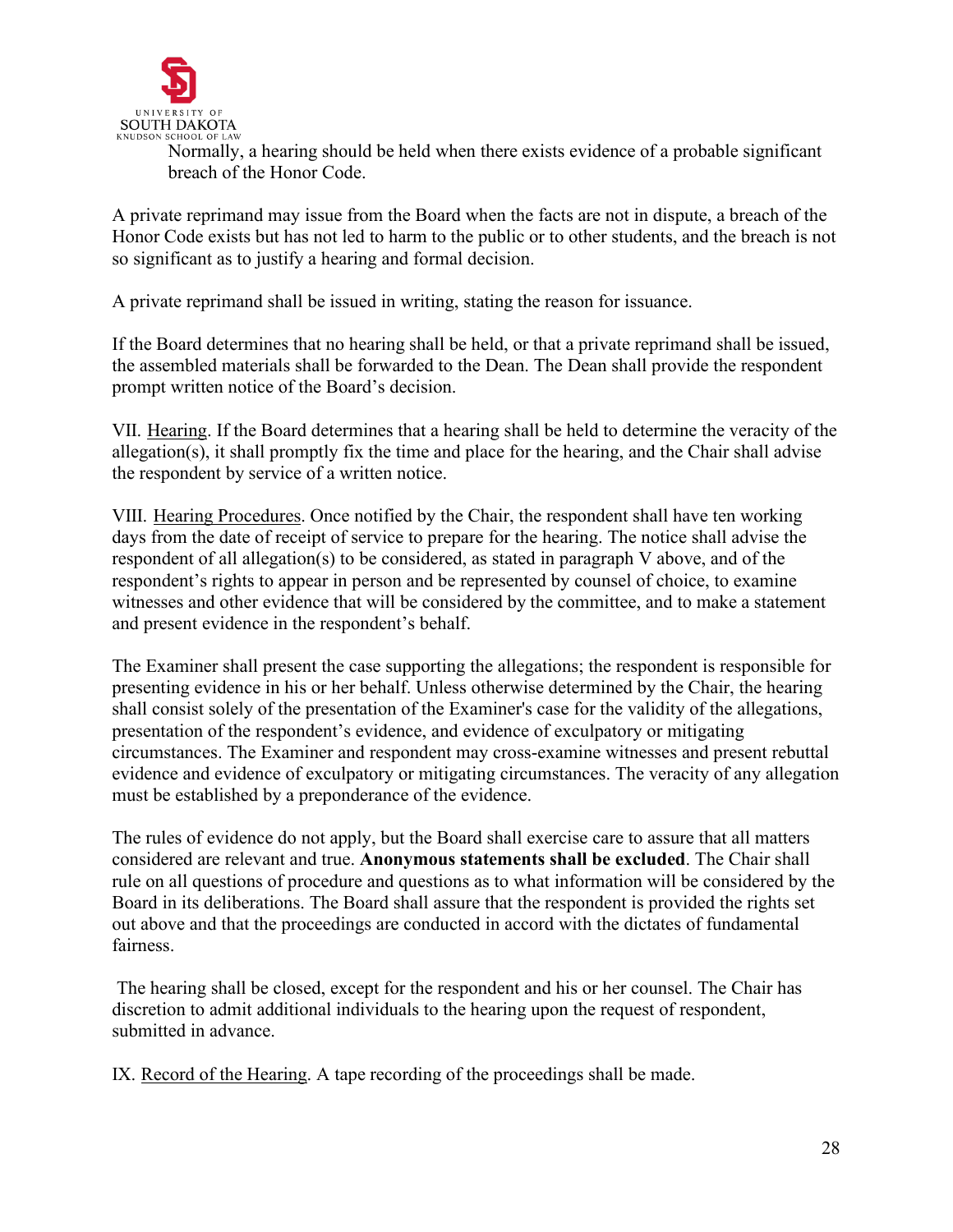

X. Findings and Determination. The Board shall meet immediately following the hearing and determine whether the allegations are supported by a preponderance of the evidence. The Examiner will not meet with the Board during its deliberations. A finding that an allegation is supported by a preponderance of the evidence requires three affirmative votes by the members of the Board. If the Board finds an allegation is supported by a preponderance of evidence, it will determine an appropriate sanction. The sanction agreed upon requires an affirmative vote by three members of the Board, except that a sanction which includes expulsion or suspension from school will require four affirmative votes of the Board. The private reprimand is also an available sanction. Once the Board has approved its findings and recommendation of sanction, they shall be delivered to the Dean.

XI. Appeal and Final Action. The Dean shall forward, in writing, the findings and recommendation to the respondent. The respondent will be advised that he/she has five working days from receipt of the notice of findings and recommendation to file an appeal with the Dean. After the Dean has received an appeal from the respondent, has been advised by the student that no appeal will be submitted, or the time for filing notice of intent to appeal has elapsed, the Dean shall act on the record and rule on any appeal. The Dean may approve or disapprove the action of the Board, in whole or in part. If the Dean disapproves the action of the Board in whole or in part, the Dean may substitute a different finding and less severe sanction or return the matter to the Board for further review and consideration. In no case may the Dean add to the findings or impose a more severe sanction than that recommended by the Board. Any action by the Dean, other than returning the case to the Board for further review and consideration, shall be considered a final action. The Dean shall promptly notify the respondent in writing of the final action.

XII. University Appeal. The respondent may file a written appeal of the Dean's final action to the President of The University of South Dakota. The respondent shall have ten calendar days after service of the Dean's final action to file the appeal. The respondent shall provide a copy of the appeal to the Dean. The appeal shall not be subject to any other formal requirements except a reasonable expression of his/her desire to appeal the Law School determination and the basis thereof. Upon receipt of the appeal, the President shall advise the Dean of the Law School that an appeal has been filed. A record of the proceedings will be made available to the President. The President shall act on the appeal within his/her discretion, which may include modification of the final action of the Dean.

XIII. Placement in Student's File. When the matter is concluded, the Dean shall place in the respondent's file the Board's findings and recommendations, the Dean's final action, and the President's action, if any. Pursuant to an appropriate release from the respondent, the Dean may provide this information, along with any necessary explanation or additional documentation, to a bar admission authority.

XIV. Notice. A copy of these procedures shall be published, provided to each of the new students at the beginning of their first year, and posted on the Law School bulletin board.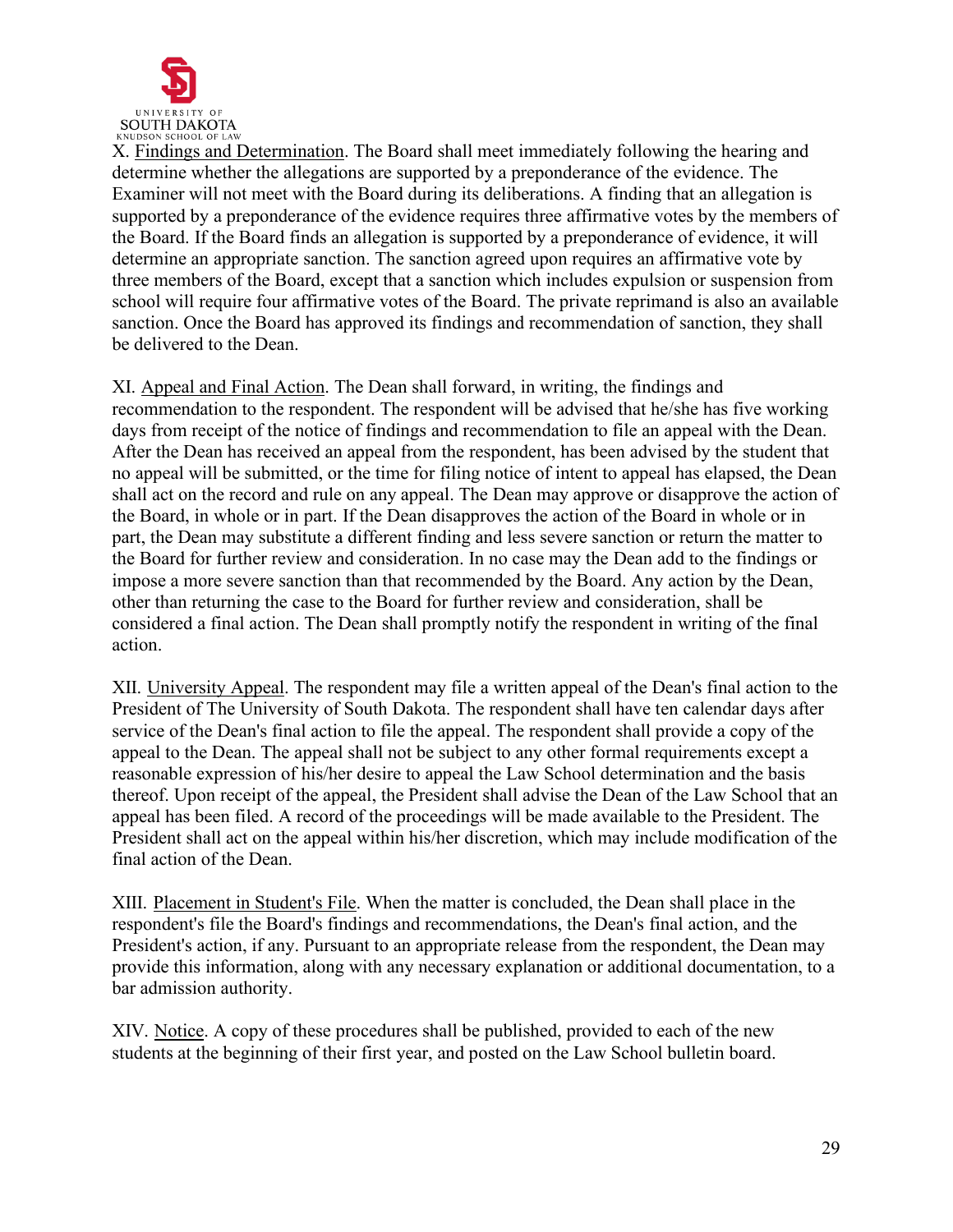

XV. Honor System. The honor system applies to all aspects of student life, including but not limited to conduct at the Law School, conduct while working as clinical intern or extern, participating in co-curricular activities, and in summer employment. Lying, cheating, stealing, plagiarizing, or breaking of one's word of honor are condemned. Students are also expected to conform their conduct to standards appropriate to a professional school and the Rules of Professional Conduct as approved by the Supreme Court of South Dakota. Unless properly excused or excepted, students are obligated to comply with the academic rules and to observe applicable rules and instructions issued by the faculty. Students at all times must demonstrate those qualities of good character required to obtain certification by the School of Law for admission to the practice of law. Faculty and students shall report such violations of this section that raise a substantial question as to another student's honesty, trustworthiness or fitness to apply for admission to the bar.

## <span id="page-29-0"></span>**Student Records Policy**

This policy is intended to implement the requirements of FERPA, and to the extent that there is any dispute concerning the terms and conditions of the policy, the provisions of FERPA will prevail in each instance, notwithstanding anything in the policy which may seem to provide otherwise. Students are provided access to forms used by them to authorize release of information related to character and fitness to boards of bar examiners, including the National Conference of Bar Examiners; letter of recommendation authorization; request to inspect records; and directory information non-disclosure.

I. Definitions. For the purposes of this policy, the School of Law uses the following definitions of terms.

*Student*: Any person who attends or has attended the School of Law, beginning at 8:00 a.m. on the first day the student begins attending class. This policy does not apply to applicant files or to files of accepted applicants who do not matriculate.

*Education records*: Any record (in any medium, including handwriting) maintained by the School of Law or an agent of The University of South Dakota or the School which is directly related to a student, except:

- 1. A personal record kept by a staff member if it is kept in the sole possession of the maker of the record and is not accessible or revealed to any other person except a temporary substitute for the maker of the record.
- 2. Records maintained by The University of South Dakota Department of Public Safety, Student Health Services, and the Office of Disability Services, if the records are maintained solely for the purposes of that department, are revealed only to persons within that department or to other authorized persons as provided by FERPA, and those departments do not have access to education records maintained by the School of Law.
- 3. Alumni records which contain information about a student after s/he is no longer in attendance at the School of Law and which do not relate to the person as a student.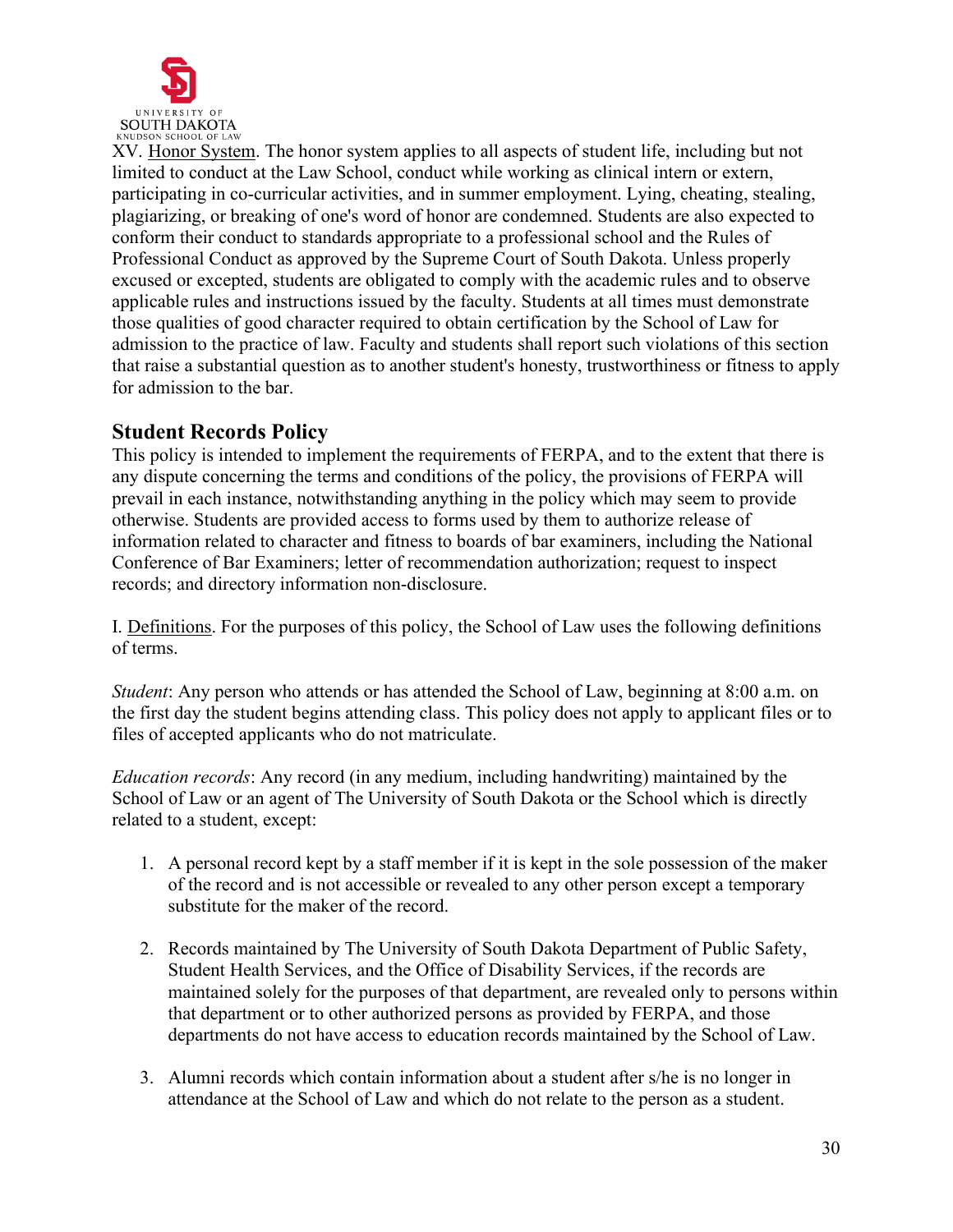

*School official:* A person employed by the School of Law or The University of South Dakota in an administrative, supervisory, academic or research, or support staff position; a person serving on an institutional governing body; a student serving on a School of Law committee while performing his/her responsibilities as a committee member; a person employed by or under contract to the institution to perform a special task, such as an attorney or an auditor; or a person or organization acting as an official agent of the institution and performing a business function or service on behalf of the institution.

*Legitimate educational interest:* A school official is determined to have legitimate educational interest if the information requested is necessary for that official to: a) perform appropriate tasks that are relevant and necessary to the accomplishment of an employment responsibility of the inquirer; b) perform a task related to a student's education; c) perform a task related to the discipline of a student; d) provide a service or benefit relating to the student or student's family, such as health care, counseling, job placement, or financial aid. Access to information under this definition does not constitute authorization to share information with a third party without the student's written permission. Questions regarding "legitimate educational interest" should be referred to the Dean, Associate Dean, or Assistant Dean.

II. Annual Notification. Students will be notified of their FERPA rights annually by publication in the *Academic Rules and Student Policies,* by notice posted on TWEN, and on the Law School's website. The *Academic Rules and Student Policies* is available to all students electronically on the Law School's portal.

III. Procedure to Inspect Education Records. Students may inspect and review their education records upon written request to the Office of the Dean. The written request must identify as precisely as possible the record or records the student wishes to inspect. The Office of the Dean will make the necessary arrangements for access as promptly as possible, but no later than 45 days from the receipt of the request, and notify the student of the time and place that the records may be inspected. When a record contains information about more than one student, the student may inspect and review only the records which relate to him/her, or a record that has been redacted to protect the privacy of other students.

IV. Right of School of Law to Refuse Access. The School of Law reserves the right to refuse to permit a student to inspect the following records:

- 1. The financial statement of the student's parents, if applicable.
- 2. Letters and statements of recommendation for which the student has waived his/her right of access.
- 3. Records connected with an application to another unit of The University of South Dakota, if that application was denied.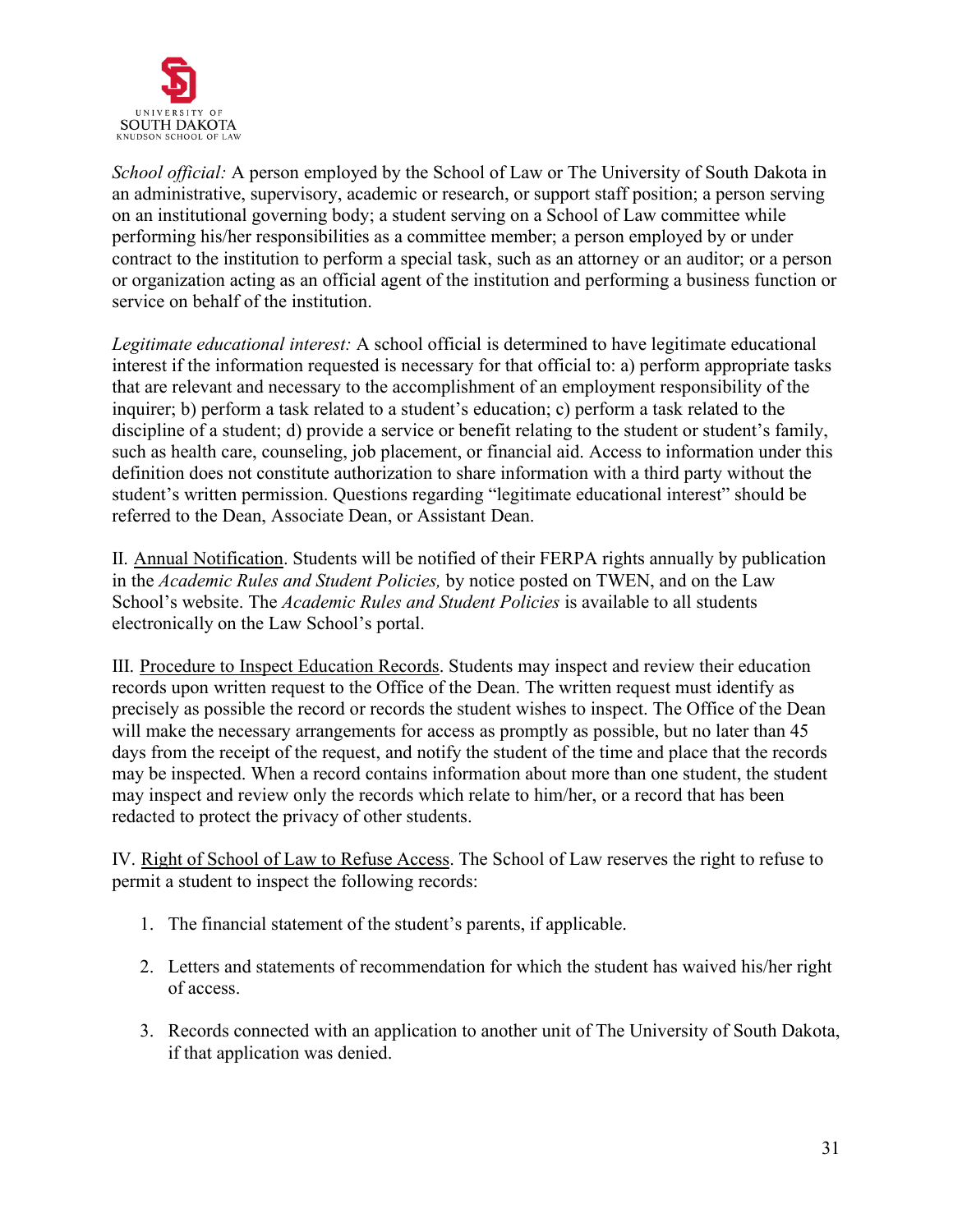

4. Those records which are excluded from the definition of education records, above, or for which refusal is otherwise authorized by law.

V. Refusal to Provide Copies. The School of Law reserves the right to deny copies of education records if it would create an unreasonable burden on the School of Law. In that case, the student retains the right to review the records personally or through an agent.

VI. Fees for Copies of Records. The fee for copies will be \$.25 per page.

VII. Disclosure of Education Records. The School of Law will disclose information from a student's education records only with the written consent of the student, except:

- 1. To school officials who have a legitimate educational interest in the records. School officials may not release any information to a third party without the written consent of the student, except as specified below. Faculty letters of recommendation which are made from the recommender's personal observation or knowledge do not require a written release from the student who is the subject of the recommendation. However, if the student wishes the recommender to include personally identifiable information from a student's education record (such as grades, GPA, etc.), the student must provide the faculty member with a signed release.
- 2. Upon request to officials of another school in which a student seeks or intends to enroll. The School of Law will make a reasonable attempt to inform the student prior to the disclosure, unless the request was initiated by the student.
- 3. To certain officials of the U.S. Department of Education, the Comptroller General of the United States, the Attorney General of the United States, and state and local educational authorities, in connection with certain state or federally supported education programs, and as otherwise authorized by law.
- 4. To persons or organizations providing financial aid to students or determining financial aid decisions, on the condition that the information is deemed necessary to: 1) determine eligibility for the aid; 2) determine the amount of the aid; 3) determine the conditions for the aid, or 4) enforce the terms and conditions of the aid.
- 5. If required by a state law requiring disclosure that was adopted before November 19, 1974.
- 6. To organizations conducting certain studies for or on behalf of the University or the School of Law to develop, validate, and administer predictive tests, to administer student aid programs, or to improve instruction.
- 7. To accrediting organizations to carry out their functions.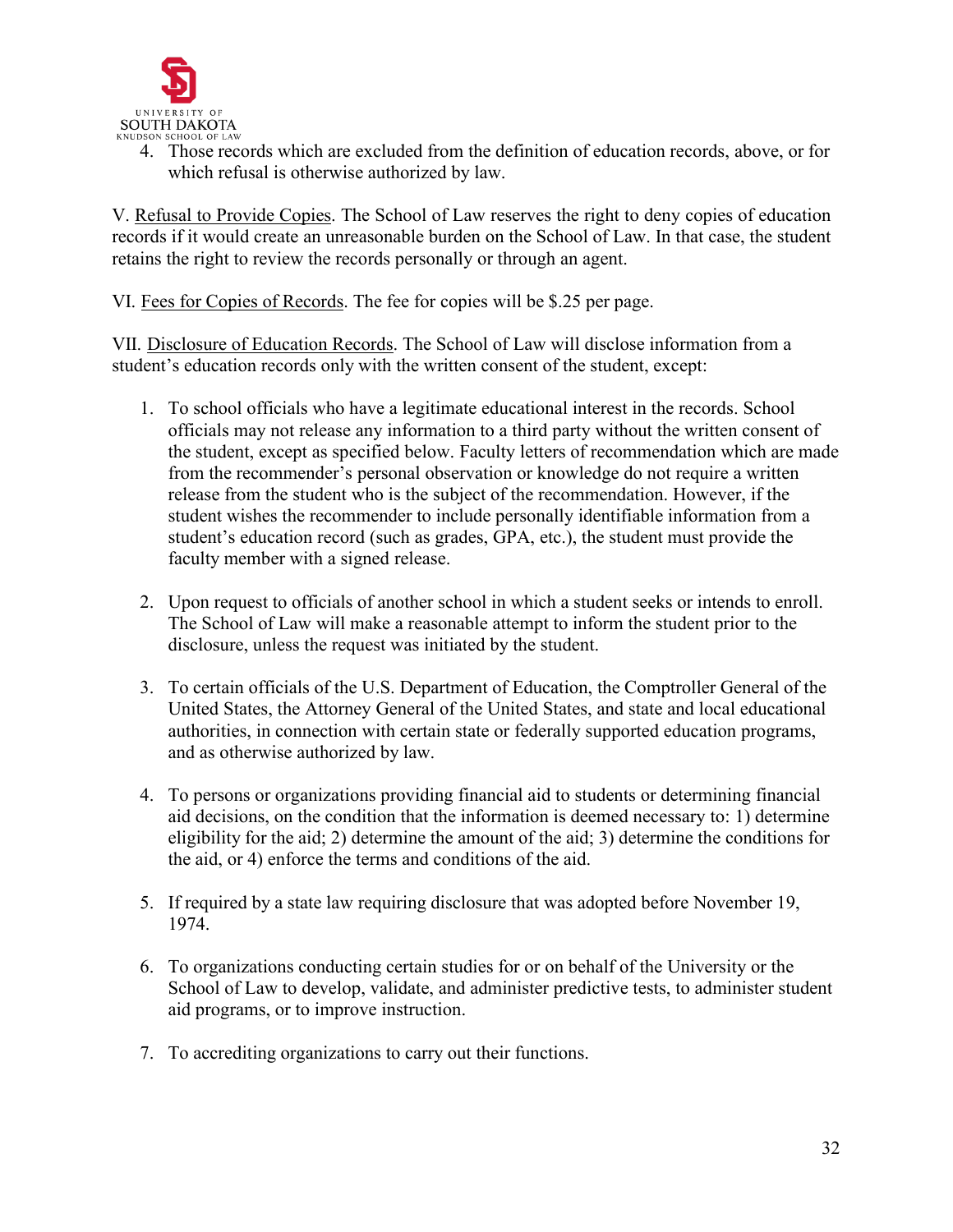

- 8. To parents of an eligible student who claim the student as a dependent for income tax purposes.
- 9. To comply with a judicial order or a lawfully issued subpoena. The School of Law will make a reasonable attempt to inform the student prior to the disclosure, unless ordered not to do so by the subpoena.
- 10. To appropriate parties in a health or safety emergency.
- 11. To a victim of an alleged crime of violence, including a non-forcible sex offense, who requests the final results of any institutional disciplinary proceeding against the alleged perpetrator of that crime with respect to that crime.
- 12. To parents regarding the student's violation of any federal, state, or local law, or of any institutional policy or rule governing the use of alcohol or a controlled substance, if: 1) the student is under the age of 21 at the time of the disclosure; and 2) the institution has determined that the student committed a disciplinary violation with respect to that use or possession.
- 13. To Veterans Administration officials, the Immigration and Naturalization Service, military recruiters, or the Internal Revenue Service, under certain conditions. A student's consent to release information from his/her education record to a third party, when required, must be submitted to the Office of the Dean in writing. Such written consent must:
	- 1) specify the records to be released;
	- 2) state the purpose of the disclosure;
	- 3) identify the party or class of parties to whom disclosure may be made; and 4) be signed and dated by the student. The written request may be submitted by fax but not by email.

When a student authorizes the release of information, as described above, the School of Law will notify the third party that they are not permitted to disclose the information to others without additional written consent of the student.

Names of any other student(s) involved, including a victim or witness, may not be disclosed without written consent of the other student(s).

Records of deceased students. From the date of death of a student or former student, records previously available only to that student or with the student's consent may, within the first 25 years following the student's death, be released to the following:

- 1. The personal representative of the student's estate;
- 2. The parents of the student; or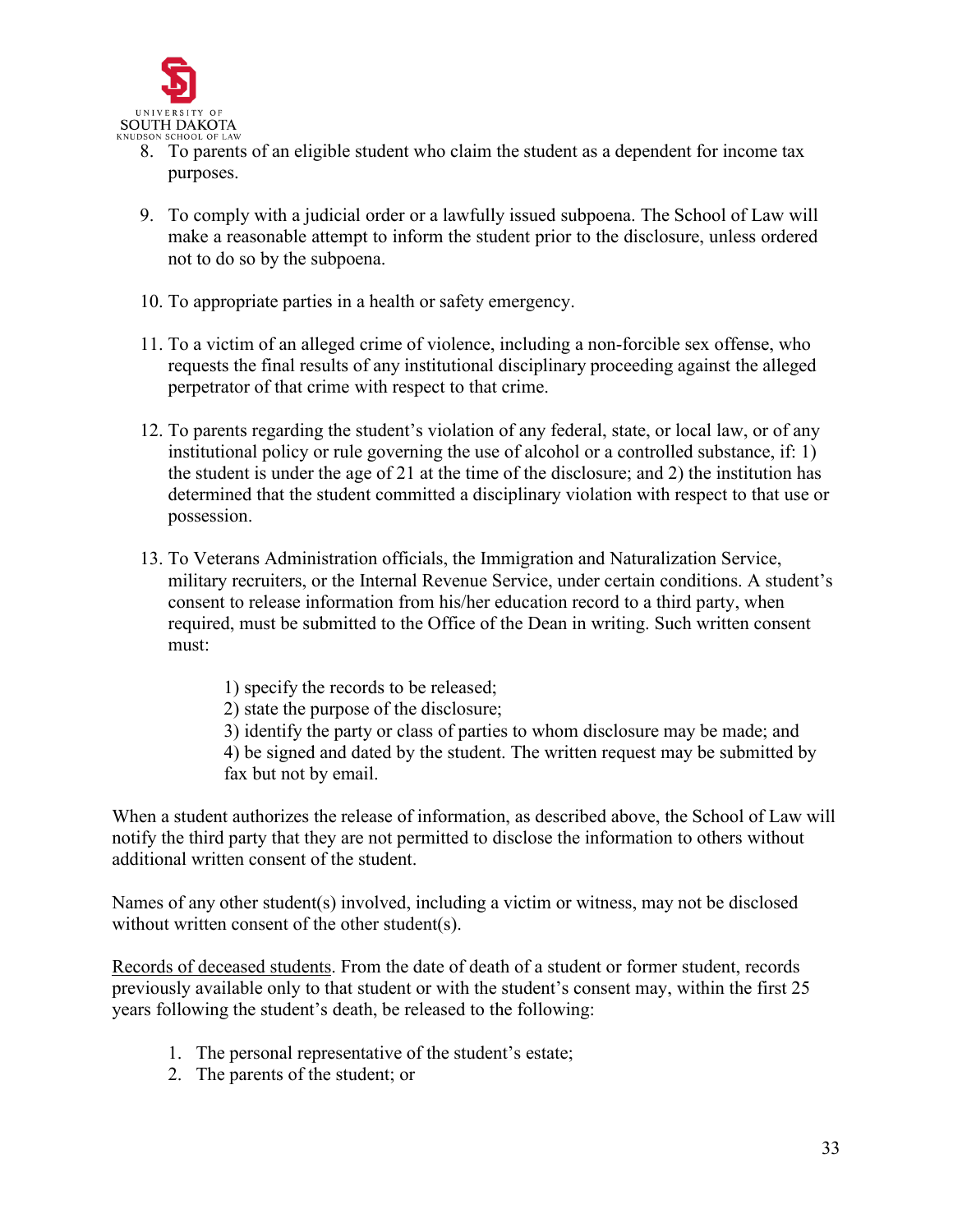

3. Upon the closing of the student's probate estate or two years after the student's death, if no probate estate has been opened, the student's next of kin or the takers of the student's residuary estate under his or her last will or will equivalent.

Following the 25th anniversary of the student's death, the records of the student may be released upon good cause shown, in the sole discretion of the school administration.

Any written statement by the student prior to death or in the student's last will to the contrary may supersede the above rules.

VIII. Record of Requests for Disclosure. The School of Law will maintain a record of all requests for and disclosures of information from a student's education records, except for the release of directory information as specified below, or when required by law not to record the request or disclosure. The record will indicate the name and address of the party making the request and the legitimate interest the party had in requesting or obtaining the information. The record may be reviewed by the student.

IX. Directory Information. The School of Law has designated the following items as "directory information": student name, address, telephone number, email address, date and place of birth, hometown, major field of study, past and present participation in officially recognized activities, enrollment status (full- or part-time), class, dates of attendance, degree(s) conferred (including dates), honors and awards received (but not scholarships), previous school(s) attended, and photograph. The School of Law and The University of South Dakota may disclose any of these items without prior written consent, unless notified by the student in writing to the contrary by the 10th day of classes in the fall. Nondisclosure stipulations remain in effect until removed in writing by the student, even if the student has withdrawn or graduated.

A request form to prevent disclosure of some or all directory information is available in the Office of the Dean.

This policy only applies to School of Law educational records and directory information. Students should contact the University Registrar's office if they want to prohibit release of similar information by The University of South Dakota.

X. Correction of Education Records. Students have the right to request to have corrected records that they believe are inaccurate, misleading, or in violation of their privacy rights. (Note: The right to request the correction of a student's education record does not include the right to contest a grade received in a course. Grade grievances are handled through the Student Grievance Policy and Procedure, Section III, found in the *Academic Rules and Student Policies*.) The procedure for the correction of records is as follows:

1. A student must submit a request to amend a record in writing to the Office of the Dean of the School of Law. The request must identify the part of the record s/he wants changed and specify why s/he believes it is inaccurate, misleading, or in violation of his/her privacy or other rights.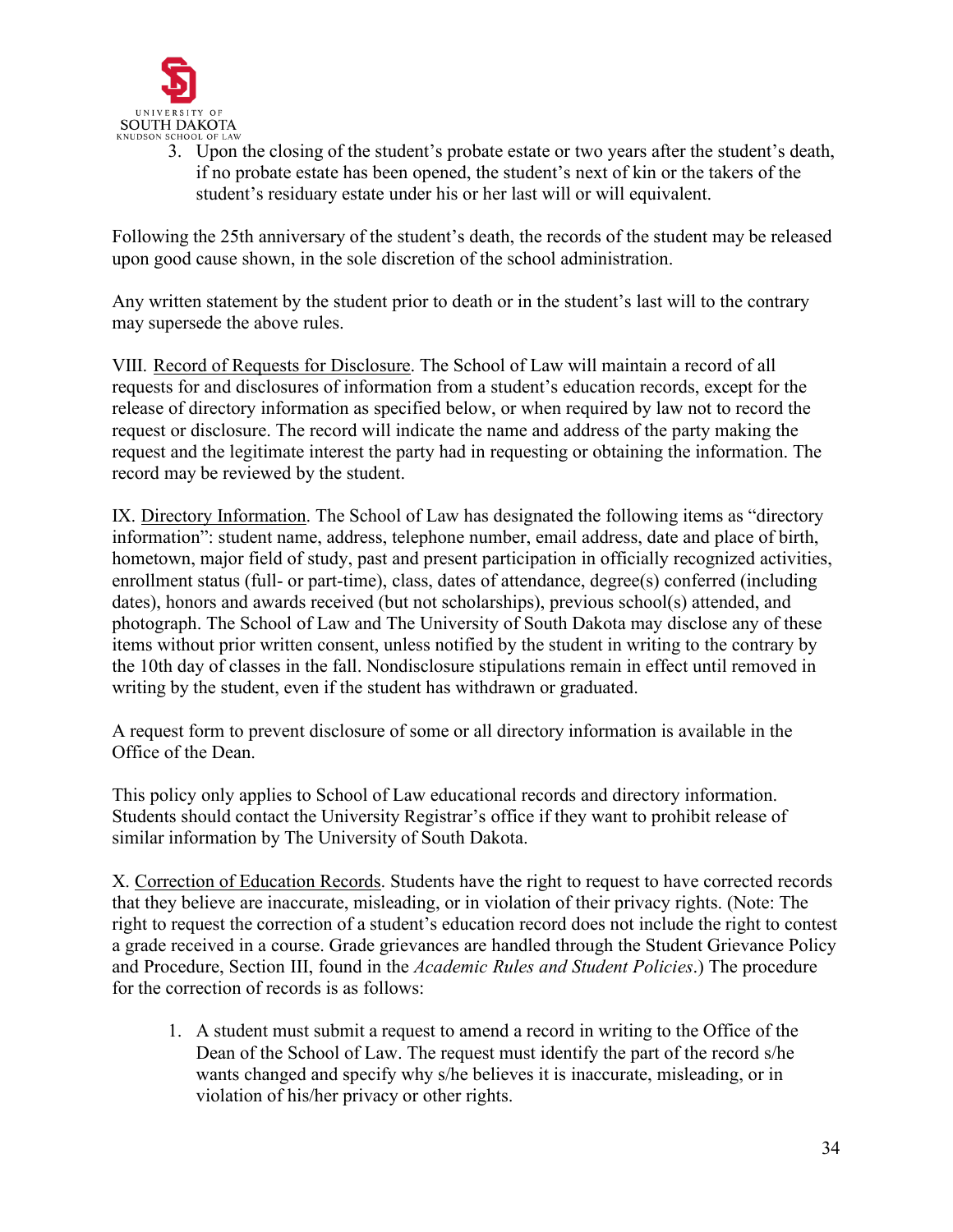

2. The School of Law may comply with or deny the request. If the request is denied, the Office of the Dean will notify the student of the decision and advise him/her of his/her right to a hearing and to challenge the decision through the Student Grievance Policy and Procedure found in the Academic Rules and Student Policies.

As set out in Section V, paragraph E of the Student Grievance Policy, if the Examiner determines that the student is not entitled to the full relief sought by his/her challenge, the student must be notified of the right to a formal hearing. If the student wishes to exercise his/her right to a hearing, the student must request the hearing in writing within ten (10) days. The student may be assisted in the grievance process by one or more individuals, including an attorney, at the student's expense. (Students who have ceased attendance or graduated retain the right to a hearing.)

- 3. If the School of Law determines that the challenged information is not inaccurate, misleading, or in violation of the student's right of privacy, it will notify the student that s/he has a right to place in his/her educational record a statement commenting on the challenged information and/or a statement setting forth reasons for disagreeing with the decision.
- 4. The statement submitted by the student shall be maintained as part of the student's education record as long as the contested portion is maintained. If the School of Law discloses the contested portion of the record, it must also disclose the student's statement.
- 5. If the School of Law determines that the information is inaccurate, misleading, or in violation of the student's right of privacy, it will correct the record and notify the student, in writing, that the record has been corrected.
- XI. Types, Locations, and Custodians of Education Records.
	- 1. Type of record: Student records, including admission records, cumulative academic records, progress records, and disciplinary records (if student is found to be in violation; pending records are sole-possession records held by the hearing examiner.) Location: Office of the Dean Custodian: Registrar
	- 2. Type of record: Occasional records, including graduate assistant hours, carrel assignments, directory information, etc. Location: Office of the Dean Custodian: Dean or designee
	- 3. Type of record: Placement records Location: Career Services Office Custodian: Assistant Dean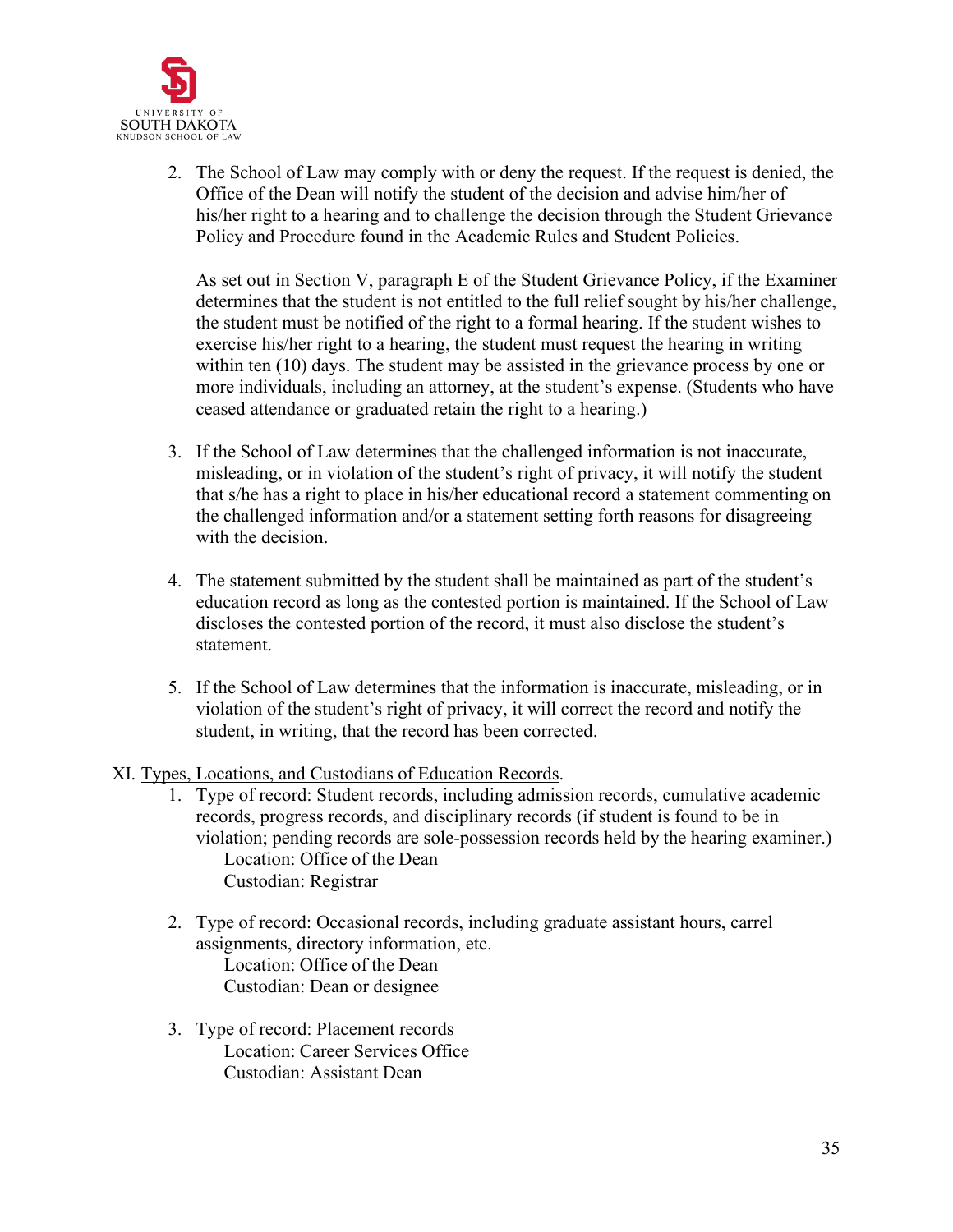

4. Type of record: Law Library records, including records of unpaid fines, lost books, etc.

Location: N/A; records are destroyed after matter is resolved Custodian: Law Librarian or designee

## <span id="page-35-0"></span>**Audiovisual Policy**

Audiovisual equipment and staff are available for specified educational purposes only (e.g., for videotaping assigned student presentations in classes) and not for videotaping class sessions for which the student is planning to be absent. All videotapes for use in classroom assignments are to be provided by the student unless otherwise instructed. As a rule, the School of Law does not provide video or audio tapes of classes for students who are absent from class. Students are instead encouraged to get notes from other students. In rare instances exceptions will be made for students who, due to health issues or military duty, have to be gone from class for more than one week. Students may arrange to audiotape a class in which the student intends to be absent, with the permission of the professor. Audio equipment and cassettes are to be provided by the student.

# <span id="page-35-1"></span>**Mailbox Policy**

The student mailboxes located in the dean's office suite may be used only for communications from Law School faculty and staff and Law School-affiliated organizations. Telephone messages to individual students and mail addressed to individual students are placed in these mailboxes by Law School staff. Because of the postal monopoly of the United States Postal Service, personal messages not sent through the mail may not be placed in these mailboxes.

## <span id="page-35-2"></span>**Commercial Solicitation Policy**

South Dakota Board of Regents and The University of South Dakota policies prohibit unauthorized commercial solicitation or sales of all kinds in University buildings (including the Law School) and on University property.

Student organizations affiliated with the Law School are authorized to engage in commercial solicitation or sale of goods or services to students within the Law School building. This authorization includes only solicitation or sale of goods or services to support the non-profit activities of the organization. This authorization includes the use of the mailboxes in the Dean's Office, notices on appropriate bulletin boards, and use of the table by the windows in the north hall of the first floor.

## <span id="page-35-3"></span>**Alcohol and Drug Policy**

University policy prohibits "the expenditure of organizational funds on alcoholic beverages" and "the informal collection from the members . . . of monies to be spent on alcoholic beverages." In instances when there is a cash bar, other guidelines apply, such as:

1. Non-alcoholic beverages must be equally available and on display;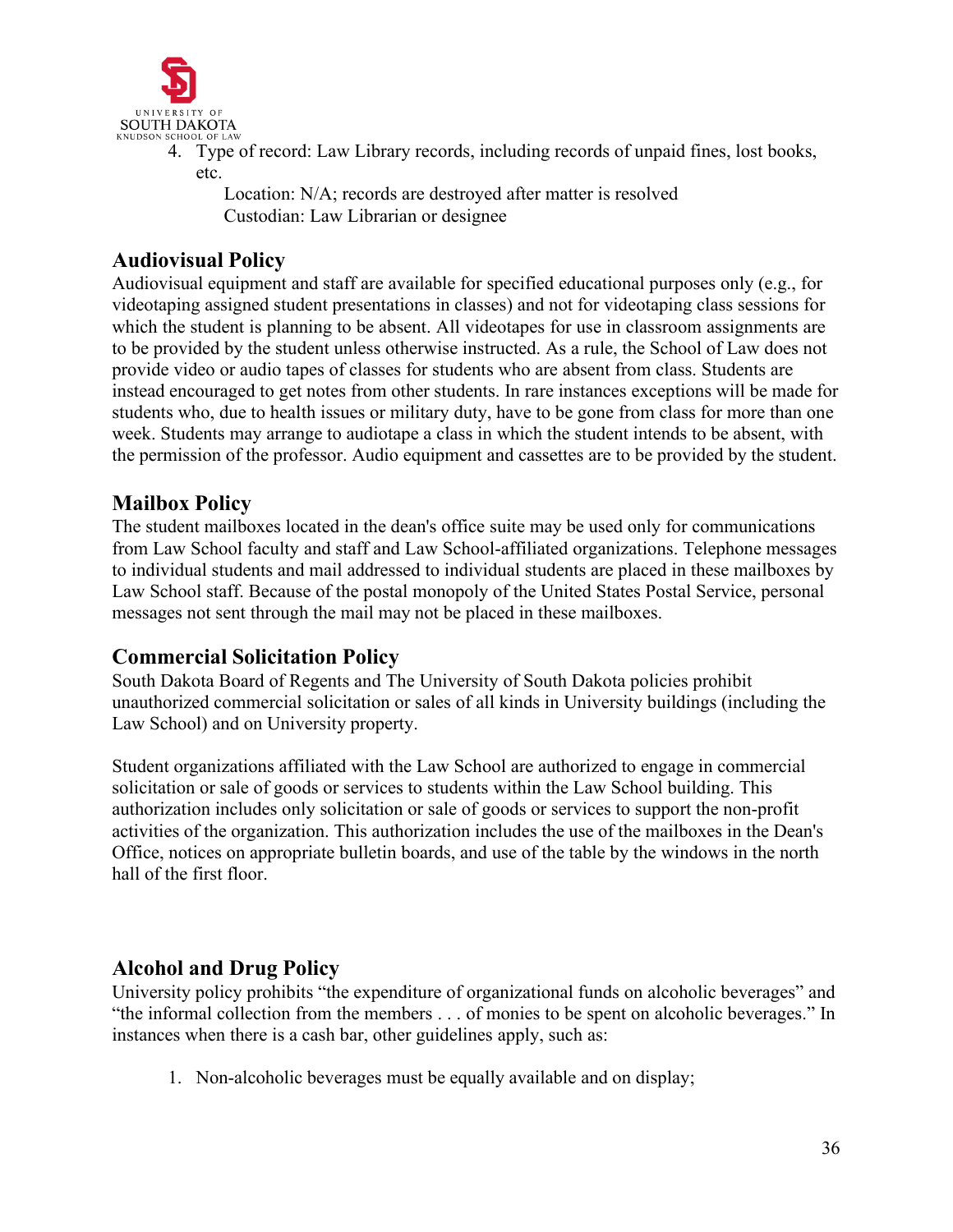

- 2. A reasonable portion of the budget for the event must be designated for the purchase of food items, and food must be available throughout the event;
- 3. Alcohol service must be discontinued well before the event is expected to end;
- 4. Alcohol use should never be the primary focus of the event; and
- 5. Advertising may not mention the availability of alcohol in a prominent way.

A complete copy of the University's policy is found at [https://www.usd.edu/-](https://www.usd.edu/-/media/files/student-life/usdstudenthandbook.ashx) [/media/files/student-life/usdstudenthandbook.ashx](https://www.usd.edu/-/media/files/student-life/usdstudenthandbook.ashx) *University of South Dakota Student Handbook.*

The applicable Board of Regents policy  $(3:4(1)(D); 3:4(2)(G))$  is available at [https://www.sdbor.edu/policy/Documents/3-4.pdf.](https://www.sdbor.edu/policy/Documents/3-4.pdf)

# <span id="page-36-0"></span>**Bulletin Board Policy**

All items posted on Law School bulletin boards must have at the top the organization's/person's name and the date placed on the board. Items larger than 8 1/2" x 11" must be approved by the Associate Dean, Assistant Dean, or Program Assistant. All items posted will be removed at the end of one week unless special approval is obtained from the Office of the Dean. The Dean's Office will initial and write an extension date at the top of the item. Any item not containing the specified information will be removed immediately.

## <span id="page-36-1"></span>**University Policies and Procedures**

*The University of South Dakota Student Handbook* contains additional policies and procedures that apply to law students and that are not covered within. Please refer to those policies and procedures in *The University of South Dakota Student Handbook* found among the University policies on the portal at [https://www.usd.edu/-/media/files/student-life/usdstudenthandbook.ashx.](https://www.usd.edu/-/media/files/student-life/usdstudenthandbook.ashx)

The provisions in this handbook are subject to change without notice and do not constitute a contract or offer to contract with any person.

## **APPENDIX A**

## **UNIVERSITY OF SOUTH DAKOTA SCHOOL OF LAW CREDIT HOUR POLICY**

The University of South Dakota School of Law is implementing these policies and procedures that will determine the number of credit hours that may be awarded throughout the curriculum,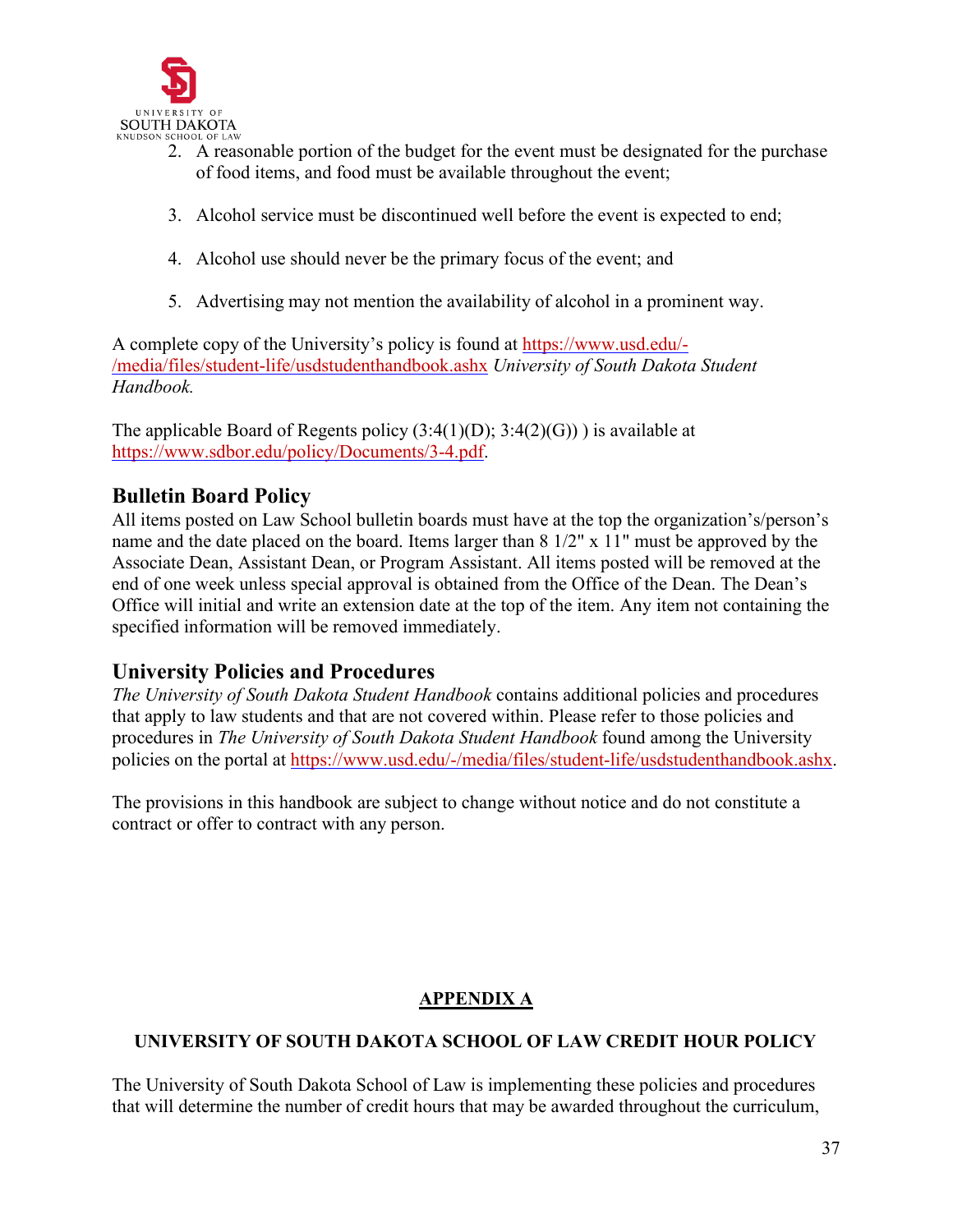

pursuant to American Bar Association ("ABA") Standard 310 and the explanatory guidance. The language of the Standard is below:

## **Standard 310. DETERMINATION OF CREDIT HOURS FOR COURSEWORK**

(a) A law school shall adopt, publish, and adhere to written policies and procedures for determining the credit hours that it awards for coursework.

(b) A "credit hour" is an amount of work that reasonably approximates:

(1) not less than one hour of classroom or direct faculty instruction and two hours of outof-class student work per week for fifteen weeks, or the equivalent amount of work over a different amount of time; or

(2) at least an equivalent amount of work as required in subparagraph (1) of this definition for other academic activities as established by the institution, including simulation, field placement, clinical, co-curricular, and other academic work leading to the award of credit hours.

### *Interpretation 310-1*

For purposes of this Standard, fifty minutes suffices for one hour of classroom or direct faculty instruction. An "hour" for out-of-class student work is sixty minutes. The fifteen-week period may include one week for a final examination.

## *Interpretation 310-2*

A school may award credit hours for coursework that extends over any period of time, if the coursework entails no less than the minimum total amounts of classroom or direct faculty instruction and of out-of-class student work specified in Standard 310(b).

The Managing Director's Guidance Memo regarding Standard 310 clarifies the ABA expectation for law schools. The following reflects the expectations set forth in the Standard, the Interpretations, and the Guidance Memo.

## **Credit Hour Policy**

The University of South Dakota School of Law operates on a 14-week semester. The ABA, however, requires us to perform the instruction/homework calculation based on a 15-week semester, regardless of the amount of time that we allocate for students to complete those hours.

In order to meet our requirements, courses that schedule a final examination may treat the week of the exam as the  $15<sup>th</sup>$  week for purposes of the instruction/homework calculation. Creditbearing activities that do *not* schedule a final examination (e.g., the LITC, externships, simulation courses, seminars, co-curricular activities, and any other such courses) must schedule the equivalent of 15 weeks of instruction and homework in order to justify the stated award of academic credit.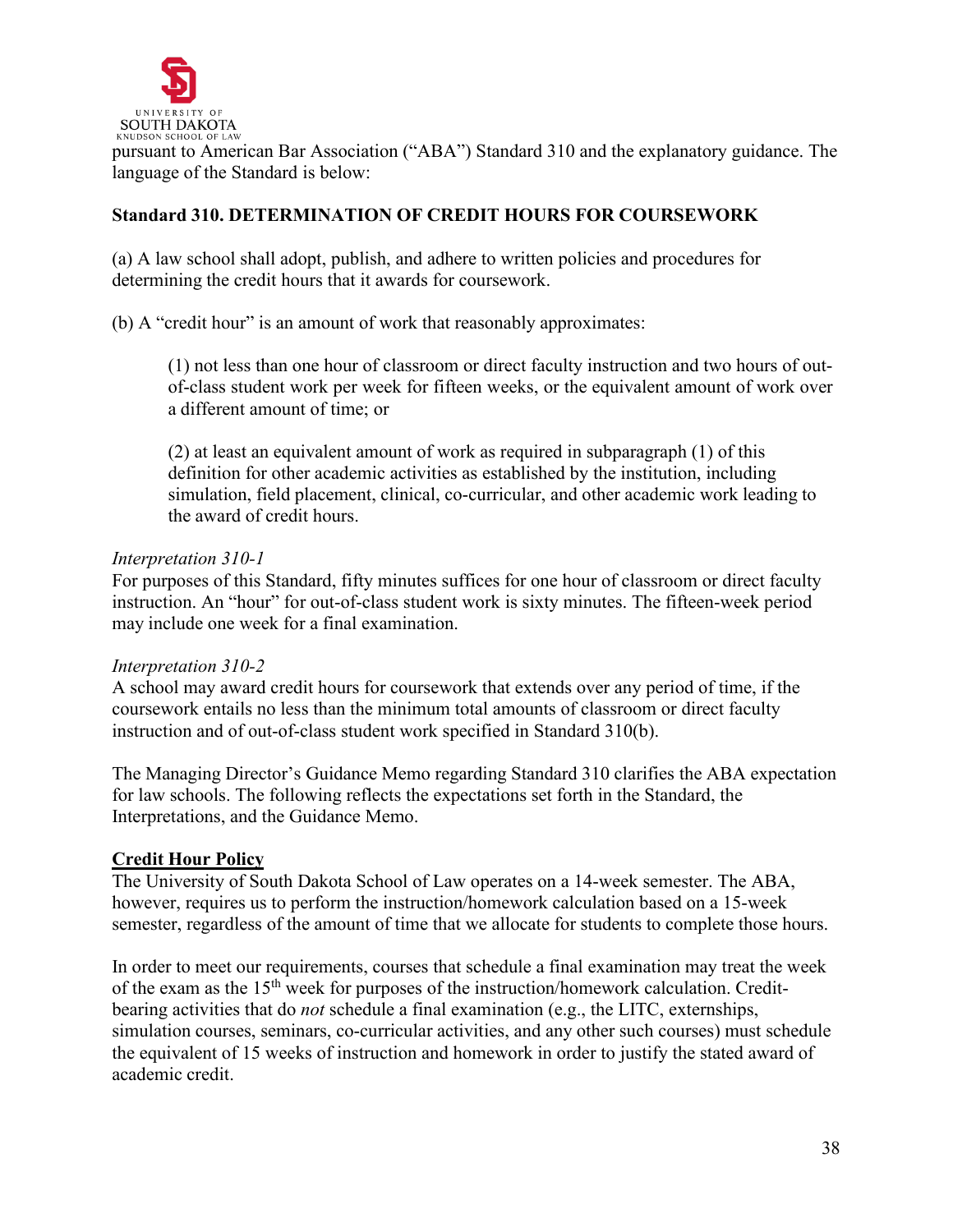

| <b>Credits</b> | Faculty         | Faculty                    | Out-of-class | Out-of-class  | Engagement         |
|----------------|-----------------|----------------------------|--------------|---------------|--------------------|
|                | Engagement/week | <b>Engagement/Semester</b> | work/week    | work/semester | totals             |
|                | 50 minutes      | 750 minutes                | 120 minutes  | 1800 minutes  | 2550 minutes1      |
|                | 100 minutes     | 1500 minutes               | 240 minutes  | 3600 minutes  | 5100 minutes2      |
|                | 150 minutes     | 2250 minutes               | 360 minutes  | 5400 minutes  | 7650 minutes3      |
|                | 200 minutes     | 3000 minutes               | 480 minutes  | 7200 minutes  | $10,200$ minutes 4 |

#### **All credit-bearing activities are subject to the following requirements:**

These totals assume a complete, 15-week semester.

### *Classes Subject to a Final Examination*

If a class is subject to a final examination, the week of the exam counts in the allocation of instruction and time. Therefore, if a professor teaches a 1-credit examination course, he or she would engage in classroom or direct faculty instruction for 700 minutes over 14 weeks; for a 2 credit course, engagement in classroom or direct faculty instruction would last for 1400 minutes over 14 weeks; for a 3-credit course, engagement in classroom or direct faculty instruction would last for 2100 minutes over 14 weeks; for a 4-credit course, engagement in classroom or direct faculty instruction would last for 2800 minutes over 14 weeks. (See the corresponding amounts of homework that instructors should assign per credit in the above chart.) Presumed study during the week of the exam and the *length* of the exam would account for the remainder of the time during the  $15<sup>th</sup>$  week. The ABA is willing to be flexible regarding the breakdown here; e.g., if you taught a 1-credit exam class that offered slightly less than 700 minutes of instruction over 14 weeks, that would be okay as long as the remaining time was accounted for in a corresponding increase in out-of-class activity. In addition, if you do not assign the perfectly corresponding amount of homework each *week*, the most important thing to do is ensure is that you assign the total amount of homework the rule requires over the *semester*. Nonetheless, the breakdowns provided here are the general rules on which you should rely. This same understanding should apply to all of the credit-bearing activities.

## *Classes That Are Not Subject to a Final Examination (Excluding Clinics, Externships, Practicum Courses, and Independent Study)*

If a class is not subject to a final examination, the instructor must ensure that the combination of both classroom instruction and direct faculty instruction, in addition to assigned out-of-class work, meets the requirements set forth above. The Guidance Memo recognizes that seminar courses, for instance, often allocate more credits than standard "seat time" would typically allow, in recognition of the fact that students spend a great deal of time out of class in order to prepare a substantial written product. Standard 310 permits this, as long as instructors ensure that the course meets the necessary equivalent of the total engagement/out-of-class work requirements.

<span id="page-38-0"></span><sup>1</sup> This is the equivalent of 42.5 hours.

<span id="page-38-1"></span><sup>2</sup> This is the equivalent of 85 hours.

<span id="page-38-2"></span><sup>3</sup> This is the equivalent of 127.5 hours.

<span id="page-38-3"></span><sup>4</sup> This is the equivalent of 170 hours.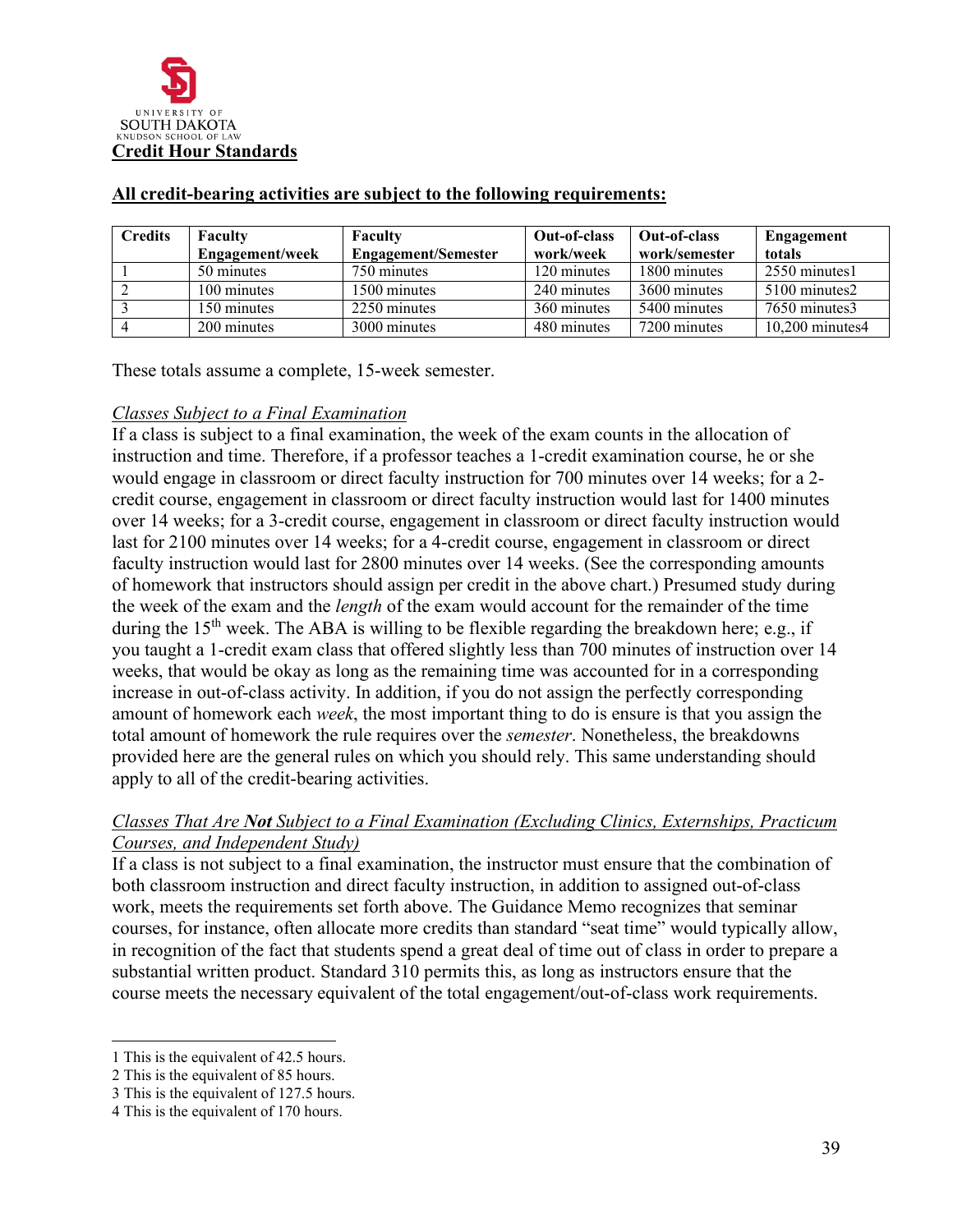

### *LITC, Externship, Practicum Courses*

Similarly, the Low Income Tax Clinic, externship courses, and practicum courses have set their own standards regarding the receipt of credit, but at a minimum, students must receive 2550 minutes (42.5 hours) of combined faculty instruction and out-of-class assigned work per credit. Students are responsible for keeping track of their hours, and the receipt of credit is subject to approval by faculty instructors. The Associate Dean for Academic Affairs will house for three years copies of the final records demonstrating the manner in which students earned credit, as completed by the end of the semester and approved by the faculty member.

### *Directed Research/Independent Study*

Students enrolled in a directed research/independent study course must keep a log of their work and submit it to their faculty supervisors for approval at the end of the semester. The Associate Dean for Academic Affairs will house for three years copies of the final records demonstrating the manner in which students earned credit, as completed by the end of the semester and approved by the faculty member.

### *Credit for Co-Curricular Activities (Law Review, Moot Court, ADR Board, Trial Team)*

Student participants in these co-curricular activities are eligible for credit, subject to Law School academic policies. In order to receive that credit, however, students must keep a log of the time they spend engaged in activities that will count for credit. The advisor for each of these activities must approve the time spent as appropriate for the receipt of credit. At the end of the semester, the advisor must verify for the Law School Registrar which students will receive the credit. The Associate Dean for Academic Affairs will house for three years copies of the final records demonstrating the manner in which students earned credit, as completed by the end of the semester and approved by the faculty member.

### **How to make determinations regarding the assignment of out-of-class work per credit:**

Out-of-class work includes any work assigned by a faculty member that facilitates learning in the course, as well as the achievement of the course learning outcomes or objectives, and which the student is expected to complete prior to coming to class. Any such work may include, but is not limited to, the following: reading assignments (including materials in casebooks, Restatements, statutory supplements, hornbooks, etc.), case briefing, additional preparation and revision of notes, outlining, completion of assigned questions, completion of problem sets (e.g., West Assessment quizzes, CALI questions, problems in the casebook, etc.), watching or listening to live or recorded events (e.g., live trials, videos, podcasts, films, etc.), research assignments, writing projects (e.g., writing and/or editing students' own work, reviewing/editing other student written work if required by the professor, etc.), any class-related work that students must complete in a group-work setting (e.g., out-of-class simulations), practice exams, journal submissions, quizzes, participation in online discussion groups, study in preparation for midterms, final exams, or other assessments, and all other course-related work as assigned.

When making the determination about the amount of work that must be assigned per credit, the responsibility for deciding what assignments students will receive is vested solely in the hands of the professor. Instructors may direct students to complete assignments of the sort described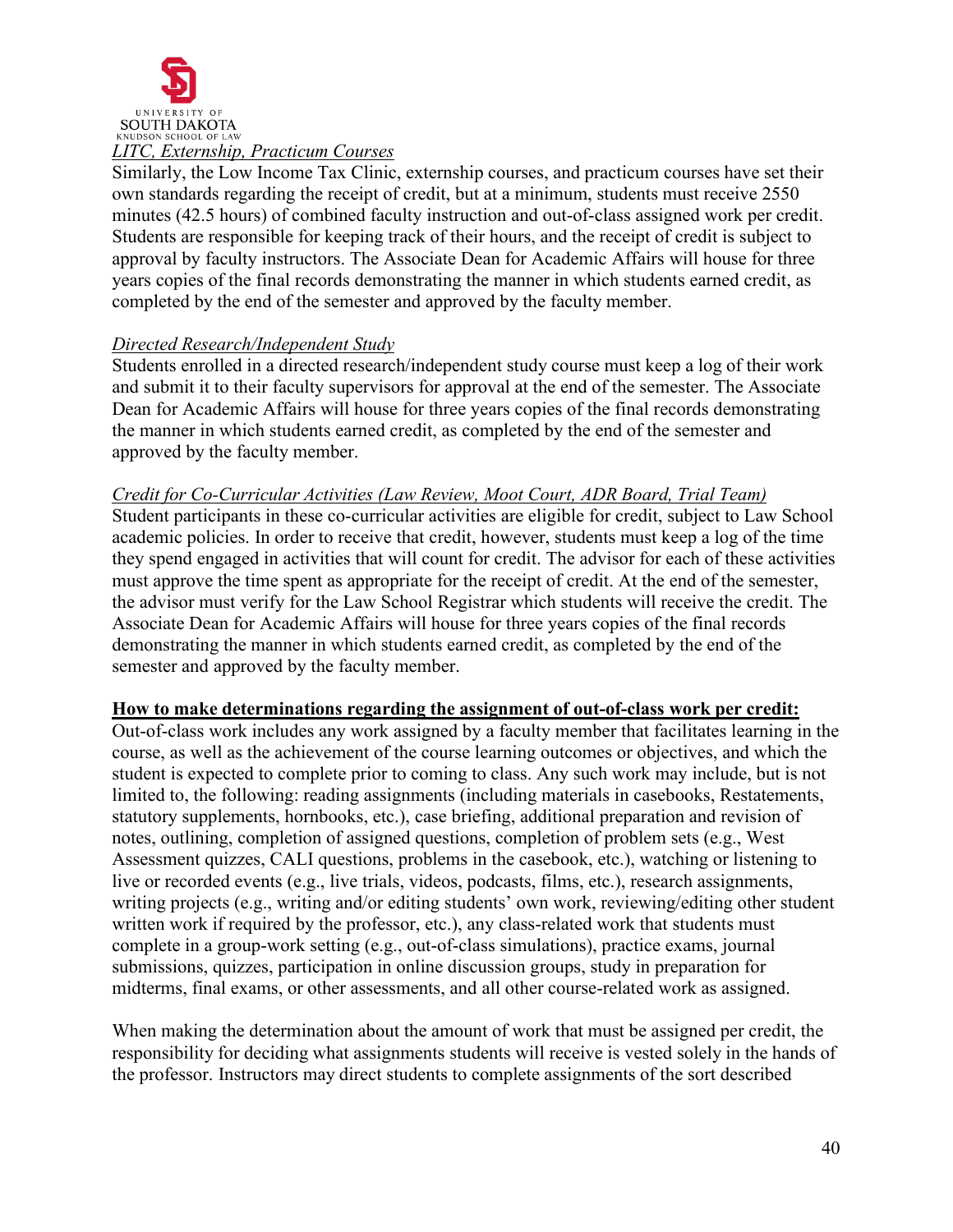

above, alone or in combination with each other, in order to meet the credit allocation requirement.

*The following represents some specific guidance faculty should follow when assigning out-ofclass work.*

| Type of Activity           | Amount of Work Presumed Done in 1 Hour          |  |
|----------------------------|-------------------------------------------------|--|
| Casebook reading           | 5 pages of engaged reading/hour                 |  |
| Non-research based writing | 1 page written/hour                             |  |
| Research-based writing     | $1/3$ of a page/hour (i.e., 1 page written in 3 |  |
|                            | hours)                                          |  |

Another way of framing these work-to-time ratios is to think about it per credit:

### *Exam Courses*

|                | l credit           | 2 credits      | 3 credits      | 4 credits      |
|----------------|--------------------|----------------|----------------|----------------|
| Casebook       | 140                | 280            | 420            | 560            |
| reading 5      | pages/semester     | pages/semester | pages/semester | pages/semester |
| Non-research   | 28 pages/semester  | 56             | 84             | 112            |
| based writing6 |                    | pages/semester | pages/semester | pages/semester |
| Research-based | 9                  | 182/3          | 27.99          | 371/3          |
| writing        | 1/3 pages/semester | pages/semester | pages/semester | pages/semester |

### *Non-Exam Courses*

|                | l credit       | 2 credits      | 3 credits      | 4 credits      |
|----------------|----------------|----------------|----------------|----------------|
| Casebook       | 150            | 300            | 450            | 600            |
| reading        | pages/semester | pages/semester | pages/semester | pages/semester |
| Non-research   | 30             | 60             | 90             | 120            |
| based writing  | pages/semester | pages/semester | pages/semester | pages/semester |
| Research-based | 10             | 20             | 30             | 40             |
| writing        | pages/semester | pages/semester | pages/semester | pages/semester |

<span id="page-40-0"></span><sup>5</sup> The totals for casebook reading were based on a tool provided by the RICE Center for Teaching Excellence called the Course Workload Estimator. The tool suggests that students who encounter many new concepts while highly engaged in reading of a textbook will read at the pace of 5 pages/hour. Even though this tool is geared toward college students, it is a viable measure of reading pace. The workload estimator is located here: [http://cte.rice.edu/workload/.](http://cte.rice.edu/workload/)

<span id="page-40-1"></span><sup>6</sup> These totals, of course, assume that no assignments other than writing assignments would be given in a semester. The number of pages students should produce will correspondingly decrease when combined with other kinds of homework. Therefore, in a one-credit class with two hours of required homework each week, for example, it would be appropriate to assign 5 pages of reading and 1 page of written reflection for one night of homework. The same analysis holds true for research-based writing.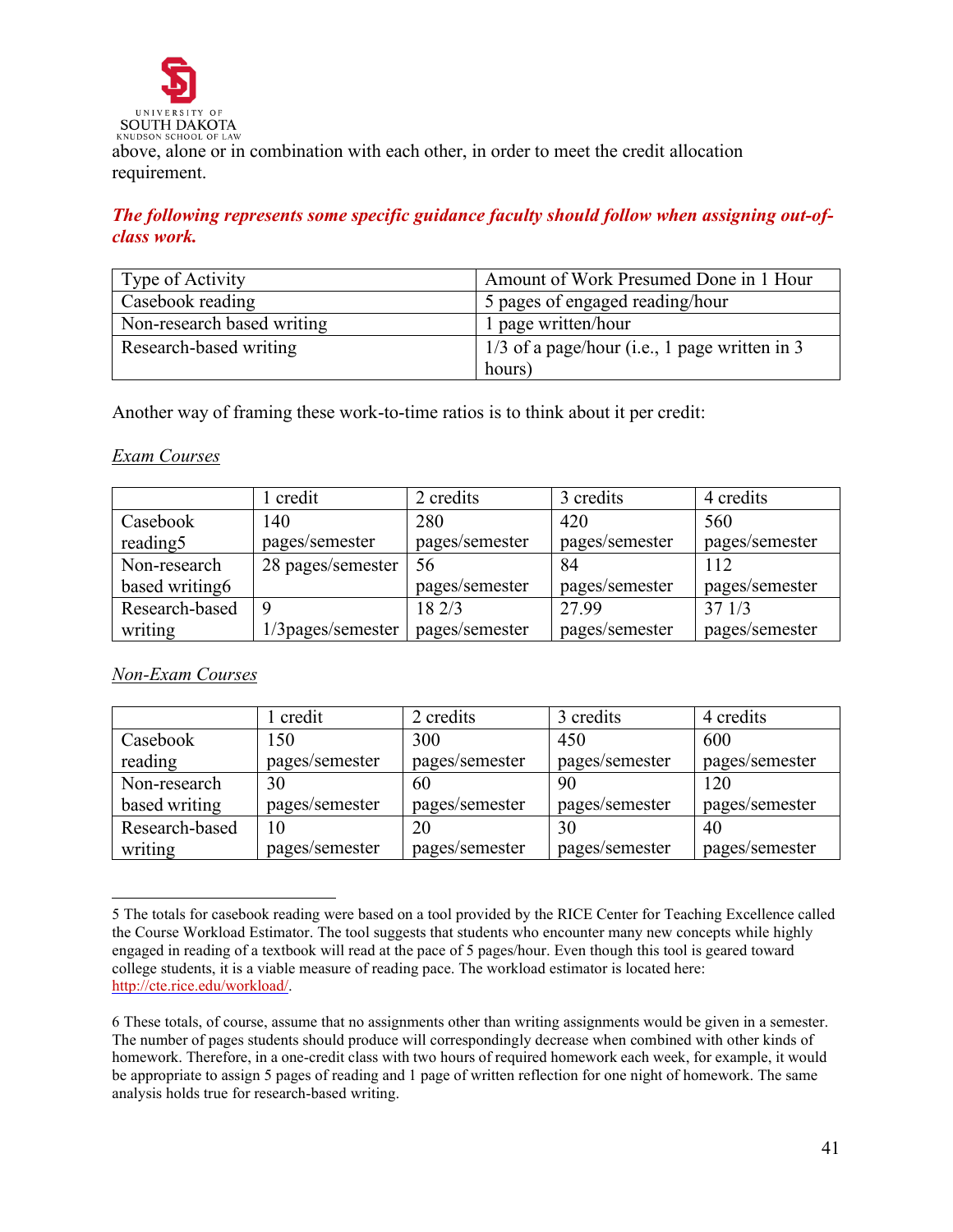

Insofar as other kinds of activities are concerned, please use your best professional estimate when considering the amount of time the students ought to take when completing an assignment.

### **Procedures for Verifying Compliance with the Credit Hour Policy**

Faculty must submit their syllabi, with accompanying assignments, to the Associate Dean for Academic Affairs prior to the beginning of each semester for the purpose of verifying compliance.

The Academic Affairs and Curriculum Committee will not approve any new course proposals that do not demonstrate the manner in which the instructor plans to comply with this policy. Proposals for experimental courses submitted to the Associate Dean for Academic Affairs for approval and scheduling shall not proceed without demonstrating compliance with this policy.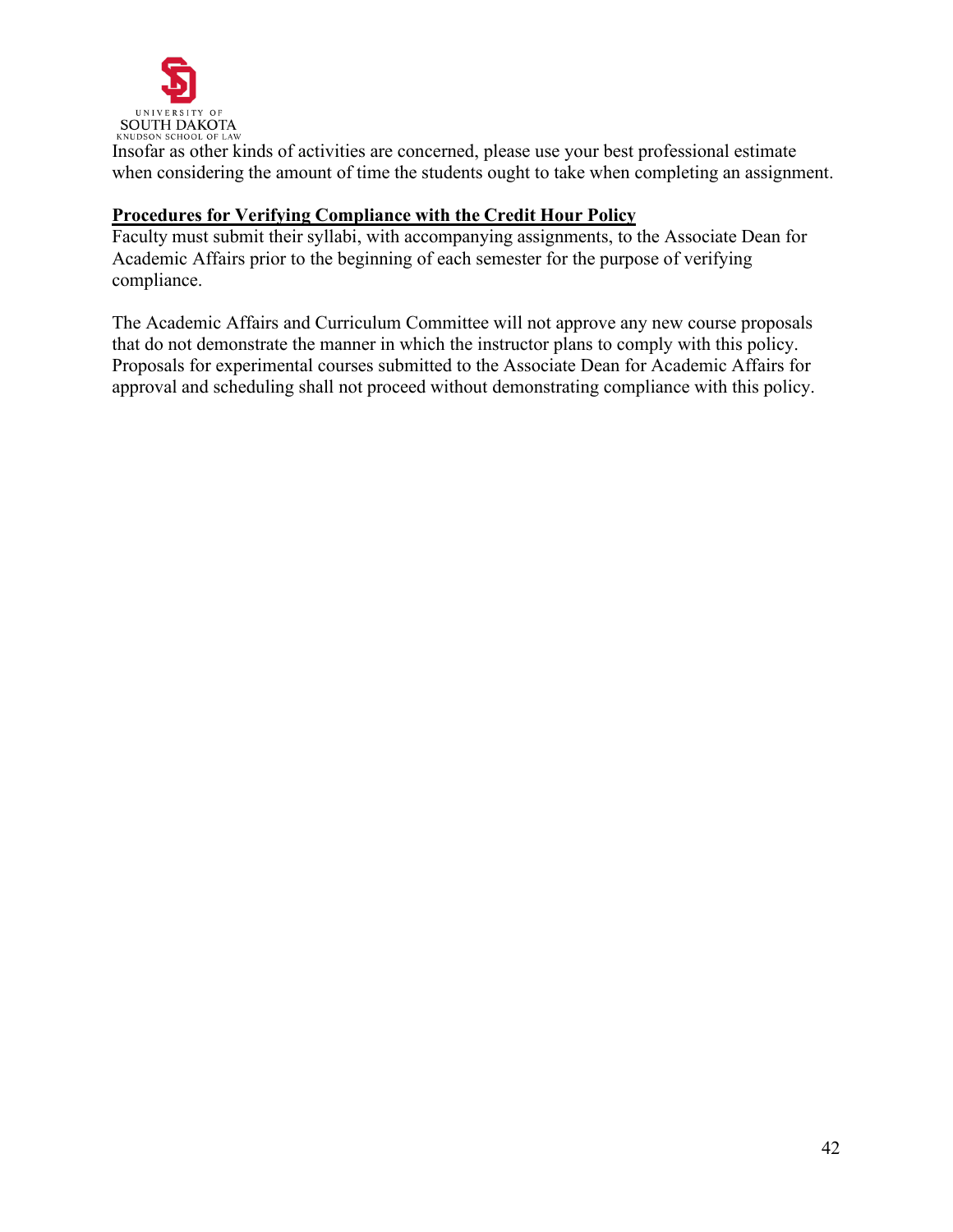

## **APPENDIX B**

## **FORM – Appeals Of Final Grades or Other Final Academic Decisions**

This form outlines the process by which students may appeal an academic decision involving such matters as final course grades or dismissal from a program. The form itself should be used only if the Step 1 discussion with the *academic decision-maker does not produce a satisfactory resolution and the student wishes to pursue the matter to* the next level. Additional pages may be attached if more space is needed. Before pursuing an appeal, students should *consult Board of Regents Policy 2:9 at* [https://www.sdbor.edu/policy/documents/2-9.pdf.](https://www.sdbor.edu/policy/documents/2-9.pdf)

#### **STEP 1:** Initial discussion to question the academic decision

The student must initiate the appeal by contacting the instructor or other individual responsible for the decision (i.e., the academic decision-maker) to question the decision and explain the reasons for doing so. If notification of the decision that is being appealed is provided to the student within 15 calendar days before the end of a term (fall, spring, or summer), the discussion must occur at the latest **within 15 calendar days** of the start of the next term. If notification occurs more than 15 calendar days before the end of the term, the student must have this discussion **within 30 calendar days** of being notified of the decision. W**ithin the first 30 calendar days** after notification of the decision, the student may petition the president's designee (see p. 3) for an extension of this timeline if circumstances prevent timely appeal.

**STEP 2:** To be completed by the student

If the student wishes to pursue the appeal following the discussion with the academic decision-maker, s/he should complete the section immediately below and submit a signed copy to the designated mediator **within 5 working days** of the discussion. (See page 3 for help in identifying the individual who will serve as mediator.) The mediator will provide a copy of this form to the decision-maker and then will consult with the student and the decision-maker in an attempt to resolve the matter.

Name (please print) Student ID

What academic decision are you appealing?

What is the basis for your appeal (i.e., what is unfair about the decision)?

What was the outcome of your discussion with the individual responsible for the decision?

Date notified of decision: Date of discussion with decision-maker:

Student's Signature Date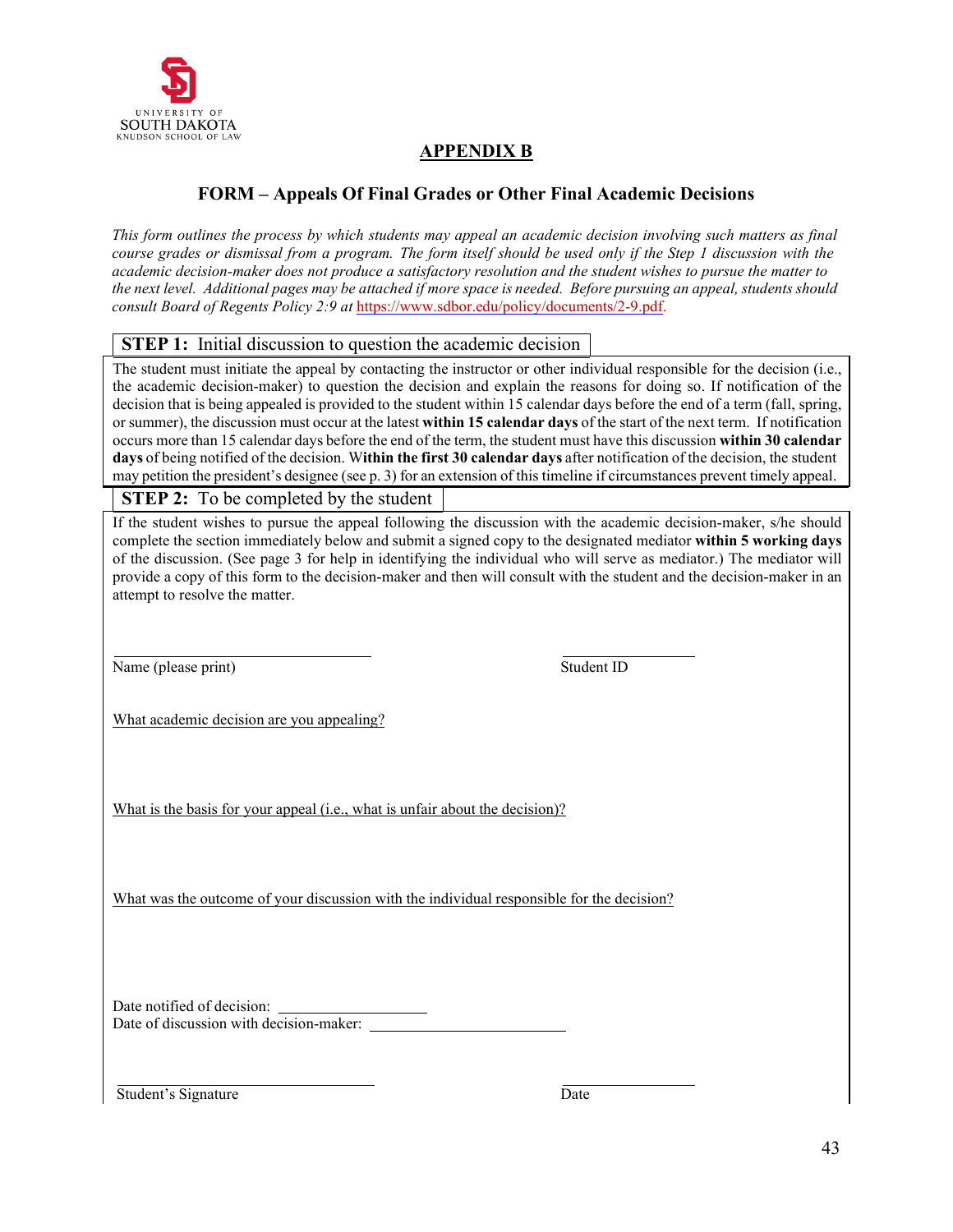

| <b>STEP 3:</b> To be completed by the academic decision-maker                                                                                                                                                                                                             |           |      |  |  |
|---------------------------------------------------------------------------------------------------------------------------------------------------------------------------------------------------------------------------------------------------------------------------|-----------|------|--|--|
| The academic decision-maker should describe below the Step 1 discussion with the student, explaining his/her<br>rationale for the academic decision being appealed, and then return to the mediator a signed copy of this form within<br>10 working days of receiving it. |           |      |  |  |
|                                                                                                                                                                                                                                                                           |           |      |  |  |
|                                                                                                                                                                                                                                                                           |           |      |  |  |
|                                                                                                                                                                                                                                                                           |           |      |  |  |
| Name (please print)                                                                                                                                                                                                                                                       | Signature | Date |  |  |

### **STEP 4:** To be completed by the designated mediator

The role of the mediator is to facilitate resolution of the appeal through discussion with the student and the academic decision-maker. The mediator is not empowered to change the decision being appealed or to insist that the decisionmaker do so. Discussion with the decision-maker and the student should be initiated **within 10 working days** of receipt of this form from the academic decision-maker. Following discussion, the mediator should describe below the attempt to reach resolution and its outcome. **Within 10 working days** of initiating the discussion with the parties, a copy of the completed form is due to the student and the decision-maker.

Name (please print) Signature Date Date Date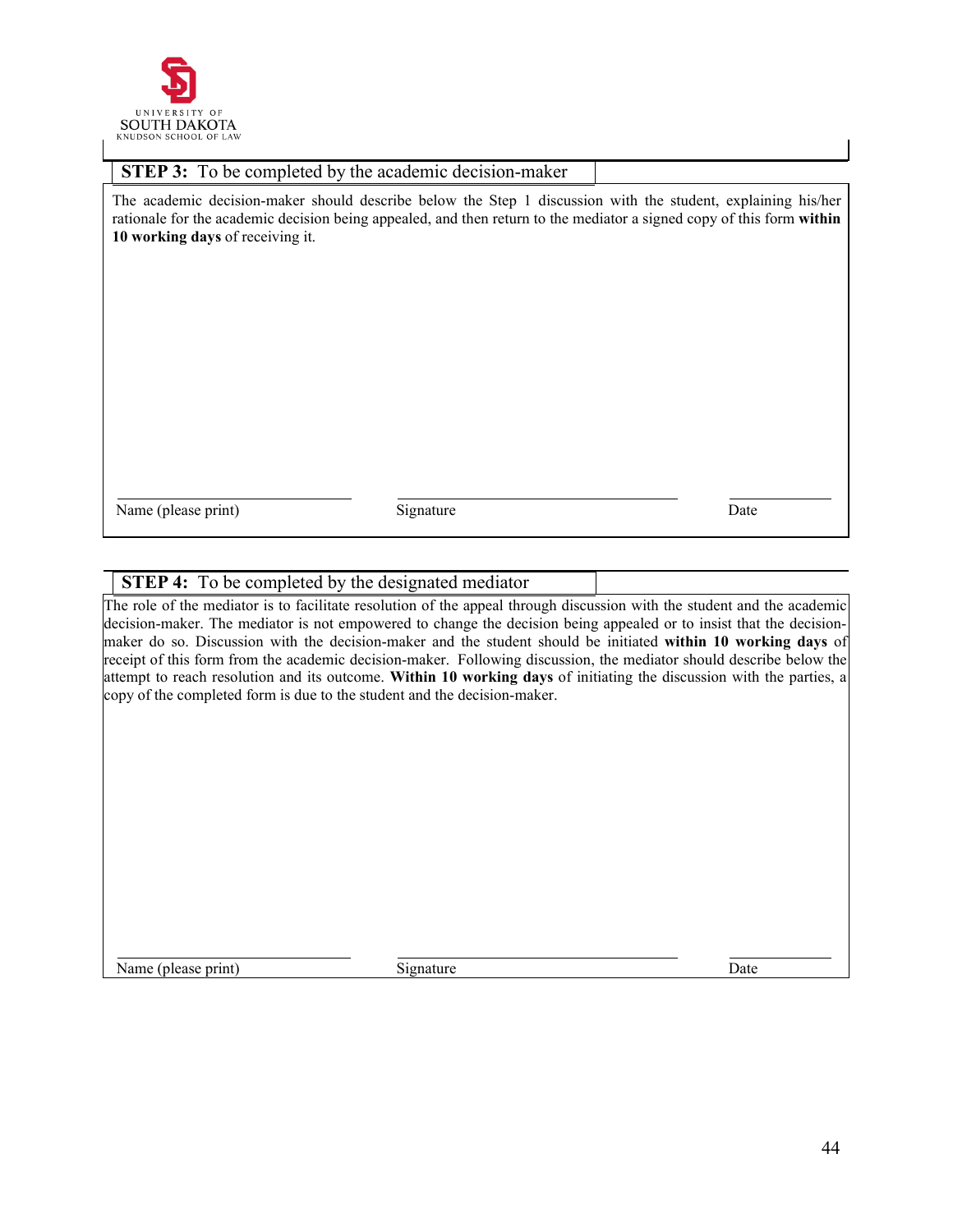

#### **STEP 5:** Final Appeal

If the matter is unresolved after mediation, the student may appeal to the president's designee (see p. 3) **within 10 working days** of receipt of this completed form from the mediator. The appeal at this stage must be submitted as a letter that clearly lays out the basis for the appeal and why it should be granted. A copy of this form (completed and with all required signatures) must accompany the Step 5 appeal letter. Any supporting documentation should also be provided. Upon receipt of the appeal documents, the president's designee will contact the student and offer to discuss the appeal. **Within 15 working days** of receiving the Step 5 documents, the designee will notify all parties of the decision regarding the appeal.

## **ROLES IN THE ACADEMIC APPEALS PROCESS SCHOOL OF LAW**

| <b>Grades &amp; Other</b><br><b>Academic Decisions</b> | Decision-maker          | <b>Mediator</b>                                        | <b>USD President's</b><br><b>Designee</b> |
|--------------------------------------------------------|-------------------------|--------------------------------------------------------|-------------------------------------------|
| Law grades                                             | Instructor              | Associate Dean                                         | Dean                                      |
| Academic decisions by<br>Associate Dean                | Associate Dean          | Chair, Academic<br>Standards &<br>Curriculum Committee | Dean                                      |
| Academic decisions by<br>Registrar                     | Law School Registrar    | Associate Dean                                         | Dean                                      |
| Program                                                | Decision-maker          | Mediator                                               | President's Designee                      |
| $Law*$                                                 | Admissions<br>Committee | Associate Dean                                         | Dean                                      |

\*Dismissal is automatic based on grades. Students may appeal for readmission.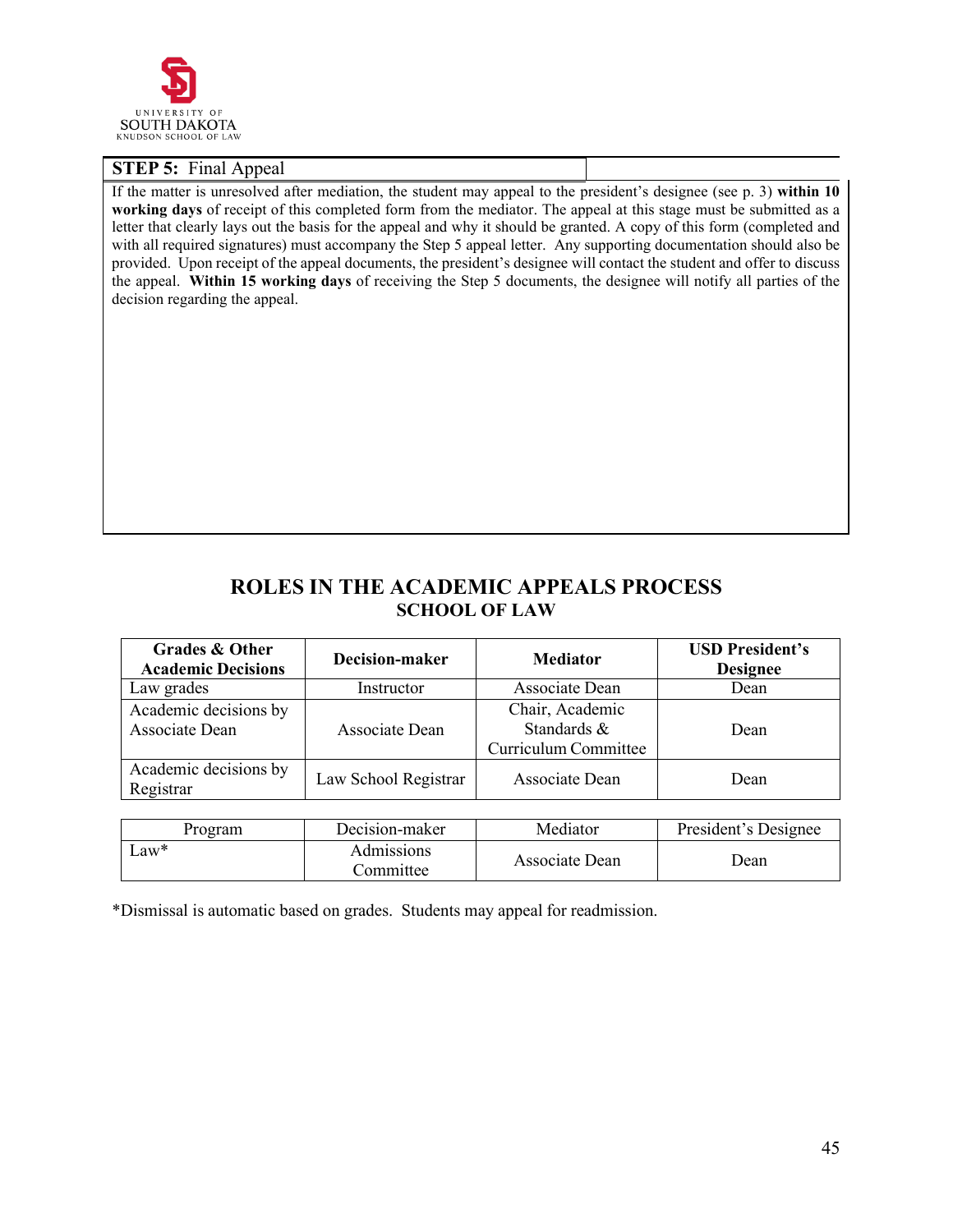

## **APPENDIX C – BOARD SELECTION ACT OF 2019**

#### **Article 1, Purpose, Scope, Definitions**

#### **Section 1-100—Purpose**

The purpose of this Act is to improve the Board selection process at the University of South Dakota School of Law, in particular, to streamline the process and to make it fairer and more transparent.

#### **Section 1-101—Scope**

This Act is an amendment to the Board Selection Act of 2002 and replaces it in full. The Act is limited in its application to the Board selection process at the University of South Dakota School of Law.

#### **Section 1-102—Title, Short Title**

This Act shall be known as the Board Selection Act of 2019. Its short title shall be the BSA.

#### **Section 1-103—Definitions**

When used in this Board Selection Act, except as specifically defined in another Section, the following terms are defined as to mean:

(1)—Act: the Board Selection Act (of 2019) or BSA.

(2)—Board: any co-curricular organization at the University of South Dakota School of Law whose student leaders hold interviews and conduct a selection process for new members. This includes, but is not limited to, the *South Dakota Law Review*, the University of South Dakota Moot Court Board, and the University of South Dakota Alternative Dispute Resolution Board.

(3)—Candidate: any first-year student who is attempting to receive an appointment to a Board.

(4)—Unanimous Consent: a requirement that each Board is in agreement. Each Board shall individually determine within its specific bylaws the manner in which it will provide consent. Express consent, or the lack thereof, must be communicated by each Board's elected student representative.

### **Article 2, Board Responsibilities, Duties, Etc.**

#### **Section 2-100—Board Behavior**

It is expected that all Boards will adhere to the University of South Dakota School of Law's Honor Code and Code of Conduct, in addition to Federal and State law as it may pertain to the interviewing process, Board Selection Process, and any other applicable situation that may arise under this process.

### **Section 2-101—Reporting of Violations**

It is expected that each Board will report violations of the University of South Dakota School of Law's Honor Code and/or Code of Student Conduct, and will raise any other concerns about the selection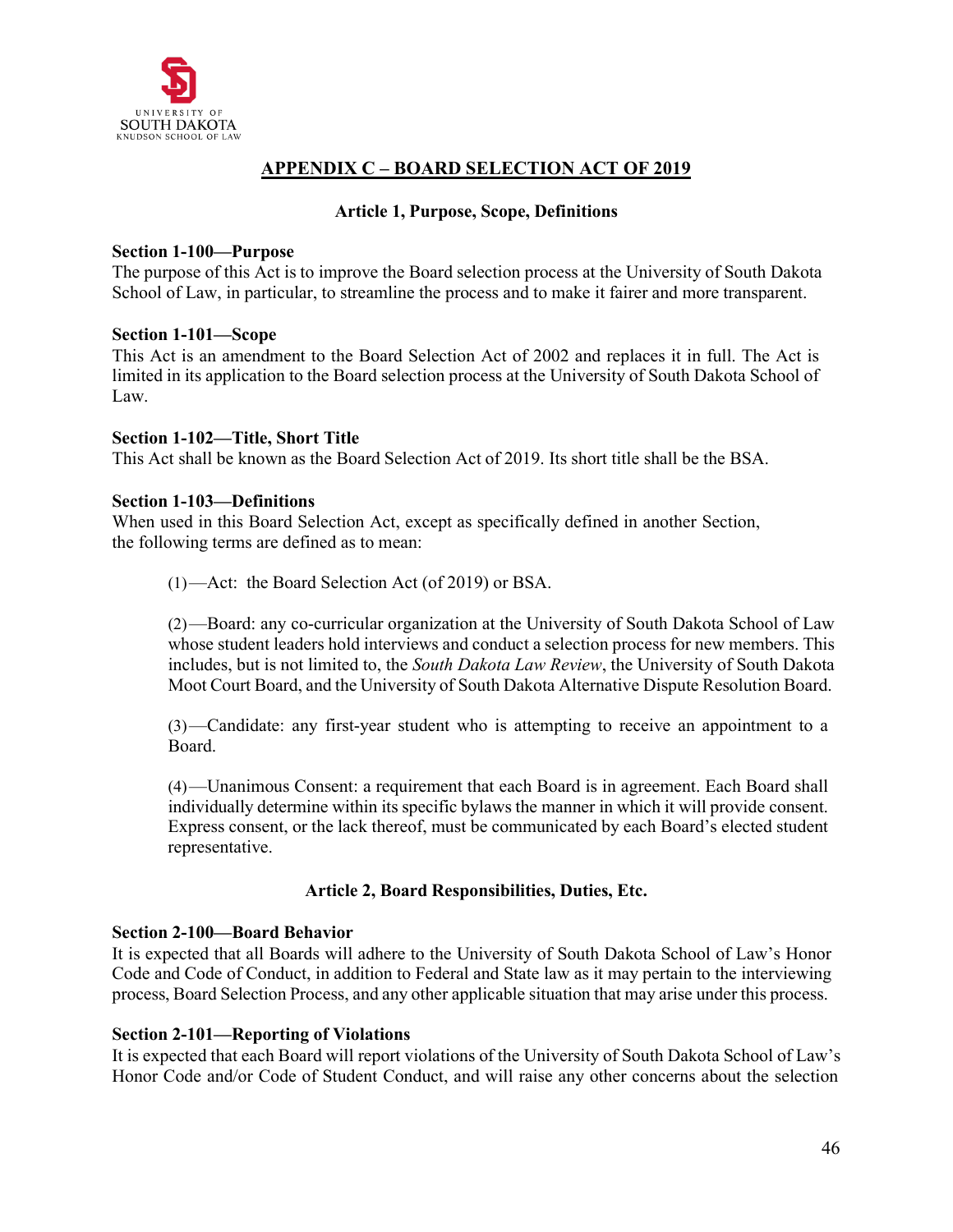

process, to the Board's Advisor or to the Associate Dean of Academic Affairs. This shall include malfeasance by a Board or by another Candidate.

#### **Section 2-102—Board Duties**

During the course of the Board Selection Process, the Boards will maintain spreadsheets of all Candidates and selection criteria. Board Members, in consultation with Advisors, will determine the standardized questions and a standardized response score sheet to be used with all interviews. The precise scope of each Board's criteria will be set forth in the individual Boards' bylaws. The Boards will then share their preferences with their Advisors. Selections will be finalized and sent to the Advisors by the end of May, and no later than the determination of the 1L ranks by the Law School Registrar. Advisors will work with Law School Administration and other Board Advisors in coordinating preference lists and determining the matches for each Board.

#### **Article 3, Board Selection Process**

#### **Section 3-100—Overview**

All three Boards will sponsor a competition as part of their selection process. Based on a series of factors, including GPA, class rank, applications, interviews, and other matters as identified by each organization, the Boards will rank the Candidates, in order of preference, to whom they wish to extend an offer of membership. Candidates for membership will have the opportunity to apply, interview, and rank the Boards they wish to join in order of preference. Individuals in the top 10% of the 1L class are eligible for membership on Law Review, pursuant to Section 3-104 of this Act. The Boards will have pre-determined criteria for evaluating Candidate applications, and those standards will be on file with their individual advisors and with the Associate Dean of Academic Affairs.

#### **Section 3-101—Interviews**

Board Officers will notify Candidates whether or not they have been selected for Board Structured Interviews, and will schedule interviews with the successful Candidates. Board Members, in consultation with Advisors, will develop standardized questions and a standardized response scoring sheet to use during all interviews. Board Members will conduct standardized interviews with the selected Candidates. All interviews are to be conducted in conformance with this Act, in particular, Section 2-100. After an overall score is determined for each Applicant, and by the end of May, each individual Board will meet and determine a ranked list of all Candidates interviewed. Board Members will review the process and outcome with Advisors. Each Board will provide its ranked list of Candidates to its Advisor to use on Match Day.

#### **Section 3-102—Offers and Acceptances**

During the spring semester of each year, Candidates will identify their ranked-choice preferences among the Boards. Candidates should rank all Boards of interest. This includes Law Review, even if a Candidate did not submit an application but anticipates that they will be eligible to receive a position on Law Review based on their grades. Submission of the finalized Rank Order Form (ROF) will constitute an offer to each Board listed. A successful match between a Board and the Candidate will constitute an acceptance by the Board of the Candidate's offer. If the Candidate decides that they no longer want to be a part of the Board that accepts the offer, upon notification of the new membership, the student must email the Advisor of that Board and indicate that they will no longer be able to fulfill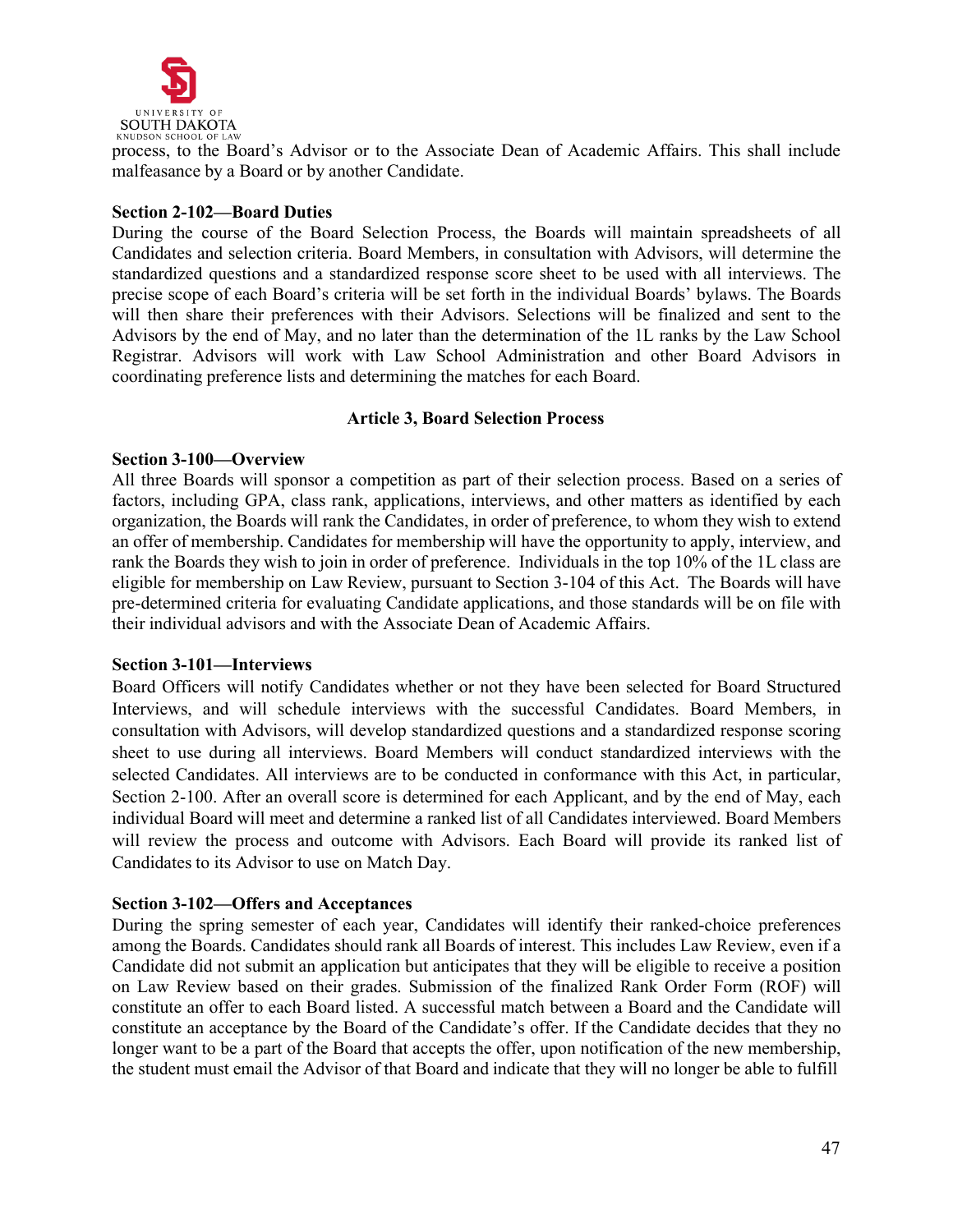

their duties on that Board. However, the student should not decline one Board in hopes of matching with another Board. There is no second-round match selection process.

### **Section 3-103— Form to Be Handed Out and Ranking Process**

Students will rank their preferences among the three Boards on the ROF, which Law School Registrar will provide and collect upon completion. The form is attached as Appendix A, and it is incorporated by reference into this section of the Act. ROFs will be due by the last day of classes for the spring semester. At any point prior to the selection process, students may choose to pull out of the selection process entirely, ultimately terminating their applications to *any and all* Boards. Students cannot, however, change their rankings once submitted or choose to drop one Board from their ranking list entirely once submitted. Once a student submits the ranking preference to the Registrar, it is finalized. The ROFs will become available after the conclusion of the Board Structured Interviews.

### **Section 3-104—Law Review Grade-On Process**

First-year students whose cumulative GPAs place them in the top 10% of the class at the end of the 1L year are eligible for automatic membership on Law Review, regardless of whether they formally participated in Law Review's application and interview process. Students who "grade onto" Law Review while ranking another Board or Boards as higher preferences will not become members of Law Review if they successfully match onto another Board. In addition, students who are eligible to grade onto Law Review and decline to rank Law Review at all on the ROF will not become a member of the Board. The remaining slots on Law Review will be based on the application and interview process. The grade-on process is available only to 1Ls. The Alternative Dispute Resolution Board and the Moot Court Board will not participate in the grade-on process.

### **Section 3-105 – Matching Process**

The matching process will take place after the spring semester grades have been submitted, which is scheduled to occur within 21 days after the last day of exams. Match Day will be scheduled as soon as possible based on the advisors' respective schedules, but within five business days of the receipt of the 1L ranks or the earliest practicable date, whichever is the earlier of the two dates. The timeliness of the matching process will help ensure that the ADR Board and Moot Court Board can register for fall competitions before their deadlines.

Please see the attached Appendices B and C for a description of both the matching process and the Law Review grade on process.

During the match process, the only persons allowed in the room shall be each Board's individual advisor(s). For the spring 2019 matching process, a neutral third-party faculty member, selected in consultation between the advisors and the Board Presidents, will also be present during the match process. If any disputes arise, the faculty member will produce a written report describing the nature of the conflict or dispute, as well as the manner of its resolution. The report will be considered in the review of the Act, which will proceed in accordance with Section 5-102 in fall 2019. The continued need for a neutral, third-party observer will also be evaluated during the fall 2019 review of this Act.